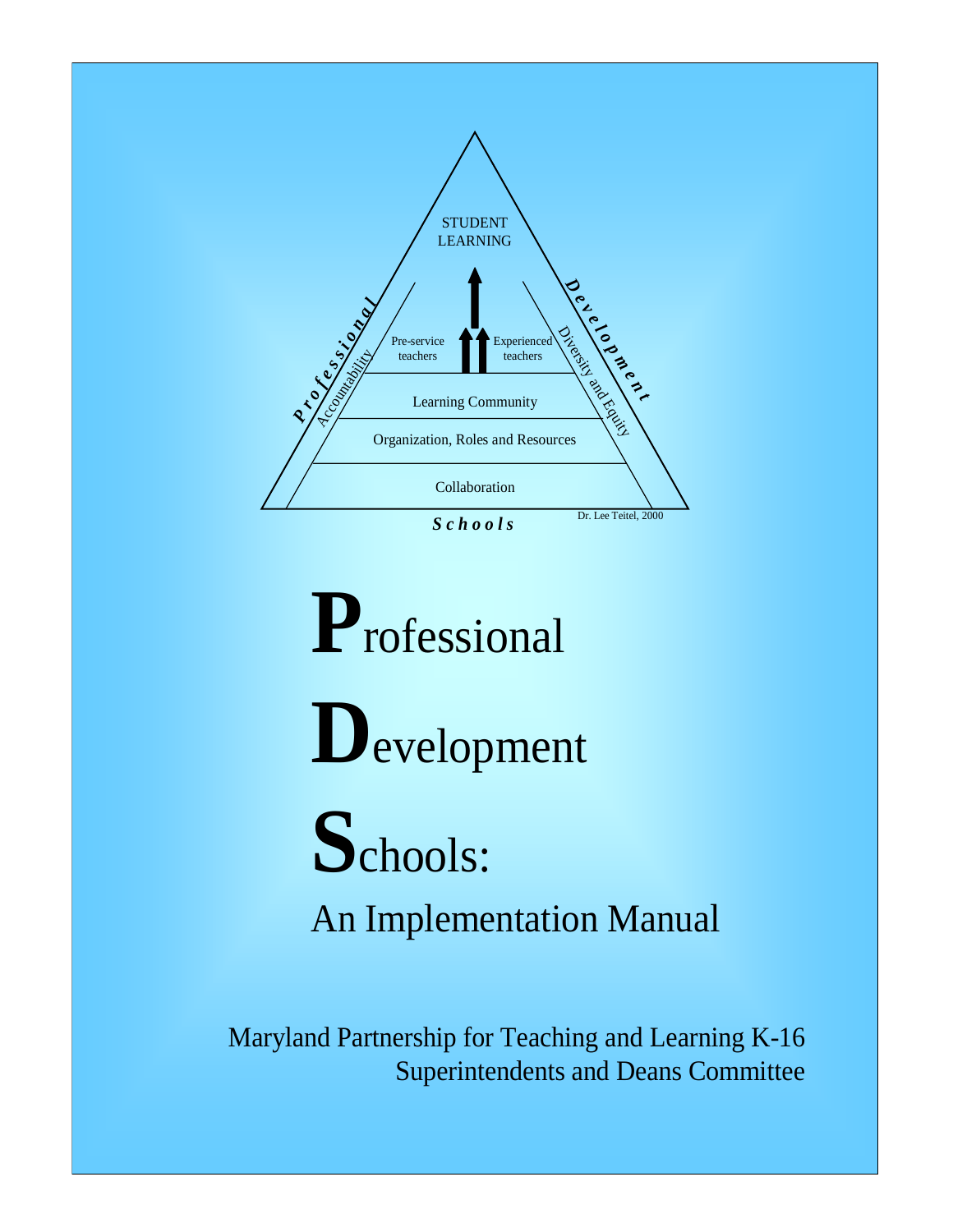# **PROFESSIONAL DEVELOPMENT SCHOOLS: AN IMPLEMENTATION MANUAL**

 Maryland Partnership for Teaching and Learning K-16 Superintendents and Deans Committee Revised Edition, Spring 2003 **Reprinted February 2004**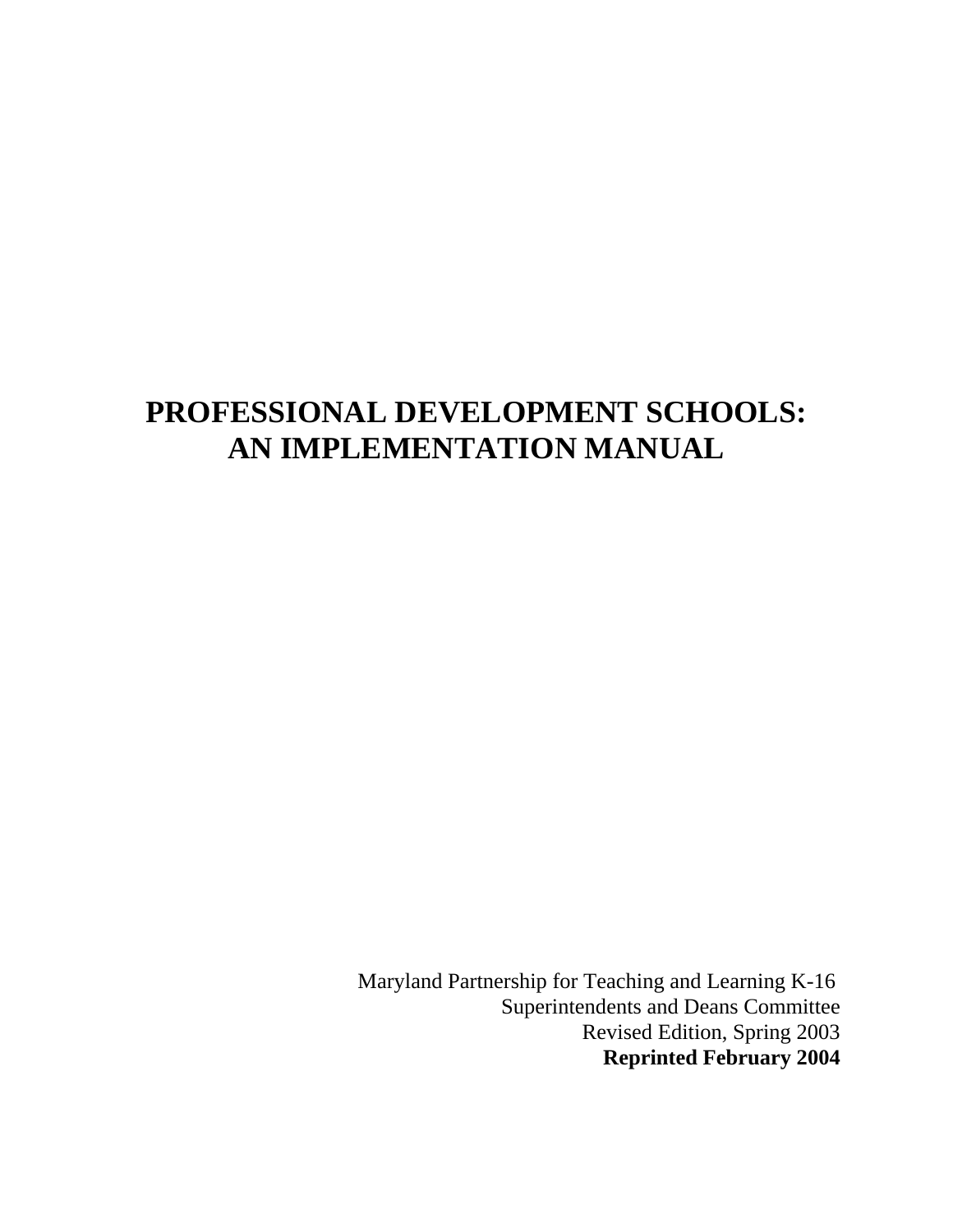#### **MARYLAND PARTNERSHIP FOR TEACHING AND LEARNING K-16**

**Maryland State Department of Education Nancy S. Grasmick**  *State Superintendent of Schools Co-Chair* 

**Maryland Higher Education Commission Karen R. Johnson**  *Secretary of Higher Education Co-Chair*

> **University System of Maryland William E. Kirwin**  *Chancellor Co-Chair*

The Maryland State Department of Education does not discriminate on the basis of race, color, sex, age, national origin, religion, or disability in matters affecting employment or in providing access to programs. For inquiries related to Departmental policy please contact:

Equity Assurance and Compliance Branch Maryland State Department of Education 200 West Baltimore Street Baltimore, Maryland 21201-2595 (410) 767-0433 Voice (410) 333-3045 TTY/TDD (410) 767-0431 Fax

For inquiries related to the content of this document please contact:

Program Approval and Assessment Branch Maryland State Department of Education 200 West Baltimore Street Baltimore, Maryland 21201-2595 (410) 767-0390 Voice (410) 333-8963 Fax

**Robert L. Ehrlich, Jr., Governor**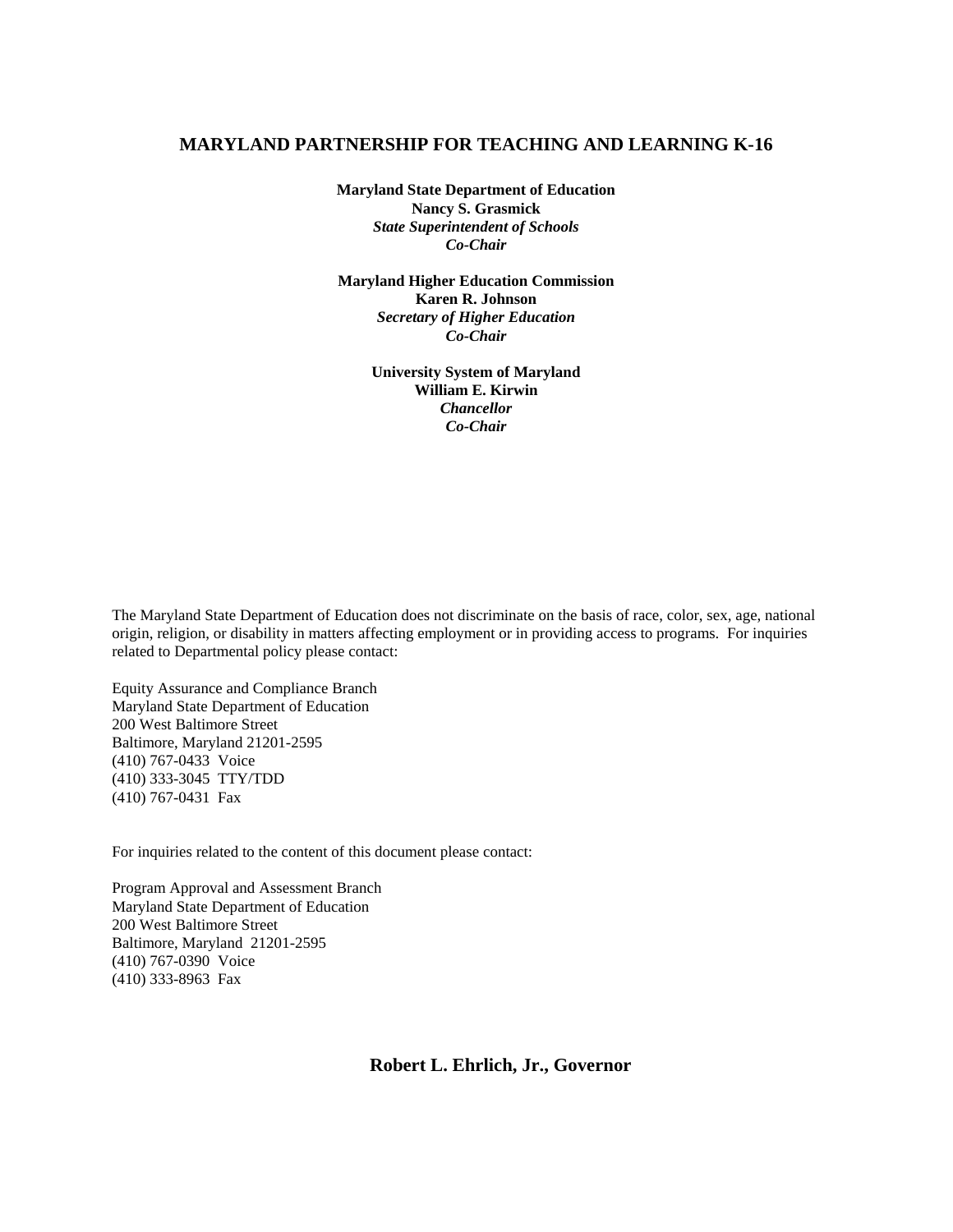# **MARYLAND PARTNERSHIP FOR TEACHING AND LEARNING K-16 SUPERINTENDENTS AND DEANS COMMITTEE**

Edna Mora Szymanski, Co-Chair University of Maryland

Jack Dale, Co-Chair Frederick County Public Schools

| <b>Worcester County Public Schools</b>            |
|---------------------------------------------------|
| <b>Salisbury State University</b>                 |
| Coppin State College                              |
| Laboratory for Student Success, Temple University |
| Maryland Higher Education Commission              |
| Maryland State Department of Education            |
| <b>St. Mary's County Public Schools</b>           |
| <b>Charles County Public Schools</b>              |
| <b>Harford County Public Schools</b>              |
| <b>Towson University</b>                          |
| <b>Howard County Public Schools</b>               |
| Anne Arundel Community College                    |
| <b>Salisbury University</b>                       |
| Maryland State Department of Education            |
| <b>McDaniel College</b>                           |
| <b>Towson University</b>                          |
| Cecil County Public Schools                       |
| Salisbury University                              |
| Queen Anne's County Public Schools                |
| <b>Howard County Public Schools</b>               |
| <b>Hood College</b>                               |
| <b>Hagerstown Community College</b>               |
| University of Maryland                            |
|                                                   |

## **Maryland State Department of Education Staff**

Michelle Dunkle Maggie Madden Cheri Wittmann Original document prepared by Edith Zamostny Budd 2003 Edition edited by Kim Fleming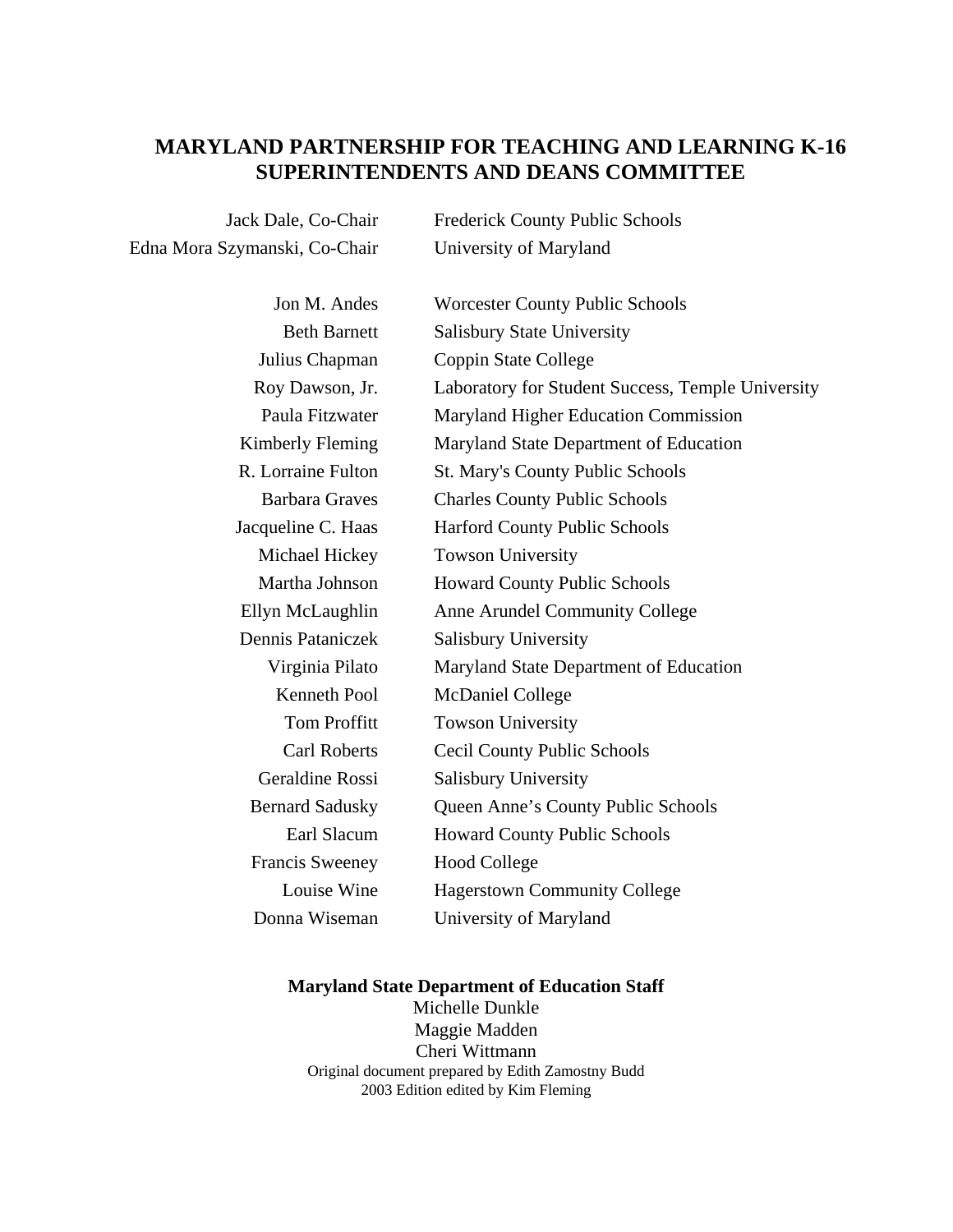# *Professional Development School*

*A Professional Development School (PDS) is a collaboratively planned and implemented partnership for the academic and clinical preparation of interns and the continuous professional development of both school system and institution of higher education (IHE) faculty. The focus of the PDS partnership is improved student performance through research-based teaching and learning. A PDS may involve a single or multiple schools, school systems and IHEs and may take many forms to reflect specific partnership activities and approaches to improving both teacher education and PreK-12 schools.*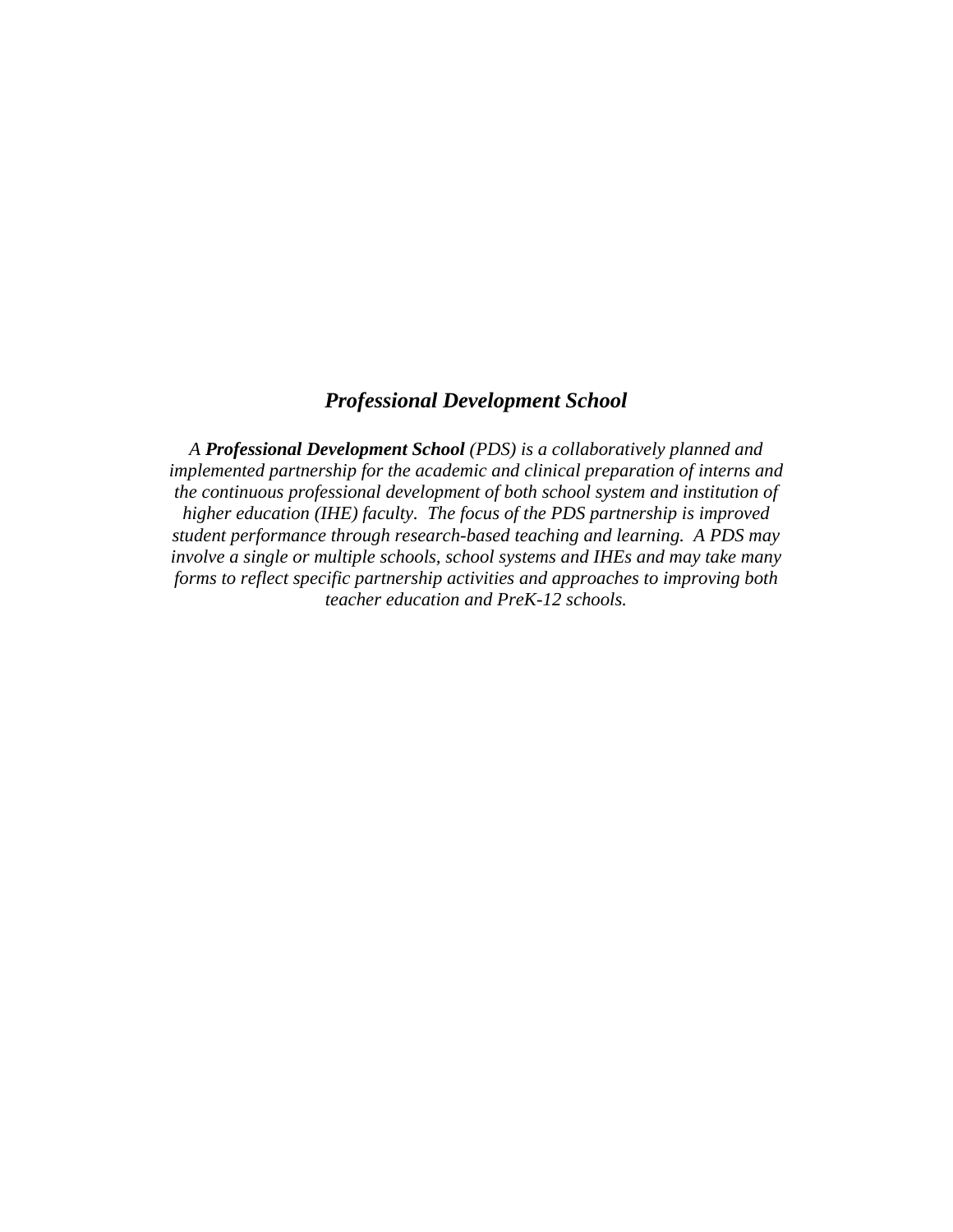# **TABLE OF CONTENTS**

| Acknowledgement           |                                                                                                                                                                                                                                            | $\mathbf{i}$ |
|---------------------------|--------------------------------------------------------------------------------------------------------------------------------------------------------------------------------------------------------------------------------------------|--------------|
| Preface:                  | A Message to Superintendents and Deans<br>The Roles of Superintendents and Deans                                                                                                                                                           | ii           |
| Chapter 1:                | Maryland's Professional Development Schools (PDSs)<br>Teacher Education Reform in Maryland<br>Definitions                                                                                                                                  | 1            |
| Chapter 2:                | <b>Standards for Maryland PDSs</b><br><b>Standards Development</b><br><b>Standards</b><br><b>Developmental Guidelines</b><br><b>Standards Review and Adoption</b>                                                                          | 6            |
| Chapter 3:                | <b>Best Practices in PDSs</b><br>Building the Infrastructure<br><b>Teacher Preparation Programs</b><br><b>Professional Development</b><br><b>Restructuring Issues</b><br>Sustaining a PDS<br><b>Support Networks</b>                       | 9            |
| Chapter 4:                | <b>PDS</b> Evaluation<br>The Importance of Evaluation<br>An Evaluation Framework for Maryland<br><b>Tailoring Evaluation Studies to Document Impact</b><br><b>Essential Questions</b><br><b>Evaluation and Statewide Capacity Building</b> | 24           |
| Chapter 5:                | Summary                                                                                                                                                                                                                                    | 29           |
| References<br>Appendix A: | Glossary                                                                                                                                                                                                                                   | 32<br>34     |
| Appendix B:               | Guidelines for Multiple-Site PDSs                                                                                                                                                                                                          | 38           |
| Appendix C:               | <b>Standards for Maryland PDSs</b>                                                                                                                                                                                                         | 40           |
| Appendix D:               | Developmental Guidelines for Maryland PDSs                                                                                                                                                                                                 | 42           |
| Appendix E:               | Alignment Grid for NCATE and Maryland PDS Standards                                                                                                                                                                                        | 65           |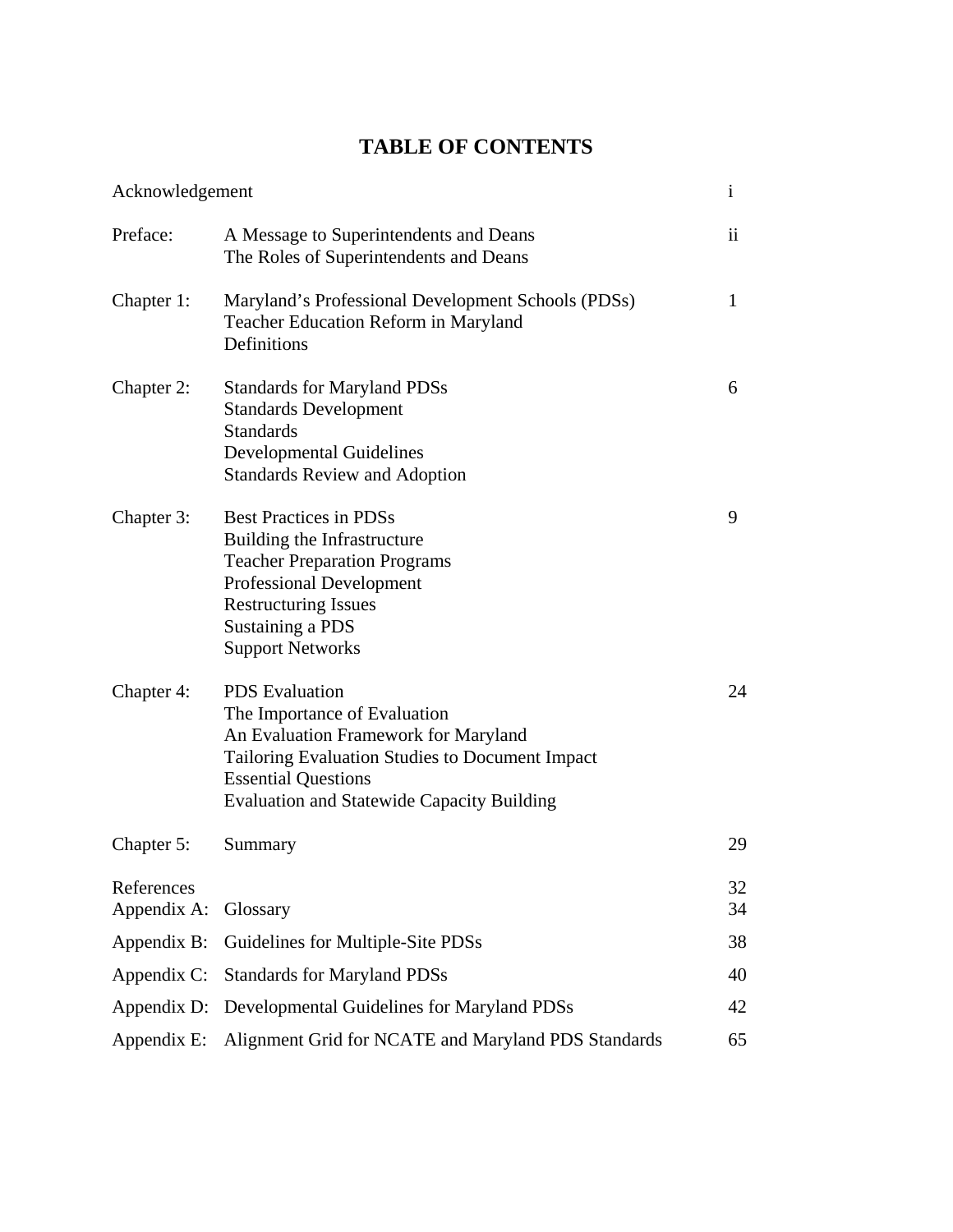# **ACKNOWLEDGEMENT**

We would be remiss in the second publication of this manual not to acknowledge the work of Dr. Lee Teitel of the University of Massachusetts at Boston in Maryland's PDS work. Dr. Teitel is an acknowledged national expert in the field of professional development schools, and he has worked for more than four years with MSDE and the practitioners who engage in this work throughout the State. He is a consultant for the National Council for Accreditation of Teacher Education (NCATE) and, as such, was part of NCATE's PDS Standards development. Because NCATE is the national accrediting body for the departments, schools, and colleges of education in Maryland, it has been necessary to align the Maryland PDS Standards with those of NCATE. We are grateful to Lee for his assistance in this endeavor. Additionally, Lee includes in his new book, *The Professional Development Schools Handbook,* a wonderful graphic in the form of a pyramid which took original shape "from Lee's mind to a napkin" at the first of three PDS Summer Leadership Academies MSDE was privileged to convene with Dr. Teitel as facilitator. Through his generosity of spirit, we acquired permission to modify this diagram for Maryland use. It appears on the cover of this publication and now becomes the logo for PDS in Maryland. Although this modification was made with the author's permission and prior to the book's publication, we nonetheless thank Corwin Press for its use. Many thanks to Lee Teitel for the great support he has given to practitioners and policy makers from all facets of PDS work in Maryland.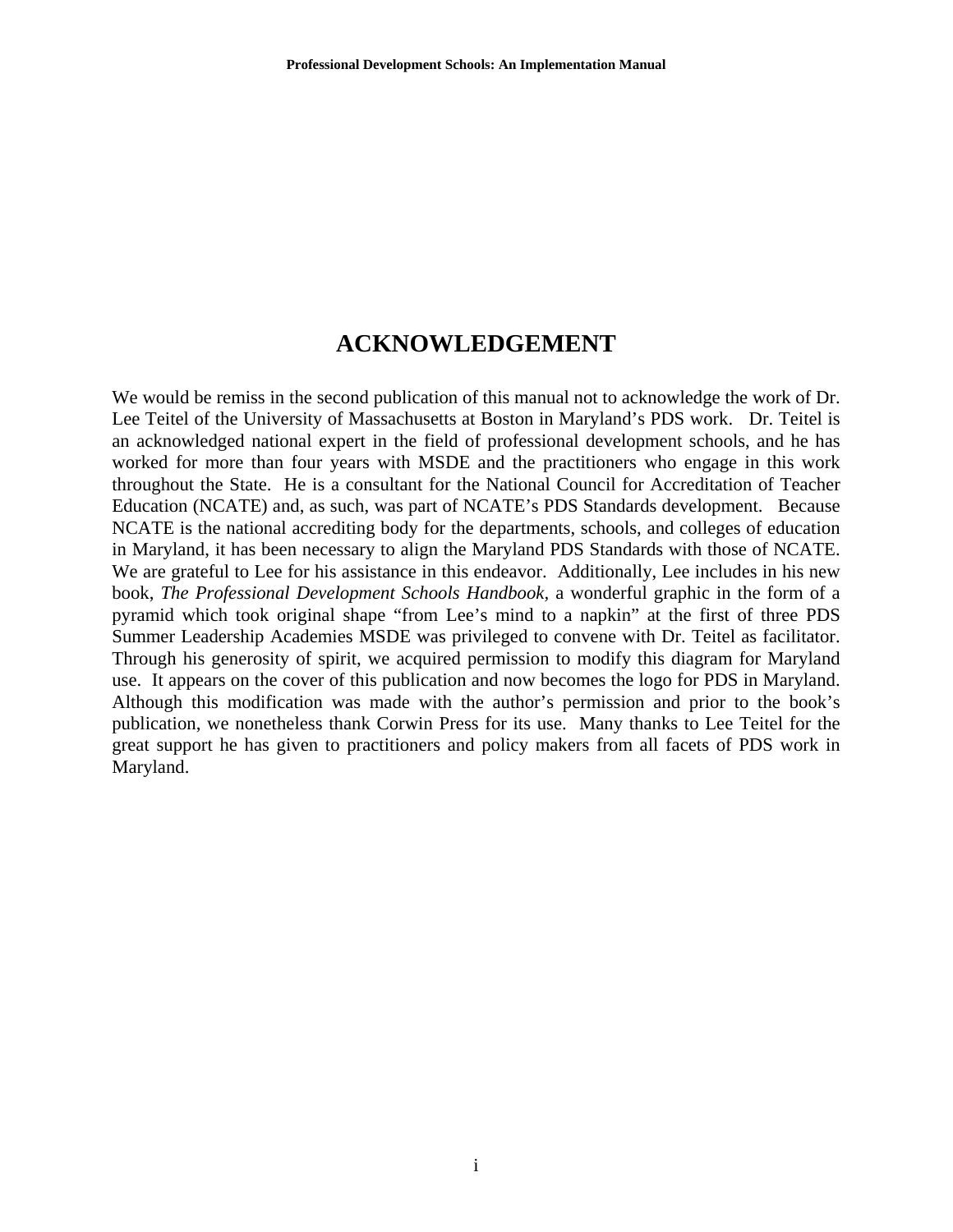# **PREFACE**

# **A MESSAGE TO SUPERINTENDENTS AND DEANS**

In Spring 2001, the Superintendents and Deans Committee of the Maryland Partnership for Teaching and Learning K-16 was proud to present *Professional Development Schools: An Implementation Manual.* This publication was designed as a tool for practitioners working in Maryland's Professional Development Schools, school system and local school faculties, and college/university faculties and staff. As a group of educational leaders committed to reform, the Superintendents and Deans Committee was united in encouraging all school system superintendents and deans/directors/chairpersons of colleges or schools of education (hereafter referred to as "deans") to actively support Professional Development Schools (PDS). The PDS has fundamental implications for educational leadership at both the local school system and institution of higher education (IHE). The relationship between school system superintendents and deans is central to the successful implementation of PDS.

Superintendents and deans, as leaders of their respective organizations, know that the preparation of teachers and their continuing professional development are key to dramatically improving the quality of education in Maryland as well as in the nation. The PDS is in many respects a vehicle for reform, as Levine and Trachtman (1997) point out very succinctly. The PDS is in this strategic position for three reasons:

- PDS embodies fundamental changes in the basic assumptions about teaching and learning;
- PDS supports these new assumptions with organization, roles, and relationships;
- PDS plays a critical role in enabling several other major reform strategies to have an impact.

Since the first publication of this volume in 2001, the federal Elementary and Secondary Education Act, *No Child Left Behind* (NCLB) has emerged as the primary force driving all educational activity in all schools and school systems, with far-reaching accountability systems attached to those activities. The need is even greater now than it was two years ago for those who initially train teachers to collaborate with those who ultimately hire, develop and supervise teachers. In the climate of shared responsibility that is the nature of the PDS relationship, PreK-12 student achievement must be the measure of that collaboration.

As the Maryland School Performance Assessment Program (MSPAP) moves aside to make room for a new assessment system and reporting requirements that allow no "hiding places" for underachieving students or subgroups of students, the message is clear and unequivocal. Colleges must prepare teachers who are sufficiently grounded in their content areas to teach *all* students in all different kinds of settings and must share the responsibility for the ultimate success of those students with schools and school systems. Similarly, it is highly advantageous for school systems to share the responsibility for training new generations of teachers with their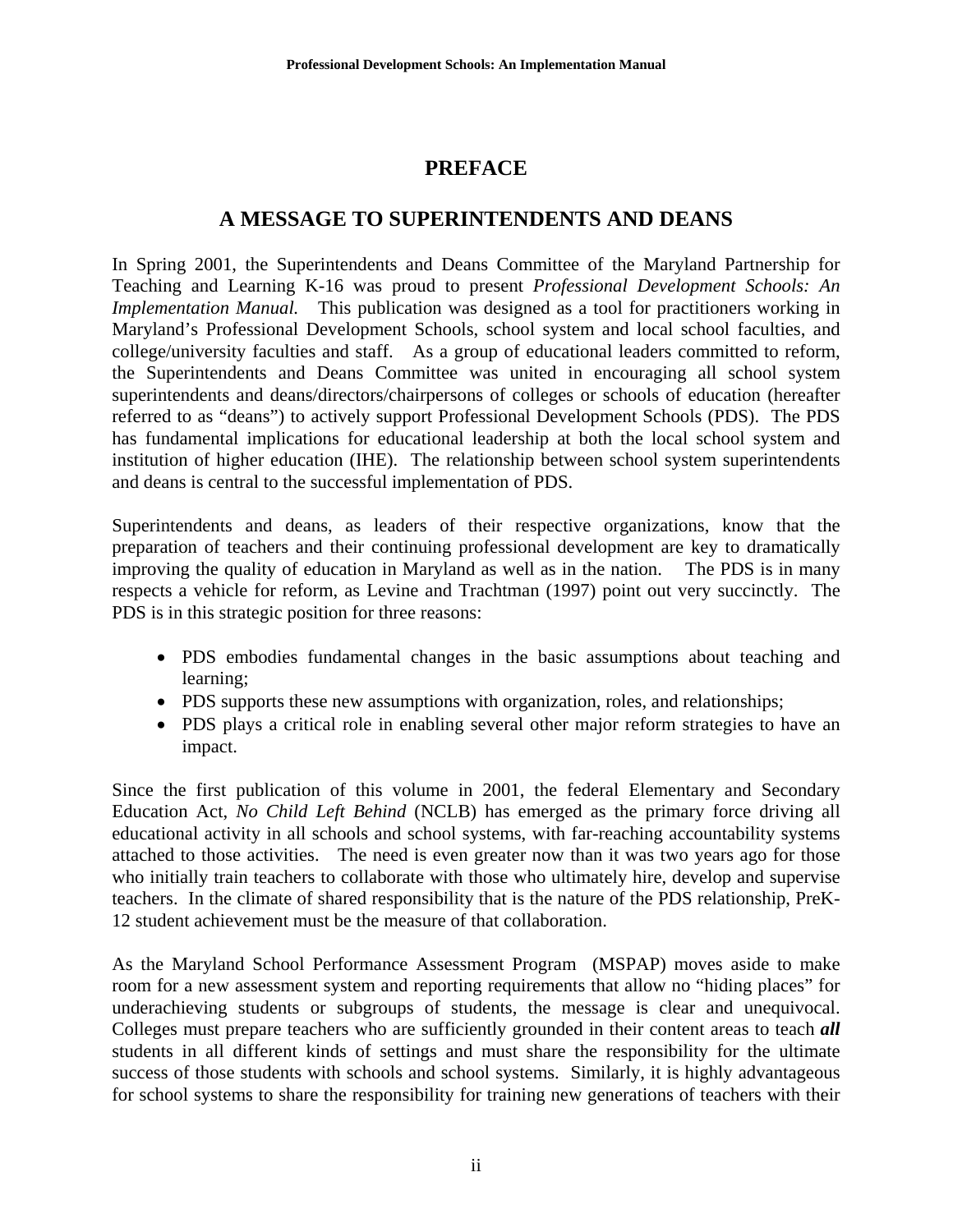college counterparts. PDSs become even more strategic in serving local and regional systems as they endeavor to meet the challenges of NCLB.

As more and more IHEs move toward providing a year-long PDS placement for all teacher candidates, some underserved regions of the state are not always able to participate with fouryear institutions in providing PDS placements. While school systems in these regions may understand the PDS advantages for teacher recruitment, ongoing professional development and teacher retention, the distances between those systems and four-year providers may be too great for PDS development. As this volume goes to print, conversations about cross-institutional partnerships are beginning among colleges and universities and their school system and community college counterparts. Through continued conversation and careful planning, new partnerships promise to maintain high standards of quality while responding to regional needs.

Just as there are underserved regions of the state, there are underserved children in Maryland. It is abundantly clear that in every region, in every school system, children who belong to minority groups are achieving at a rate substantially below that of their non-minority counterparts. The data are alarming, and the State is committed to closing such gaps with all due haste. PDSs, with their ability to make fundamental changes to the art and practice of teaching on multiple levels, must assume a position front and center to meet this challenge. Practitioners who engaged in discussions over the past two years surrounding the PDS *Diversity and Equity* standard have wrestled with defining equity, gleaning artifacts, and essentially proving the validity of equity indicators through an objective process. Clearly, where the *Diversity and Equity* standard meets the *Student Achievement* component on the grid, the issue most visible and most urgent is eliminating this disparity. No challenge could be more important and more far-reaching in defining who we are as educators in Maryland and in the nation.

# **The Roles of Superintendents and Deans**

## *PDSs as Partnerships*

PDSs provide the foundation for the simultaneous renewal of teacher education and schools (Goodlad, 1990). Supportive deans and superintendents facilitate this process by leading their respective organizations into true partnerships that initiate and support systemic change in the traditional roles and relationships of local school systems and IHEs. Participants recognize a shared responsibility for the preparation of interns, the professional development of inservice teachers and administrators, improvement of all students' learning, and improvement in professional practice. Superintendents and deans assume shared responsibility for continuity, conversations, parity, and linkages within the PDS relationship.

Continuity of faculty and staff within the PDS promotes ongoing vision-based planning and facilitates the development of trust between the school and the IHE. Institutional relationships are built upon long-term, day-to-day interactions and a developed understanding of shared vision and goals. Parity is foundational to a true partnership in a PDS. All participants have equal rights, responsibilities, and goals with no one partnership dominating. Deans and superintendents create the time, space and expectations for the dialogue, discussion, and dreaming that occurs as joint efforts are directed toward the goals of improved pre- and inservice professional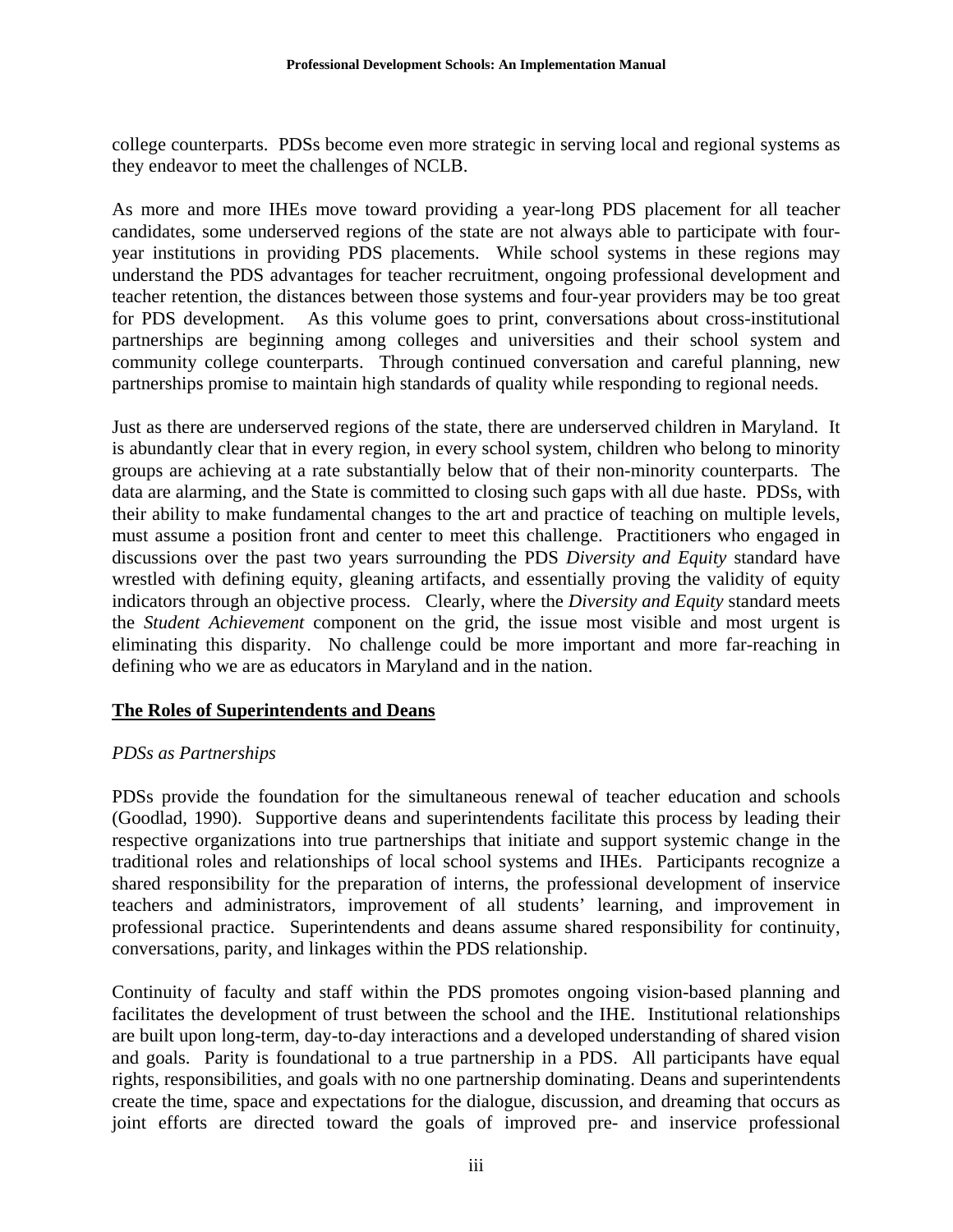development and improved student learning. Educational leaders equitably distribute resources to support these activities, particularly within reward systems. Finally, superintendents and deans support and facilitate linkages between research and practice. Superintendents and deans promote openness to inquiry and experimentation and promote participation of PDS stakeholders.

# *PDSs as Clinical Sites*

PDSs provide the site for performance based learning by interns. The PDS offers interns successive experiences that build upon and integrate knowledge gained from coursework within the teacher preparation program. The partnership between the local school system and IHE ensures alignment of curriculum with the activities that interns observe and conduct within the PreK-12 classroom. PDS supports a focus on student learning that then informs curriculum development within the teacher preparation program. Additionally, PDS serves as a laboratory for demonstrations of best practices and introduction of new pedagogical techniques, including those that involve the use of technology. In PDSs, superintendents and deans plan and work together to facilitate an involvement, shared by IHE faculty and PreK-12 teachers, in the development of teacher education curriculum and the integration of best practices into PreK-12 classrooms.

Relationships among pre-service, induction, and experienced teachers become a series of mentoring experiences within the PDS setting. Team teaching, integrated learning experiences, induction activities, and professional revitalization are all facilitated by the PDS. Leadership in these activities is shared among participants based on expertise and experience. Interns are acculturated to the concept of shared mission, continuous professional development, and mentoring as a professional responsibility. In PDSs, superintendents and deans prioritize the professional development of pre-service and inservice teachers, particularly when making decisions concerning the allocation of financial and human resources.

# *PDSs as PreK-16 Initiatives*

Successful PDSs become true PreK-16 initiatives. Deans and other IHE administrators bring the focus and the resources of the entire IHE to the partnership. They integrate their PDS faculty and staff with their non-PDS faculty and staff, including PDS faculty in the shared decisionmaking processes of the college, school, or department of education. Faculty outside the teacher preparation program recognize their role in the improvement of PreK-12 education, and they are rewarded for their involvement. Education faculty partner with arts and sciences faculty to improve the teacher preparation program and to work with PreK-12 teachers.

Superintendents and other PreK-12 personnel provide rewards to teachers who become involved in PDS activities. These teachers work with IHE faculty to identify and implement best practices for learning across the PreK-12 spectrum. Superintendents and deans insist upon "space at the table" for all participants within the PDS relationship. As with all PreK-16 initiatives, the goal of PDS is to provide competent teachers for all students and to ensure that all students receive high quality education and are adequately prepared for postsecondary education. Leadership for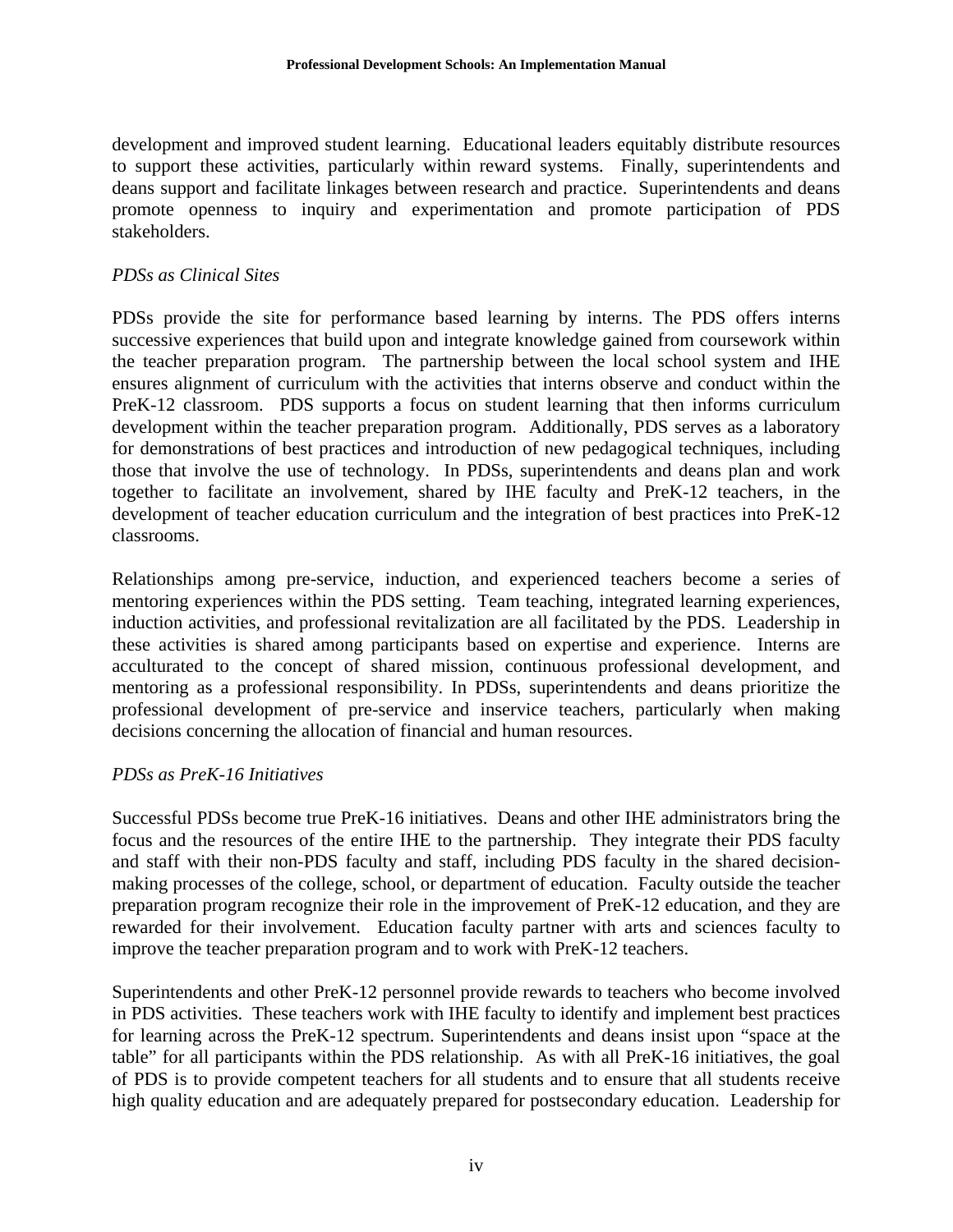these initiatives comes through assumption of shared responsibility by superintendents and deans.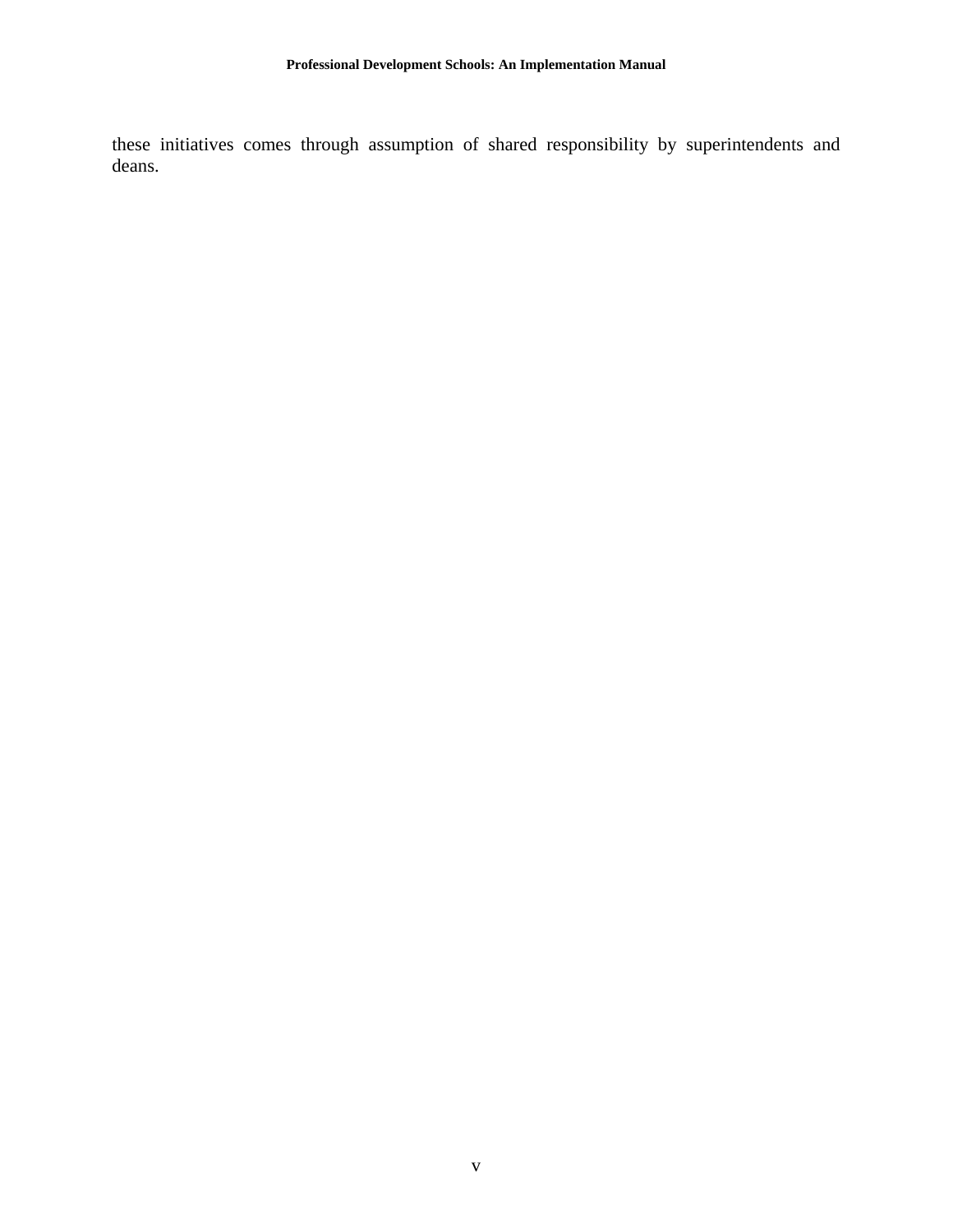# **CHAPTER 1**

# **MARYLAND'S PROFESSIONAL DEVELOPMENT SCHOOLS (PDSs)**

# **Teacher Education Reform in Maryland**

Growing out of a series of public hearings held by the Maryland Higher Education Commission (MHEC) during the last half of 1989, there emerged a call for dramatic improvements in teacher preparation, both in pre-service professional preparation and continuing professional development. In response, MHEC charged a Blue Ribbon Task Force with recommending a comprehensive strategy for the reform of teacher preparation in the state. MHEC's report, "Investing in Teachers: Professional Preparation for the 21st Century," proposed a conceptual framework intended "to enhance elementary/secondary student performance through the more rigorous and relevant preparation of teachers" (1992). The Task Force recommended that reform efforts emphasize rigorous undergraduate education grounded in the liberal arts and sciences, a sustained clinical experience of professional practice (at least a year in length), and continuing education opportunities for experienced teachers aligned with state requirements for recertification.

In December 1992, the Secretary of Higher Education invited the co-sponsorship of the State Superintendent of Schools and the joint involvement of the Maryland State Department of Education (MSDE) to implement the recommendations of the Blue Ribbon Task Force. Over the next several months, more than 300 individuals representing public schools, IHEs, business, government, and the community were invited to serve on Design Teams and a State Resource Panel as part of a second task force which provided comment on preliminary reports and recommendations. The Secretary and State Superintendent charged Task Force II to examine the conceptual framework established by Task Force I and recommend specific strategies for implementing reform initiatives by the year 2000. Three design parameters regarding teacher preparation were to guide the work of the Task Force:

- a liberal arts and sciences undergraduate education with breadth and depth, eventually replacing the undergraduate degree in education;
- a comprehensive and intensive clinical preparation program within a public school classroom setting;
- all program elements of teacher education reform integrated with school reform activities.

The result was the seminal document, *Teacher Education Task Force Report (*commonly referred to as the *Redesign of Teacher Education),* which was formally adopted by MHEC in May 1995 and endorsed by the State Board of Education in June 1995.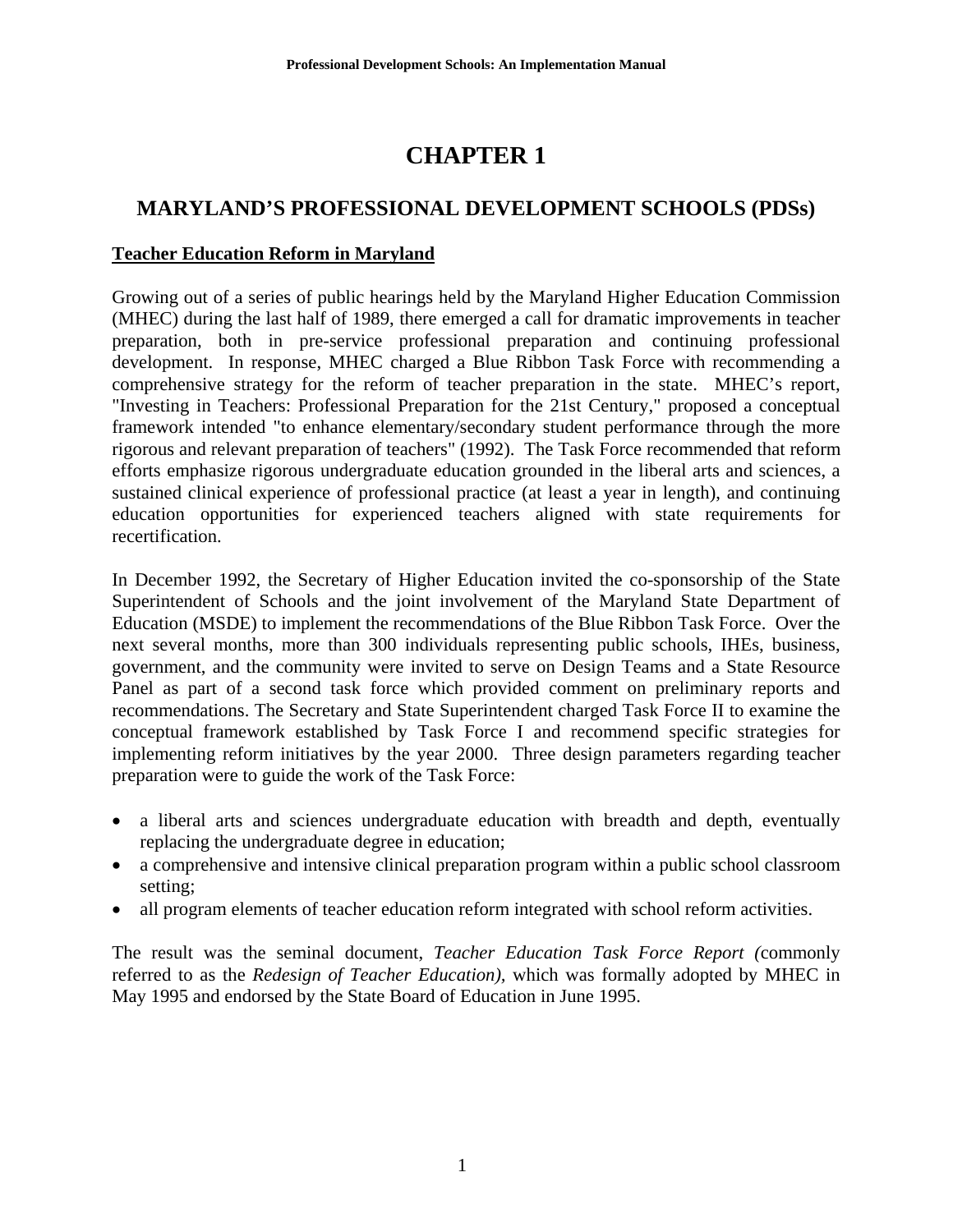## *The Redesign of Teacher Education*

Since the document's release, the *Redesign of Teacher Education* (hereafter referred to as the *Redesign*) has guided reform efforts in teacher education throughout the state of Maryland. MSDE and MHEC have worked collaboratively to provide funding and technical assistance to IHEs and local school systems to support full implementation of the *Redesign*. In addition, both agencies have created measurable objectives within their strategic plans to focus state efforts on this implementation.

The *Redesign* emphasizes a systemic approach to improving teaching and learning in schools through a solid teacher preparation program, grounded in a foundation of content knowledge and pedagogy. In the *Redesign*, the teacher preparation program is viewed in the broader context of school improvement and is expected to enhance the education of all children. The major recommendations of the *Redesign* include the following:

- completion of a content degree (including inter- and multi-disciplinary degrees) or a performance-based teacher preparation program, grounded in the liberal arts and sciences, for all prospective teachers;
- multiple points of entry for early and late deciders, as well as career changers, to facilitate the recruitment, retention and graduation of individuals of diverse backgrounds, including underrepresented minorities;
- a rigorous content and performance assessment program linking all aspects of the academic and professional program;
- a sustained, intensive internship within a professional development school (PDS) that exemplifies diversity among students under the guidance of mentor classroom teachers and IHE faculty;
- determination of readiness for state certification through the demonstration of performance competencies;
- increased emphasis on teacher renewal and inservice through PDSs; and
- the development of specific linkages between teacher preparation and statewide school reform efforts.

Soon after the release of the *Redesign*, Chancellor Donald Langenberg, State Superintendent Nancy Grasmick, and Secretary Patricia Florestano created a unique, very powerful alliance, the Maryland Partnership for Teaching and Learning K-16. This partnership of the University System of Maryland, the Maryland State Department of Education, and the Maryland Higher Education Commission is committed to three essential issues: first, that the education of all of Maryland's children is critical to a healthy state; second, that the reform of PreK-16 education in Maryland will only be achieved through bold educational leadership; and third, that the efforts of Maryland secondary and higher education will be more effective if common problems are addressed jointly. Since the establishment of the Maryland Partnership for Teaching and Learning K-16 in 1995, the group has facilitated educational reform efforts in the state of Maryland.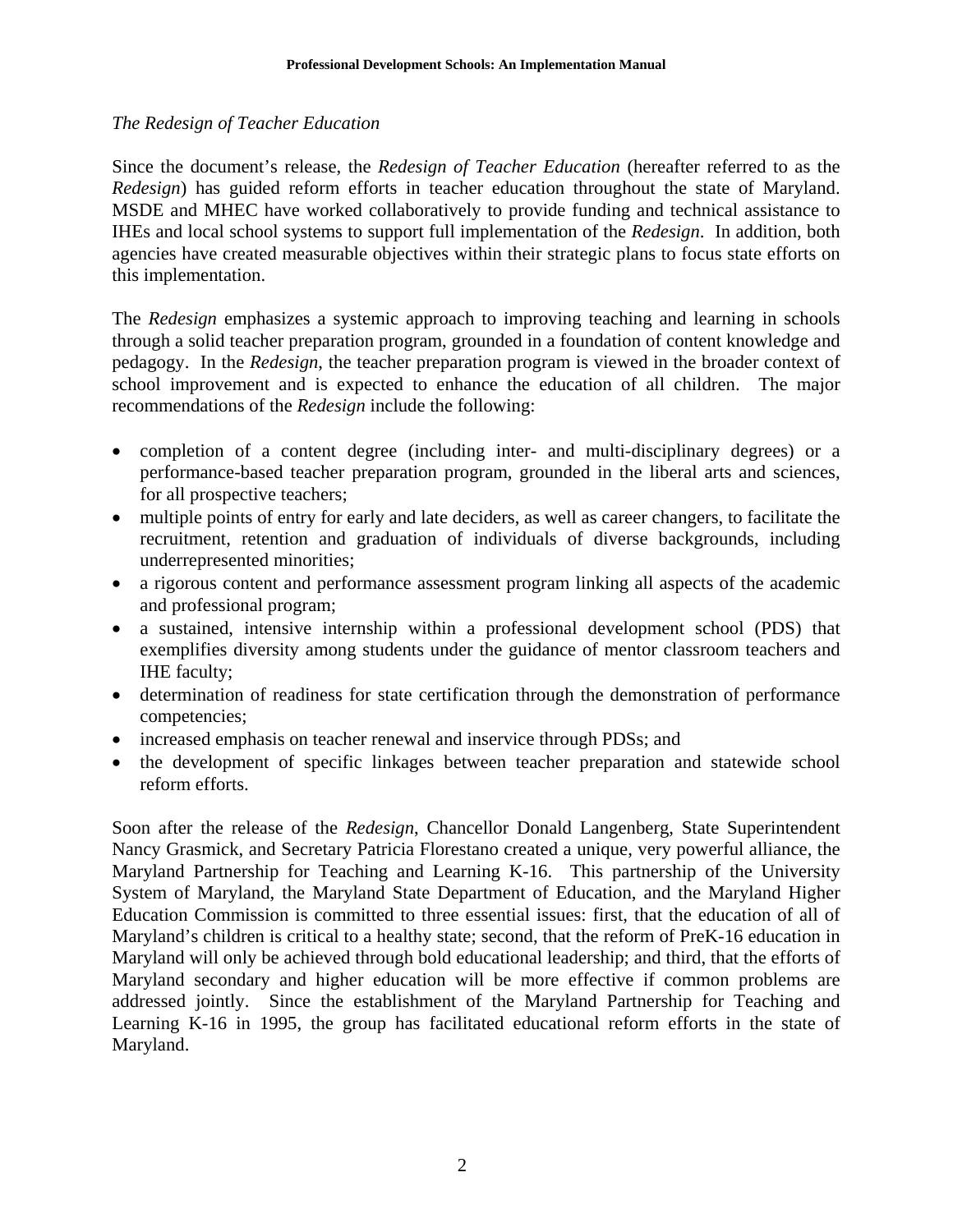With policy in place, the Maryland Partnership for Teaching and Learning K-16 established a Professional Development Design Team charged with producing a detailed plan and schedule leading to "full implementation" of the PDS as a mechanism for teacher education and professional development across the state. The Design Team's plan was adopted by the Leadership Council of the K-16 Partnership in February 1998. In implementing the plan, a new subcommittee of the Maryland Partnership for Teaching and Learning K-16, the Superintendents and Deans Committee, was established.

## *Superintendents and Deans Committee*

In October 1999, the Superintendents and Deans Committee, a subcommittee of The Maryland Partnership for Teaching and Learning K-16, was formed to develop recommendations that specifically address the implementation of PDSs. This committee, consisting of local school system superintendents and deans of IHEs working in collaboration with MSDE and MHEC, has collaborated to create definitions to guide PDS implementation, draft the *Standards for Maryland Professional Development Schools*, arrange PDS site visits for Maryland's superintendents and deans, and author this handbook.

## **Definitions**

In fulfilling its charge, the Superintendents and Deans Committee drafted the following definitions and explanations, which are offered as an attempt to clarify terminology across IHEs and local school systems in the state of Maryland. Other relevant terms are defined in the glossary (See Appendix A).

# PDS

*A Professional Development School (PDS) is a collaboratively planned and implemented partnership for the academic and clinical preparation of interns and the continuous professional development of both school system and institution of higher education (IHE) faculty. The focus of the PDS partnership is improved student performance through research-based teaching and learning. A PDS may involve a single or multiple schools, school systems and IHEs and may take many forms to reflect specific partnership activities and approaches to improving both teacher education and PreK-12 schools.* 

PDSs immerse interns into the culture of schools in order to make the clinical experience more meaningful. In Maryland, interns completing a PDS experience spend a minimum of 100 days over two consecutive semesters engaged in the school community learning to teach and having experiences with students of diverse backgrounds and abilities (See the discussion of the extensive internship in Chapter 3). Interns are also expected to document mastery of professional standards for beginning teachers through the development of a portfolio. IHE faculty are expected to become immersed in the school as well, providing on-site coursework and professional development opportunities, and serving on school improvement teams and other coordinating and advisory groups.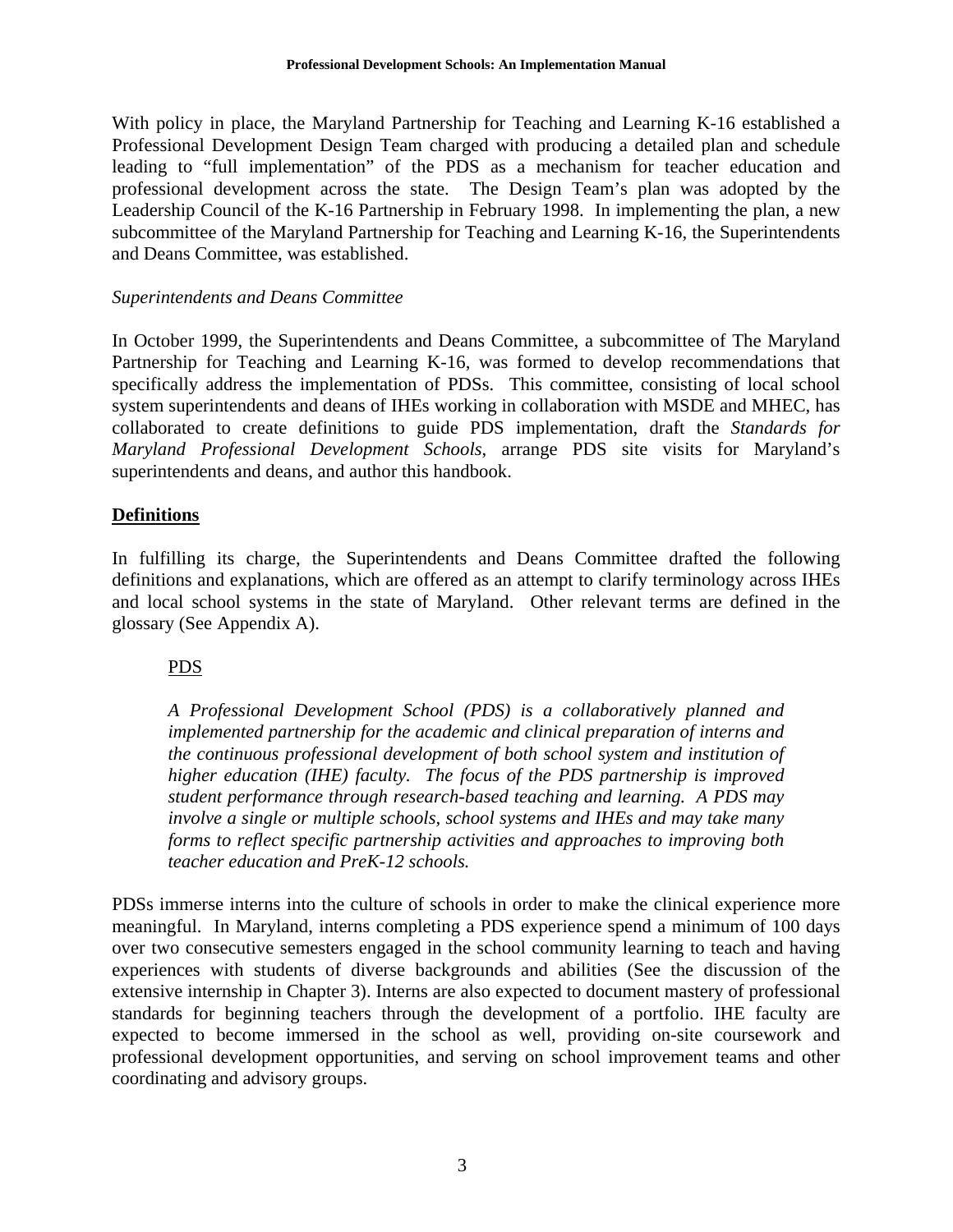PDSs also afford greater professional development opportunities for school staff members. Teachers may assume one or more of many new roles, such as site coordinator, pre-service mentor, or adjunct faculty, to support the PDS. School faculty can also participate in activities such as peer coaching, mentoring, presenting at conferences, or serving on the Coordinating Council. PreK-16 faculty may also engage in other professional collaborations such as team teaching and conducting action research.

PDSs are ever-emerging entities. The PDS's developmental nature allows each PDS to meet the unique needs of the partners. A new PDS will operate differently and target different outcomes than a mature partnership. This dynamic nature allows PDSs to respond to the needs of the school system and IHE, while encouraging innovation and reform.

PDSs may involve undergraduate and/or graduate programs. Additionally, a PDS may be constituted as a single or multiple site, requiring interns to complete experiences in one or more buildings (See Appendix B, *Guidelines for a Multiple-Site Professional Development School*). The PDS may also involve one or more IHEs, including community colleges. When more than one IHE is involved in a partnership, special care must be taken to provide integrated professional development and intern placement opportunities to avoid burnout among school faculty.

# Intern

*An intern is a student in a teacher preparation program who participates as part of a cohort (typically 5 or more) in an extensive internship in a PDS. Interns completing a PDS experience spend a minimum of 100 days over two consecutive semesters engaged in the school community learning to teach.* 

Compared to traditional student teachers, PDS interns are provided more exposure to the full range of teacher duties (e.g., classroom set-up, committee meetings, faculty meetings, parent conferences, etc.), becoming more comfortable with full teaching responsibilities and more knowledgeable about the school, the PreK-12 students and faculty, and the instructional program.

Literature shows that the leadership skills and instructional effectiveness of PDS interns exceeds those of student teachers trained in a traditional teacher preparation program (Reinhartz & Stetson, 1999). PDS interns feel more confident in their knowledge and skill as professionals and subsequently experience less "culture shock" when they become practicing teachers, feel better equipped to instruct ethnically and linguistically diverse students, and have lower attrition rates during the first few years of teaching (Abdal-Haqq, 1998).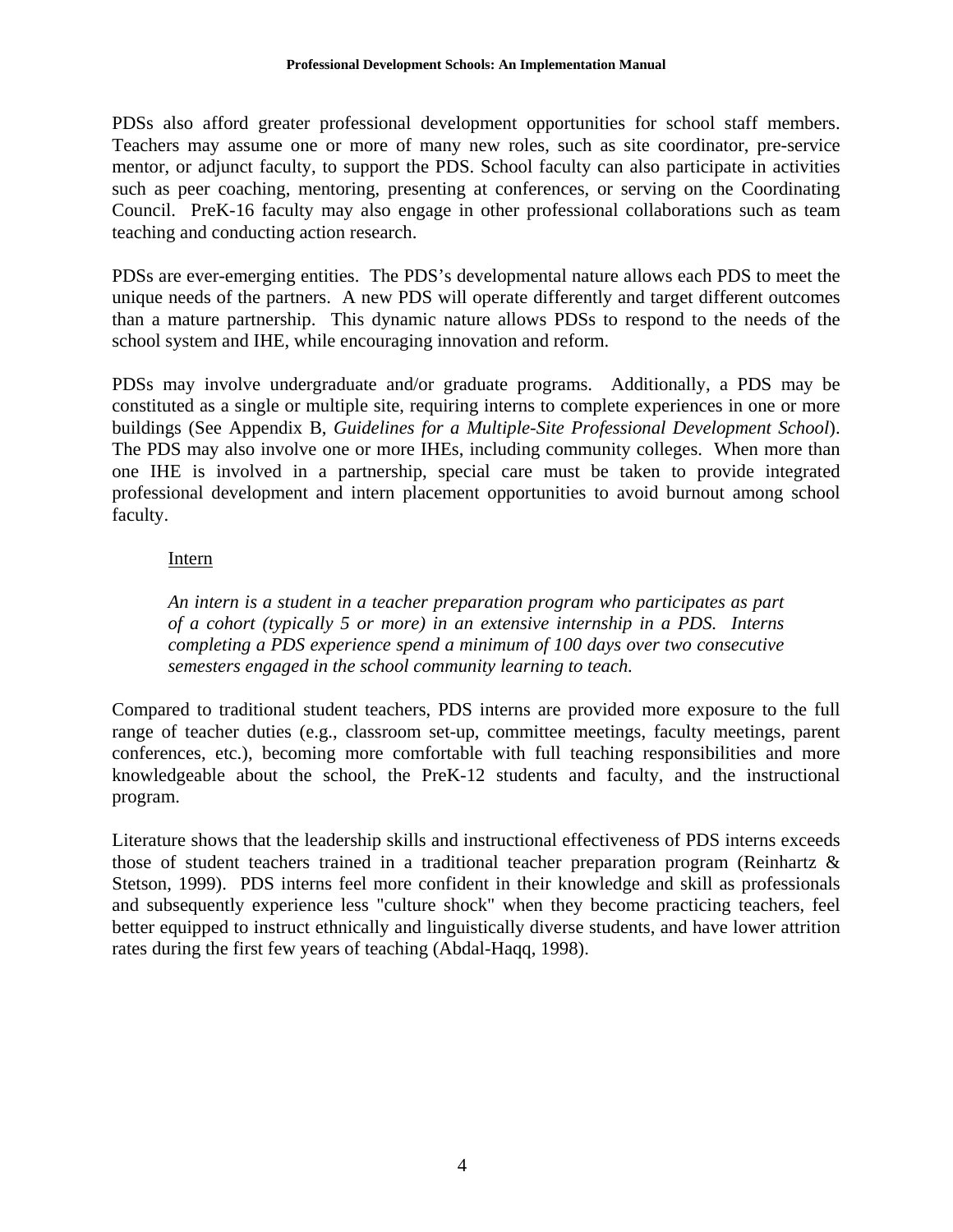## Pre-Service Mentor

*A pre-service mentor is a tenured, professionally certificated teacher in the PDS who is responsible for collaborating with the IHE supervisor to provide individualized support to a PDS intern. Pre-service mentors receive ongoing training in guiding, supporting and assessing the strengths and weaknesses of interns.* 

Pre-service mentors improve their own practice by reflecting with their interns. They are kept abreast of advances in curriculum development and instruction by IHE faculty and interns. Preservice mentors may also receive release time to observe or work with colleagues.

Finally, participation in the PDS affords pre-service mentors, as well as other staff members, opportunities to participate in on-site courses, workshops, inquiry/action research groups, conferences, and other professional development activities.

Selection criteria and procedures for intern/pre-service mentor matching are often determined at a strategic planning session or by the PDS Coordinating Council.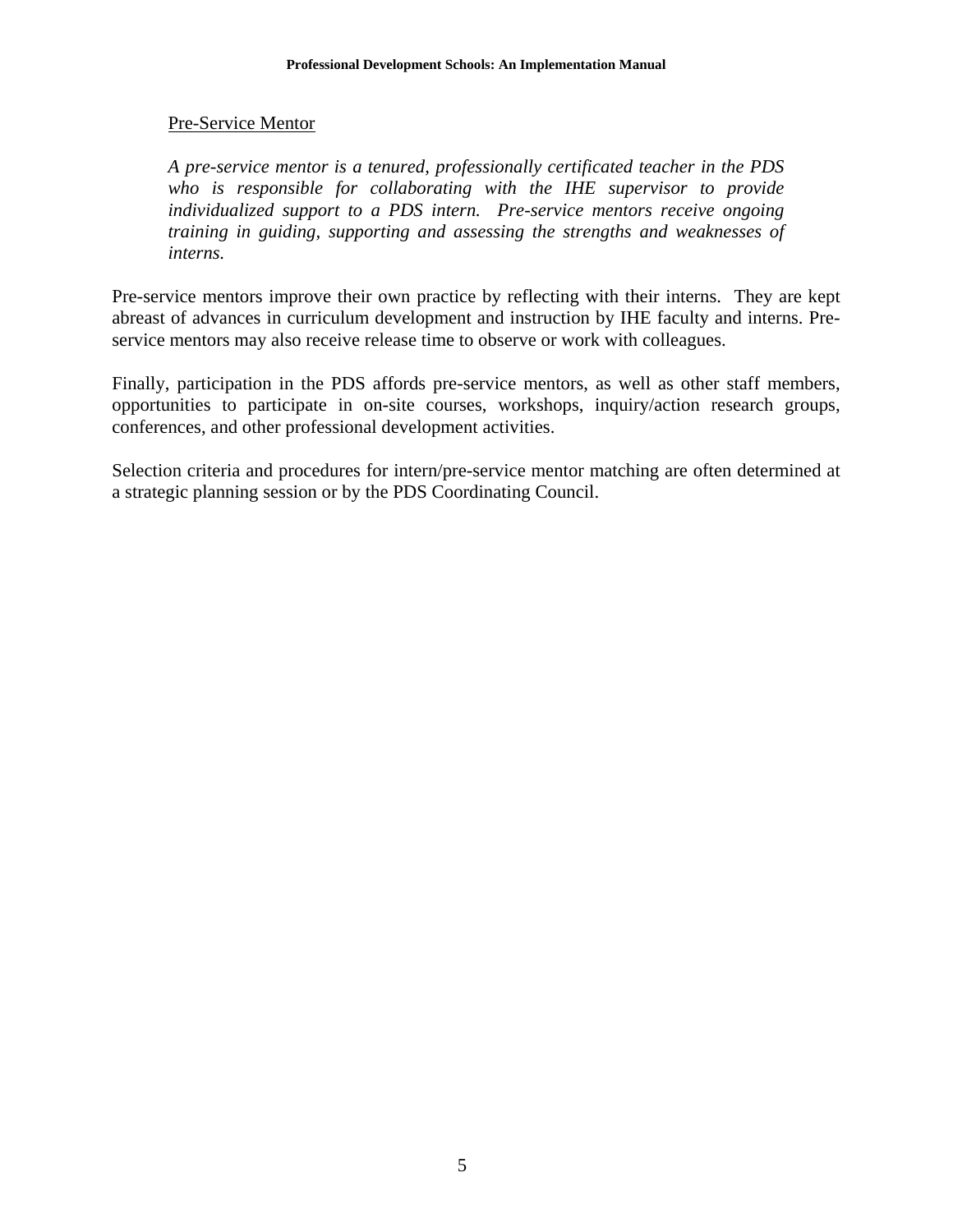# **CHAPTER 2**

# **STANDARDS FOR MARYLAND PDSs**

#### **Standards Development**

Upon first examination of the status of PDSs in Maryland, the Superintendents and Deans Committee found there was no mechanism to determine whether existing partnerships met the intent of the *Redesign*. The group decided that a set of standards was needed to guide the implementation and determine the developmental level of PDSs in Maryland.

In developing the standards, the committee recognized that while a PDS may continually be in the process of "becoming", certain common components are essential to the implementation of the partnership. The *Standards for Maryland Professional Development Schools* (See Appendix C) were designed to identify the distinguishing characteristics of PDS and to support the development of quality PDSs.

The *Standards for Maryland Professional Development Schools* have been drawn primarily from two sources, which in their own right have served the purposes of PDS implementation and assessment. The first source was the *Maryland Common Understandings about Professional Development Schools* (Maryland State Department of Education, 1995), which guided a 1995- 1997 cross-site review of selected PDSs in Maryland by the State Teacher Education Council (Maryland State Department of Education, 1998). The second source was the *Draft Standards for Identifying and Supporting Quality Professional Development Schools* (National Council for Accreditation of Teacher Education, 1997). These national standards have been valuable for PDS planning in Maryland and other states and have served as the basis of the National Council for Accreditation of Teacher Education (NCATE) PDS on-site review of 20 sites which were specially selected pilot sites. This national project included Towson University's PDS with Owings Mills Elementary School in Baltimore County, Maryland. The purpose of the 20-site review process was to test the draft standards in a real-life setting and produce data necessary for revising and finalizing them.

The *Standards for Maryland Professional Development Schools*, drawn from these two sources, are grounded in the theory and practice of PDSs. They provide current and future PDS stakeholders with clear, concise standards that are relevant to the state's commitment to provide quality PDS experiences for all interns. The *Standards* are intended to be used by PDS partners to conduct self-assessments to improve school and IHE programs as well as to guide the development of new PDSs. To help PDS practitioners achieve the standards, developmental guidelines have been created as well.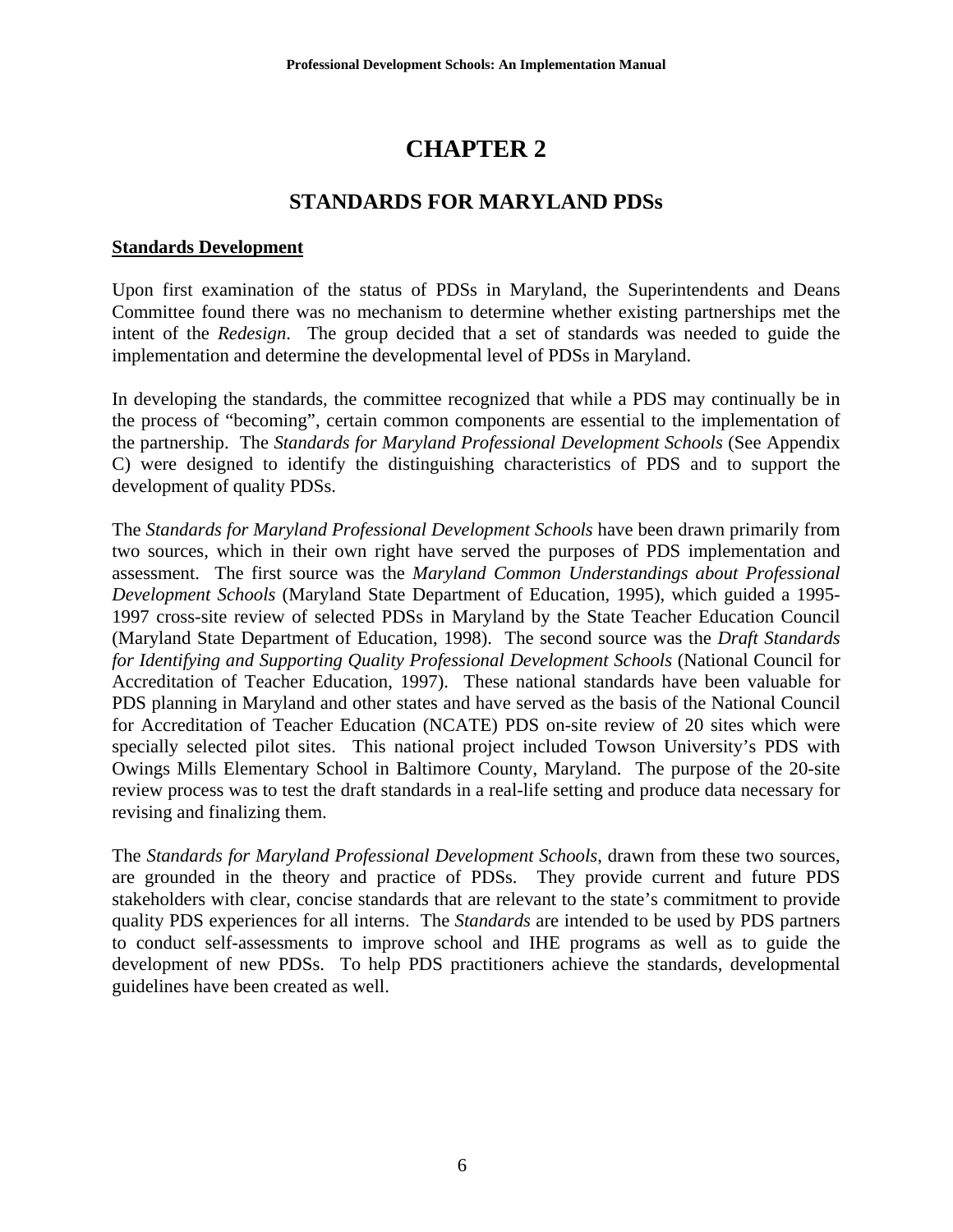## **Standards**

The *Standards for Maryland Professional Development Schools* are presented in a matrix. The five standards represent important attributes of PDSs. Each is described within the context of four state components of the *Redesign*: teacher preparation, continuing professional development, research and inquiry, and student achievement (PreK-12 priorities). Within the cells are indicators of how the standard might be met in the particular priority area. The indicators are only examples and are in no way meant to be an exhaustive list of ways the standards may be met. There may be other indicators that equally convey the achievement of or progress toward the standards.

The five Maryland standards for PDSs are as follows:

## *Learning Community*

As a learning community, the PDS recognizes and supports the distinct learning needs of all stakeholders by integrating the development of students and adults. Interns complete extensive internships as a part of the learning community and share responsibility with school faculty for the academic performance of PreK-12 students. In turn, school-based pre-service mentors share responsibility with the teacher preparation program for the academic and clinical performance of interns. Throughout the process, PDS partners model reflective practice and self-initiated learning and assessment. Instruction and professional development at all levels is data-driven and focused on increasing student capabilities.

## *Collaboration*

The mission of the PDS is jointly defined and mutually supported by the IHE and the school(s). Roles and structures are collaboratively designed to support the PDS work and to improve outcomes for PreK-12 students and interns. Arts and sciences, school-based, teacher education, and clinical faculty plan and implement intern curriculum and professional development initiatives centered on student achievement. The partners set standards for participation and learning outcomes together. Respect for the needs and goals of all stakeholders is central to the PDS.

## *Accountability*

The PDS accepts the responsibility of and is held accountable for upholding professional standards for preparing and renewing teachers in accordance with the *Redesign*. Consequently, PDS partners jointly identify standards for interns and participate in evaluating intern performance. Accomplished PreK-16 faculty are engaged in the mentoring and supervision of interns, and intern development is documented in a portfolio and evaluated against state or national standards for beginning teachers. All PDS stakeholders are held accountable for the achievement of PreK-16 students as measured by performance assessments.

## *Organization, Roles and Resources*

PDS partners allocate resources to support the continuous improvement of teaching and learning. New roles are created and old roles are modified for PreK-16 students, interns, faculty and administrators to achieve the mission of the PDS. Effective communication about PDS plans and structures plays a key role in the linkage with school districts, IHEs, parents, and others. Jointly funded positions are encouraged and supported. Partners provide PDS stakeholders with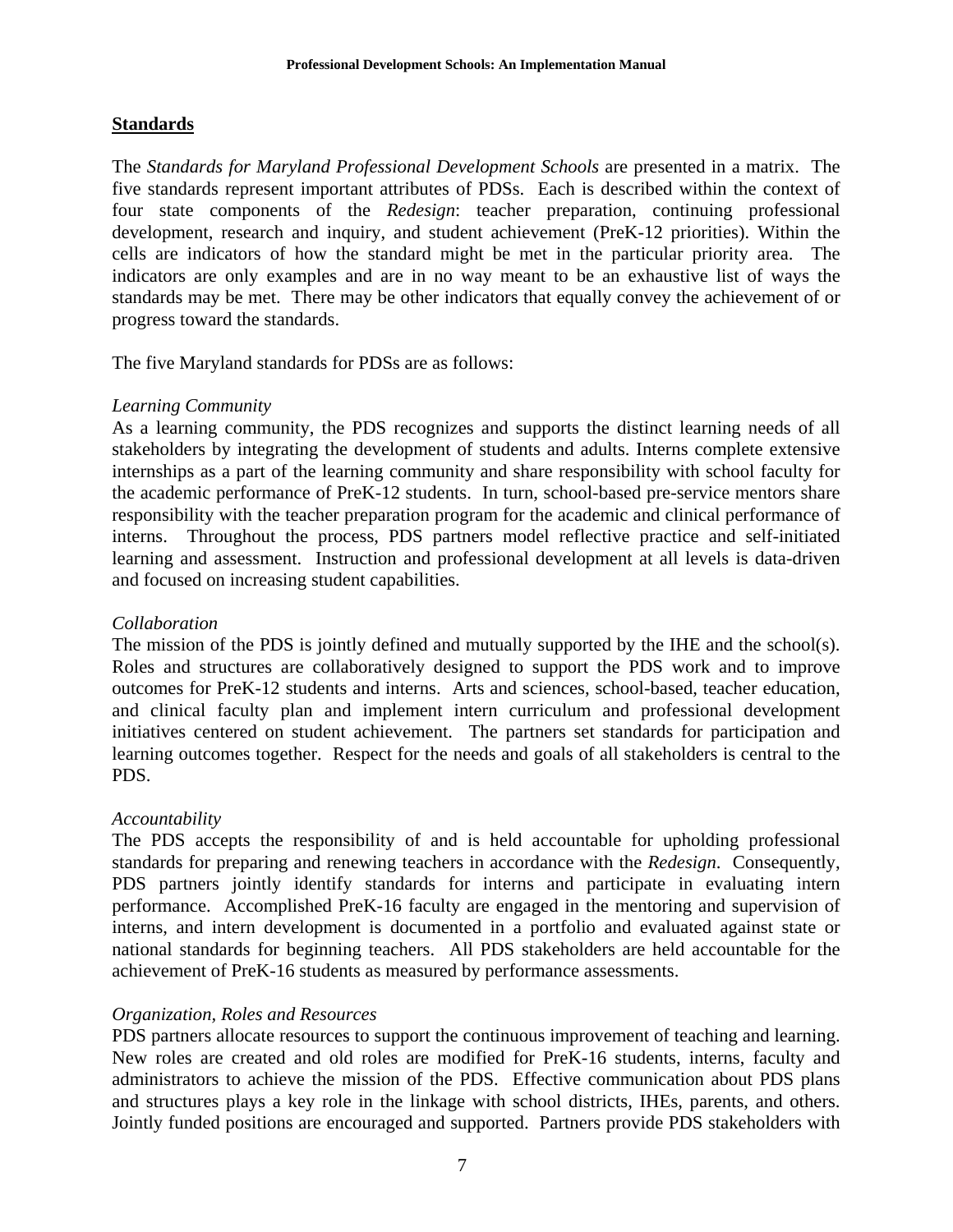necessary resources to advance PDS work: vision, time, space, incentives, leadership, technology, and access.

## *Diversity and Equity*

The PDS supports equitable involvement of PreK-16 faculty and interns, as well as equitable support of student outcomes. Teacher candidates have equitable access to the PDS internship, and all PreK-16 faculty have opportunities to participate in PDS activities. The PDS is attentive to issues of equity related to student achievement and seeks to address them through researchbased program improvements that enable interns to meet the needs of diverse learners.

## **Developmental Guidelines**

In the summer of 2000, PDS practitioners from a variety of partnerships in Maryland assembled for the PDS Summer Leadership Academy. These "fellows" brought various artifacts from their PDSs and used the *Standards for Maryland Professional Development Schools* to classify these artifacts. The documents were used as a basis for the development of *Draft Developmental Guidelines for Maryland Professional Development Schools* (See Appendix D). These guidelines were developed to facilitate the clear interpretation and smooth implementation of the *Standards*. The *Guidelines* are offered as a developmental continuum to further clarify the indicators found in the cells of the PDS Standards matrix. Like the indicators, the guidelines are intended as suggestions, not as a required checklist for PDS implementation.

As a result of the process used for guidelines development, the *Guidelines* are firmly rooted in practice, and a host of technical assistants throughout the state are available to demonstrate *Guidelines* in action and to provide support to new PDSs. (See the discussion of Support Networks in Chapter 3.)

# **Standards Review and Adoption**

In March 2000, the state's deans and directors of teacher education and local school superintendents agreed to endorse the *Standards for Maryland Professional Development Schools* and pilot them on a voluntary basis for the 2000-2001 academic year. In addition, four PDS partnerships agreed to use the *Standards* and *Guidelines* as implementation tools, serve as demonstration sites for visits, and host "no-fault" site reviews focused on evaluating the *Standards* and *Developmental Guidelines for Maryland Professional Development Schools*. The sites received assistance to produce self studies based on the *Standards* and *Guidelines*.

Feedback gathered from PDS practitioners who participated in site visits guided final revisions to the *Standards* and *Developmental Guidelines for Maryland Professional Development Schools.* The final revisions were adopted by the Superintendents and Deans Committee in October 2002, after the committee ensured alignment with the National Council for Accreditation of Teacher Education's PDS Standards (see Appendix E for a table demonstrating the alignment of Maryland PDS standards and NCATE PDS standards). Maryland's *Standards* are currently being integrated with MSDE's program approval process to support the development of quality PDSs within the State.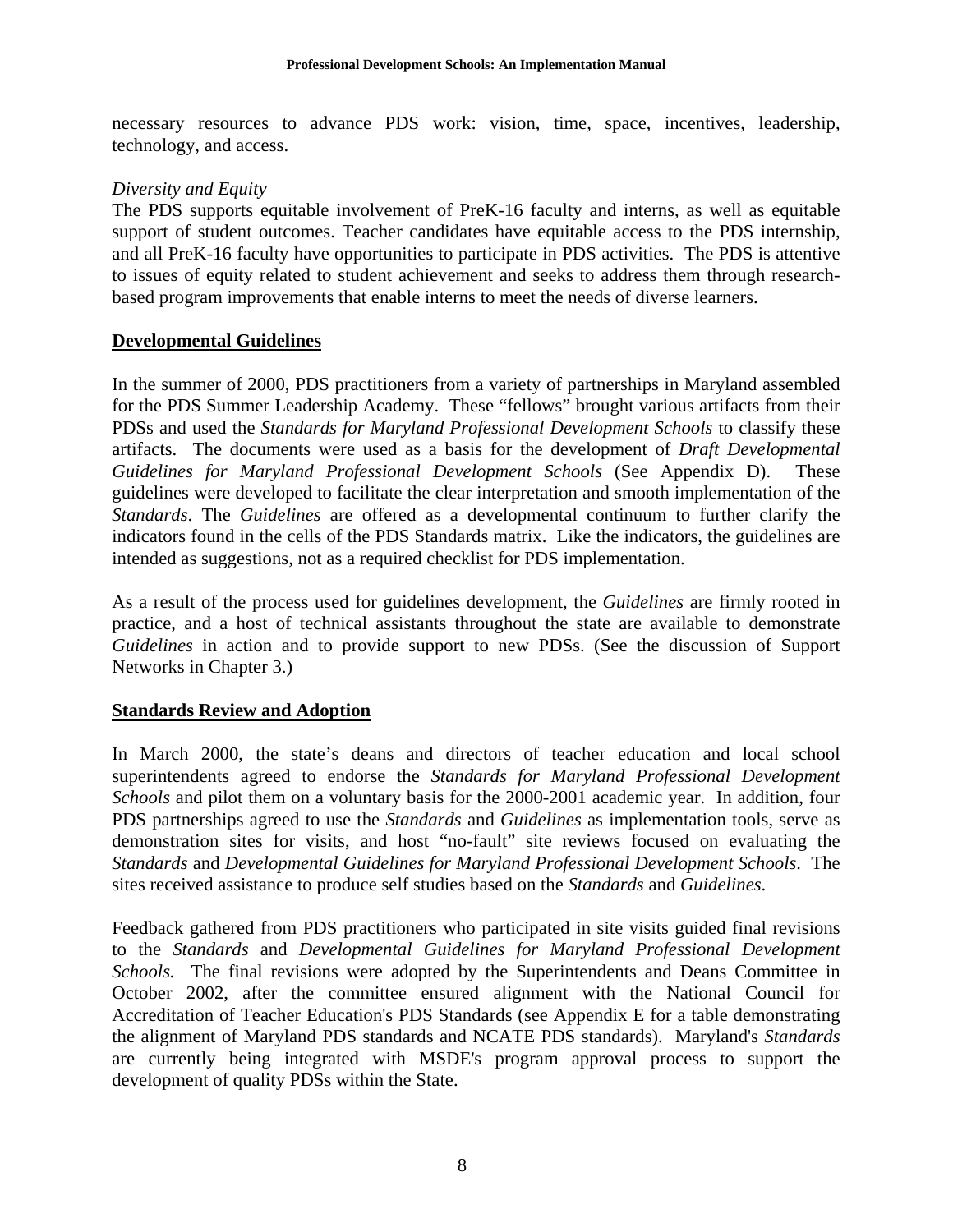# **CHAPTER 3**

# **BEST PRACTICES IN PDSs**

## **Building the Infrastructure**

Best practices in PDSs have emerged from the amassed experiences of PDS practitioners in Maryland since the establishment of Maryland's first PDSs in 1994. The best practices included here are designed for use by a wide variety of PDSs, including single and multiple sites, elementary and secondary partnerships, and graduate and undergraduate programs.

## *Site Selection*

Establishing a PDS infrastructure that encourages PDS development and ensures sustainability depends on conversations of both breadth and depth among all stakeholders of the partnership. These conversations must occur at several levels prior to any commitments being made concerning that development. There must be an initial conversation between the school building administrator or empowered designee and the dean of education or empowered designee. In addition, local school system superintendents or designees must authorize schools wishing to become PDSs. While faculty members must be fully engaged in the collaborative process, the leaders must make the commitments necessary to further the initiative.

Sometimes, good reasons exist for exploring the concept of multiple-site PDS development. In some areas of the state, placements that offer experiences in dealing with students with diverse backgrounds and needs are difficult to provide. Single sites may also have difficulty supporting the needs of a large cohort due to a shortage of accomplished and experienced teachers to serve as pre-service mentors. In these and other circumstances, a multiple-site partnership may be desirable.

Regardless of the number of school sites involved in the PDS, certain questions must be answered by each principal with the school staff before commitments can be made. These include the following:

- Can the site offer interns experiences working with diverse learners?
- Is the site able to provide a sufficient number of experienced, accomplished pre-service mentors to support the cohort of interns (typically five or more)?
- Can the principal envision the development of this partnership evolving into a whole new way of "doing business" at the school?
- Is the principal prepared to engage in (and encourage the staff to engage in) the deep collaboration necessary for the strategic planning of a PDS, particularly in establishing the roles and responsibilities of all the parties involved and in working together to design and implement the School Improvement Plan?
- Is the principal willing to encourage the staff to engage in a needs analysis for collaborative staff development between the site and the IHE?
- Will the principal commit to sharing data concerning student achievement and teacher success (where legally and ethically possible) in an effort to make the PDS accountable?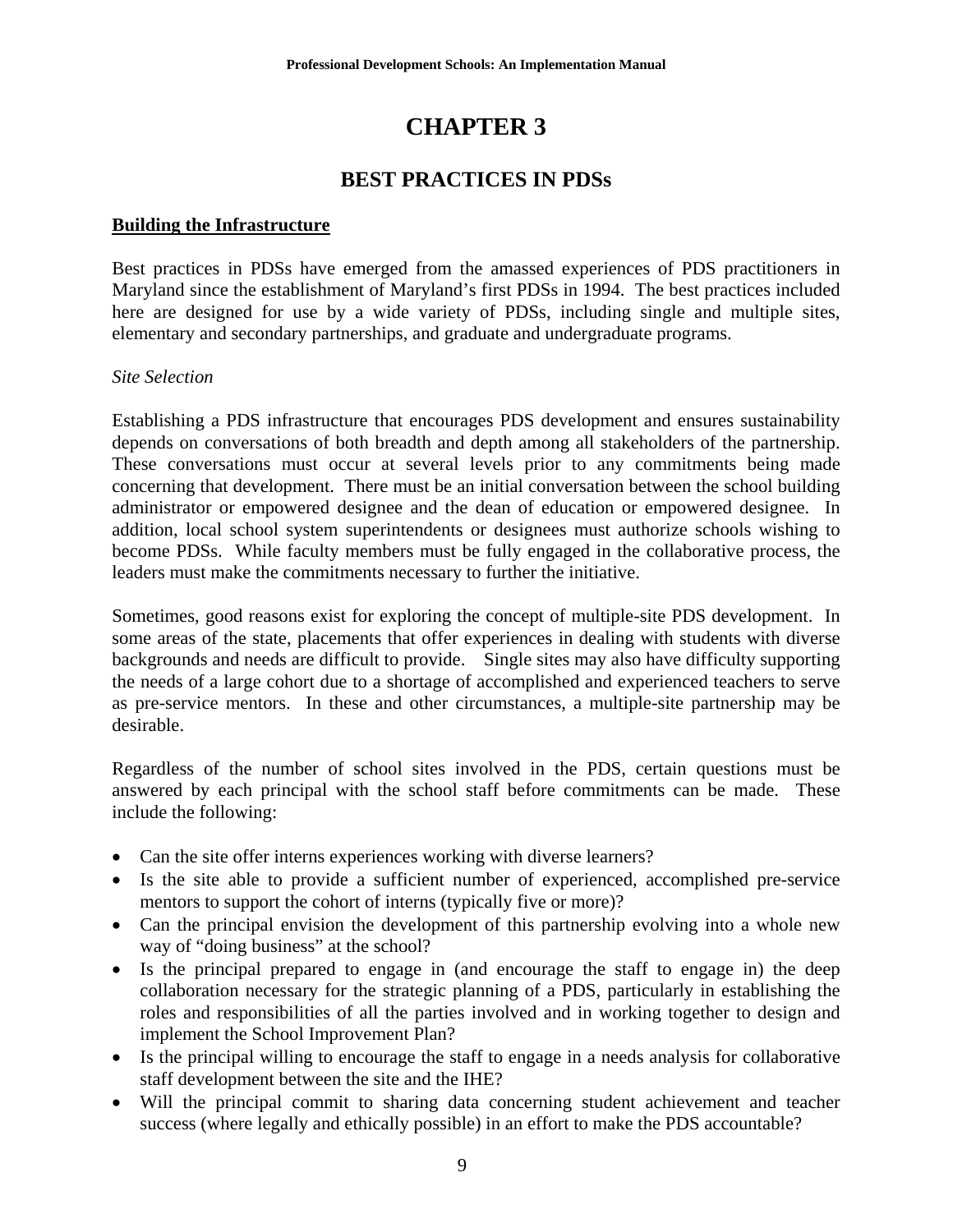- Is the principal willing to explore ways to equitably compensate staff members for the time spent in first-level engagement in the PDS process? To explore incentives for staff who engage in this process?
- Does the principal aspire to the creation of a community of learners at the school, a community that engages all who work in the building?
- In the case of a multiple-site partnership, is the principal willing to work collaboratively with other schools to plan and engage in PDS activities?

At the IHE, the IHE administrators and faculty must reflect on and be able to respond to another set of questions prior to making such a commitment:

- Is the IHE able to place a full cohort (typically 5 or more interns) in the PDS for an extensive internship (at least 100 days over two consecutive semesters)?
- Is the IHE willing and able to commit the resources to the site to be able to support the partnership? That is, will the IHE hire and assign sufficient faculty to be present at the site to work with the interns, the pre-service mentors and the school faculty as designed by the collaboration?
- Is the IHE willing to take action to ensure that each partner's voice has equal weight?
- Does the IHE understand that the need for collaborative staff development must include IHE faculty as well as school faculty and the interns, and that the staff development is dictated by self-assessed needs, not by the IHE alone?
- Is the IHE willing to commit resources to assist in the analysis of data leading to an accountability process for the developing PDS?
- Does the IHE aspire to the creation of a community of learners at the school site; a community that engages all who work in the PDS?

The very nature of a PDS partnership depends on the willingness of all parties to commit to the partnership. Although partnerships usually involve only one school or one small group of schools, school district-level approval and commitment must be secured as well. The design of the partnership is based on outcomes for the PreK-12 students in the school with collaborative staff development and pre-service teacher preparation centered on those outcomes. Local school systems must be helped to understand the congruence of PDSs and school improvement or there will be little incentive to commit time and resources to such partnerships. Initial efforts, then, must be grounded in a strong and supportive relationship with the central office of a school system in order for the partnership to be sustainable.

Likewise, there must be a level of understanding and commitment at the administrative levels of the IHE as well. Examples of concerns that must be addressed in both institutions in order for the PDS to be strong and lasting include the following:

- Are the missions of the institutions compatible? Does each understand the accountability structures that exist for the other? (PreK-12 requirements/High School Assessments and the *Redesign*; Middle States and State/NCATE Approval, etc.)
- Does each institution recognize that a fully developed and functioning PDS is not something "done to" the site, but instead becomes the identity of the site?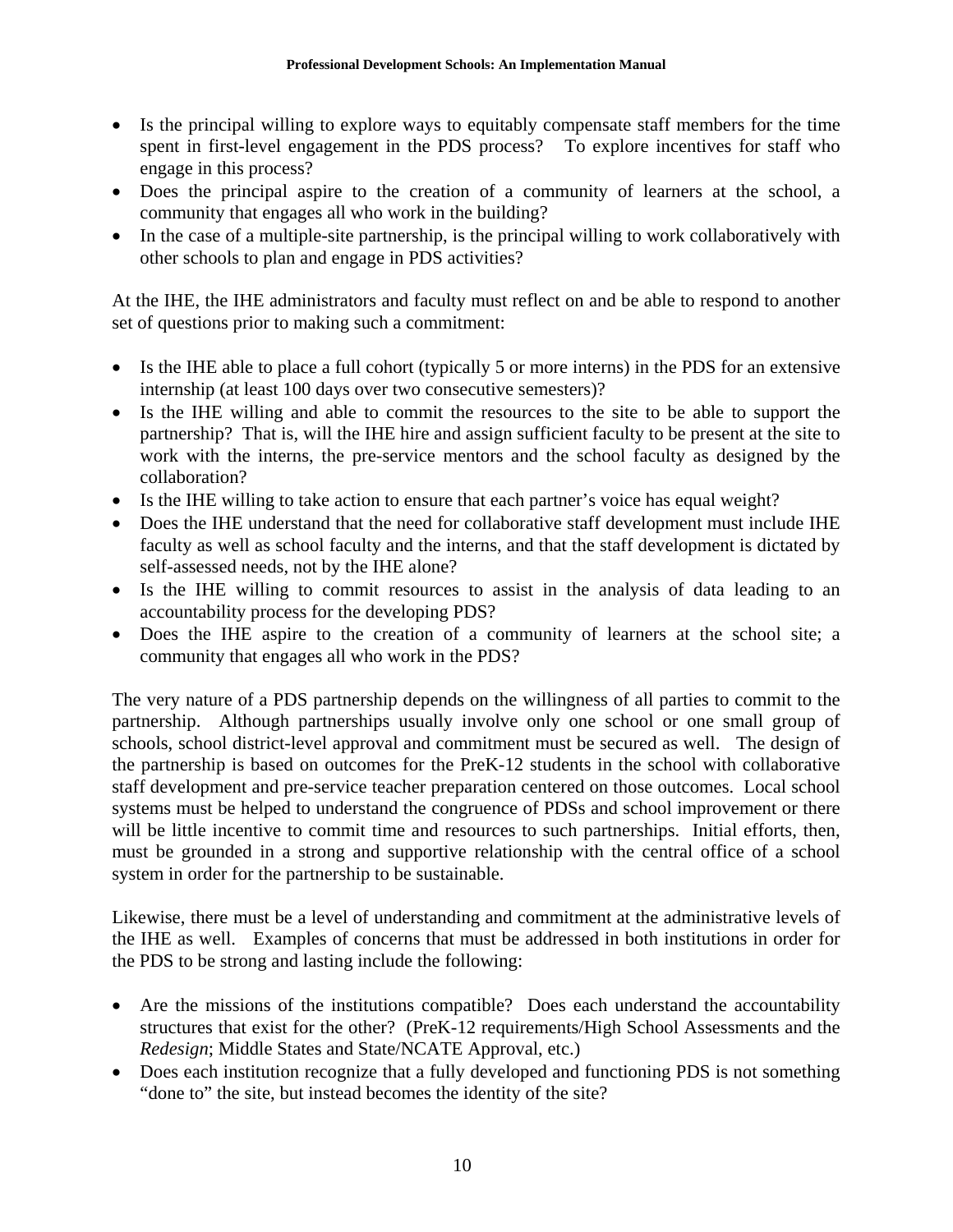- Does each institution make information about the PDS available to possible employees who will be assigned to the site before securing their commitment?
- Does each understand the importance of collecting and analyzing data to be used in focusing accountability on the partnership regarding the success of PreK-12 students, interns and inservice teachers?
- Does each understand the shared responsibility for providing human and fiscal resources to support PDS activities?

Finally, no PDS can be successful at any level without full collaboration of the faculty at each prospective site. This does not mean that each and every member of the faculty will be equally engaged, nor that each will be equally supportive. The goal is to provide a collaborative experience for all faculty and staff and to provide an atmosphere where developing a community of learners is possible.

Some ways to facilitate whole-faculty involvement include the following:

- Make a presentation to the whole faculty at the potential site outlining the goals and objectives of the PDS and emphasizing the benefits for each stakeholder group. Explain that the overriding goal is to improve the quality of experiences for their own students as well as for themselves.
- Be sure the initial conversations, the very first presentations, set a tone of collegiality and collaboration, where each person has a voice that is heard, and that this tone is adopted as the norm for all such conversations. That a paradigm of equity develops in all conversations and collaborations is critical.
- Stress that this initiative is not top down; stress also that the partnership is not the IHE telling the school faculty what to do; emphasize the concept of a learning community where all stakeholders share in developing and implementing a collaborative plan.
- Provide opportunities for a variety of forms of engagement with the development of the PDS. Some faculty may have had experiences as cooperating teachers in a traditional setting and may be very interested in serving as a pre-service mentor for this more intensive relationship, while others may not be ready for that level of participation, but would enjoy participating as demonstration teachers, as inquiry group members, or as willing ears for the reflections and concerns of the interns or pre-service mentors. Many creative ways exist to include people in partnership activities.

The conversations that precede the commitment to site selection for PDS development are perhaps the most critical elements to the possibility of success at every level for the partnership. Relationship building is critical to such a development. Absent an atmosphere which promotes this blend of missions, goals and objectives, expected outcomes, shared responsibilities and accountabilities, it is not possible to create a partnership which will be more than a project. Selecting and preparing the site are essential before moving to the next level.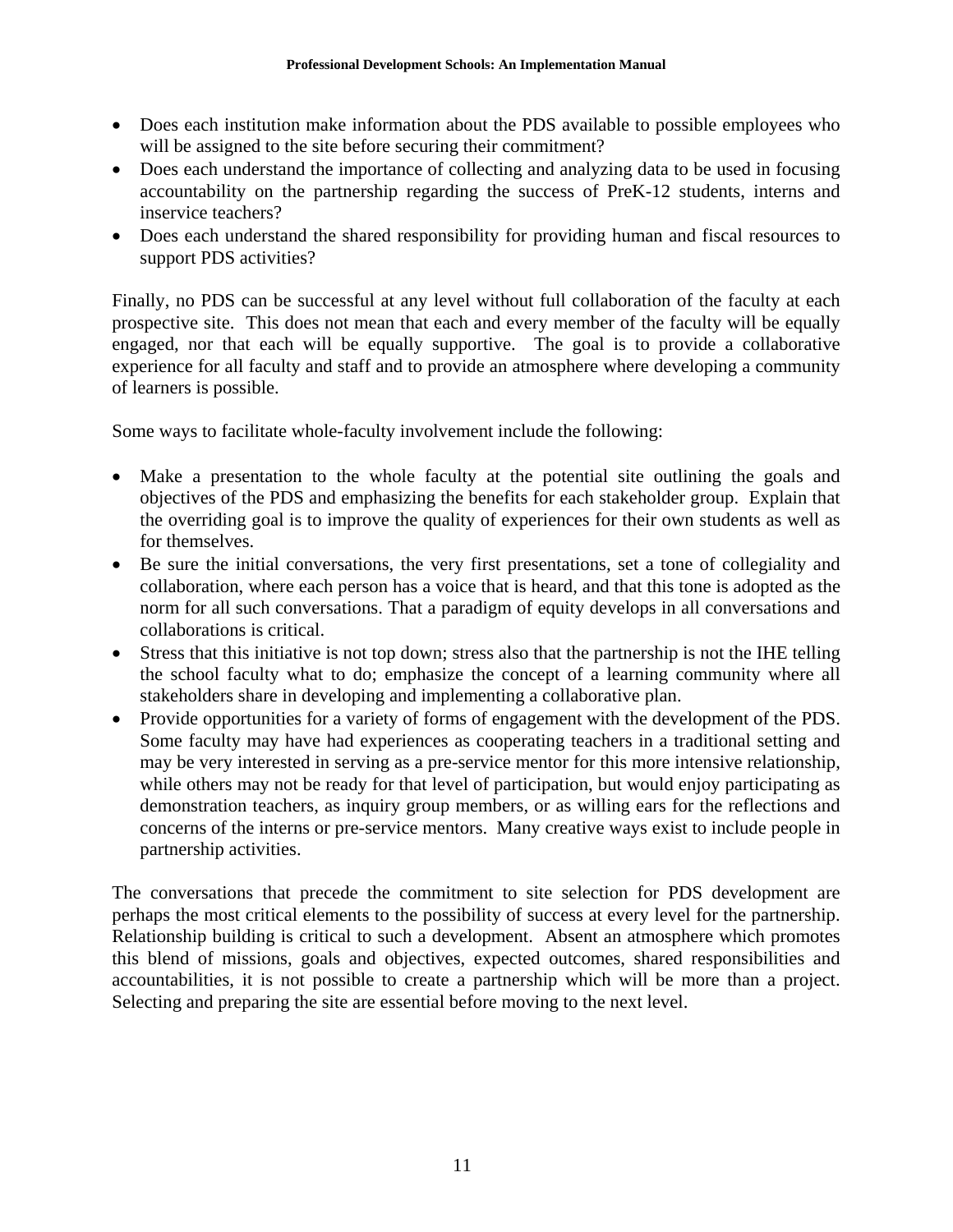# *Establishing the Coordinating Council*

Once a site for PDS development is agreed upon by all stakeholders, the next step is to establish a collaborative governance vehicle (e.g., Coordinating Council) that will serve as the organizing body for the development and implementation of all aspects of the PDS. The Coordinating Council should be co-chaired by school and IHE personnel to immediately demonstrate the collaboration. Every effort should be made to ensure that the membership of the Coordinating Council includes representatives from all stakeholder groups and reflects the diversity of the school and community. The Coordinating Council's membership might include, but need not be limited to:

- The principal of the school site(s). The principal may designate another administrator to speak for the administrative team or to attend some meetings; however, the principal should make a commitment to be a part of this team wherever and whenever possible.
- The IHE liaison(s). The IHE liaison is critical to the process not only in terms of the knowledge that is brought to the table but also in terms of promoting the spirit of collaboration from the outset.
- The school site coordinator(s). The site coordinator is the one upon whom much of the dayto-day operation, and therefore the ultimate success of the partnership, will depend.
- The chair of the school improvement team and/or the instructional coordinator of the school(s). Planning for the PDS centers on the school improvement plan. Conversations surrounding this process should be grounded in the Coordinating Council.
- Pre-service mentors. These are the people engaged in front-line roles of the PDS. Their voice is an important one in planning and implementing goals and objectives for the PDS.
- Parents. Because PDS seeks to improve instruction for PreK-12 students, a parent presence should be included in PDS planning.
- Interns. Along with the pre-service mentors, interns are on the front line and can respond most efficiently to planning that is reality based as well as useful to the desired outcomes.
- IHE Faculty. Teacher education and arts and sciences faculties provide a critical link between the school(s) and IHE(s).
- Teachers (non-mentor teachers). Non-mentor teachers from the school site(s) provide a wide-lens perspective of the potential impact of PDS activities on the entire school community.
- Students (for secondary partnerships). Secondary students are able to offer valuable insight for designing interventions and activities to promote PreK-12 student learning.
- Community Members. Business partners and community members are able to provide valuable support and resources to the partnership.

The Coordinating Council meets regularly throughout the school year to monitor/evaluate the day-to-day operation of the PDS and progress toward goals and objectives identified in the PDS Strategic Plan. In addition, the Coordinating Council provides a forum for feedback and open communication among stakeholders. The Coordinating Council also may be involved in reporting required by funding agencies and addressing issues of concern. The responsibilities of the Coordinating Council are jointly shared among school and IHE personnel.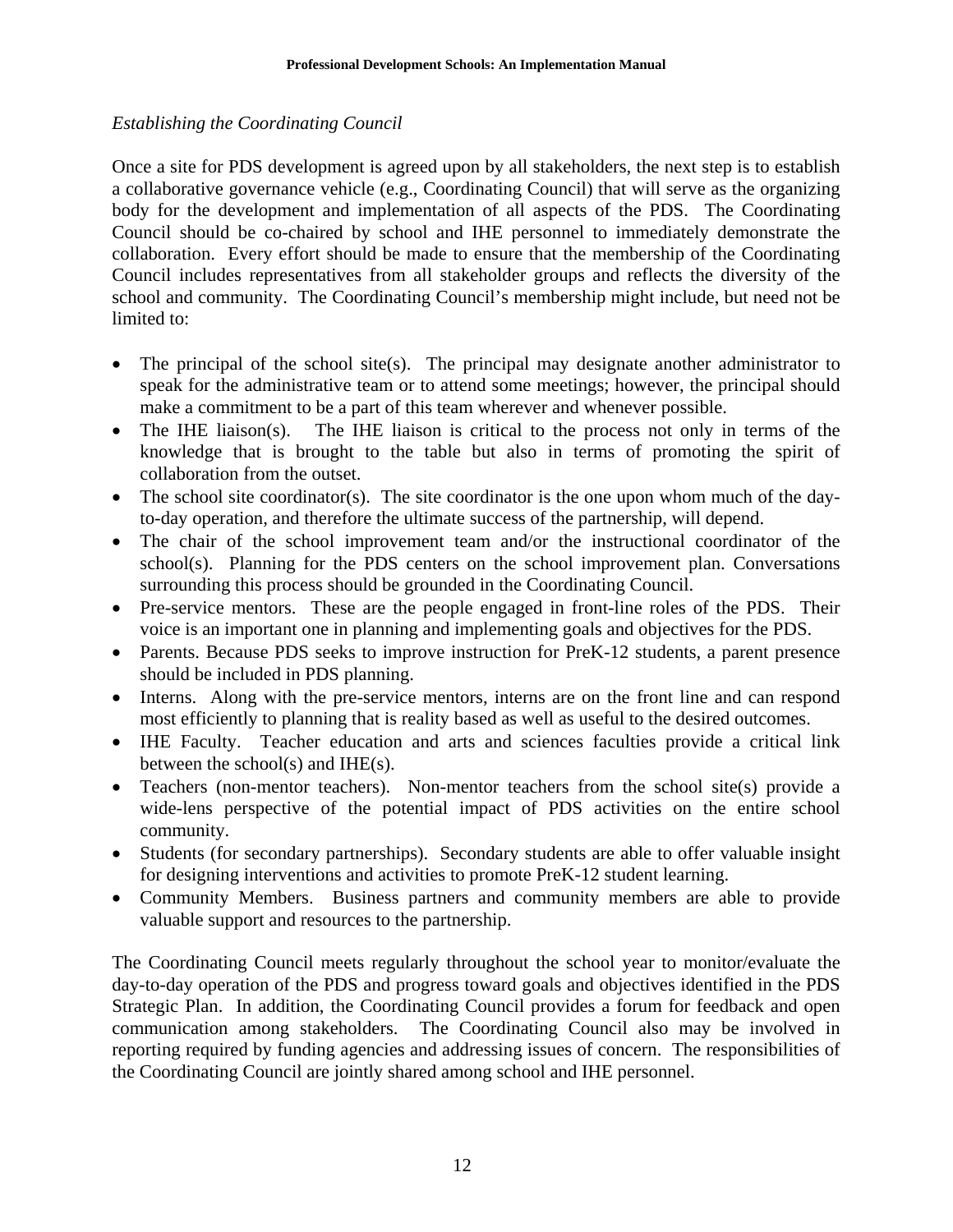## *Memorandum of Understanding*

PDSs require strong commitments to improving teaching and learning for both students and adults. School systems commit to providing sites for interns to complete their PDS experience, as well as pre-service mentors to guide and support them as they become a part of the school culture. In addition, they may commit monetary and/or human resources to support the PDS operation. Other commitments may include efforts to stabilize leadership at the PDS and increased efforts to recruit PDS graduates. IHEs commit to providing cohorts (typically, groups of 5 or larger, who are provided opportunities to work and interact with one another in the same site) to serve as interns in PDSs and faculty to help coordinate their activities. Other commitments include providing professional development opportunities for school staff and participating in school improvement efforts. IHEs may also commit financial and other human resources to support PDS activities. Often, the individual commitments of the IHE and PreK-12 education partners are defined within a Memorandum of Understanding which clarifies the commitment, the expectations and the resources that each party brings to the partnership. The memorandum is endorsed at both the school system level and at an administrative level of the IHE.

## *Strategic Planning*

The success of the PDS revolves around planning and the collaboration involved in the process of clarifying the mission, goals, and expected outcomes of the partnership. The PDS Strategic Plan should support the local School Improvement Plan and the Teacher Preparation Improvement Plan (TPIP) of the IHE. At a minimum, PDS strategic planning should involve all members of the Coordinating Council; provisions for additional teacher representatives should be made, where possible. (Keep in mind that in multiple-site partnerships, all schools and/or IHEs should be represented equally so that planning encompasses the needs of all partners.)

Strategic planning, which may vary in structure from partnership to partnership, should have certain commonalities. This planning should take place at least once a year and should:

- Establish immediately the need for a truly collaborative atmosphere where each voice at the table has equal weight. School personnel may be reluctant at first to take ownership in the partnership in the presence of IHE personnel. Additionally, previously established relationships among school personnel may inhibit collaboration. The co-chairs of the Coordinating Council must assume this task as a priority.
- Establish clearly defined long- and short-term goals and objectives that are written around targeted improvements for PreK-12 students, interns, and PreK-16 faculty. These goals and objectives establish the focus for the PDS and should be closely linked to the school improvement plan(s) of the school(s) involved. During the first year of a partnership, a great deal of relationship/trust building along with information sharing is necessary to build a strong and enduring foundation for the partnership.
- Develop timelines that are challenging but realistic. Life in a school becomes hectic once students return. A timeline that defines when an activity will be completed and the person(s) responsible build the momentum of a partnership.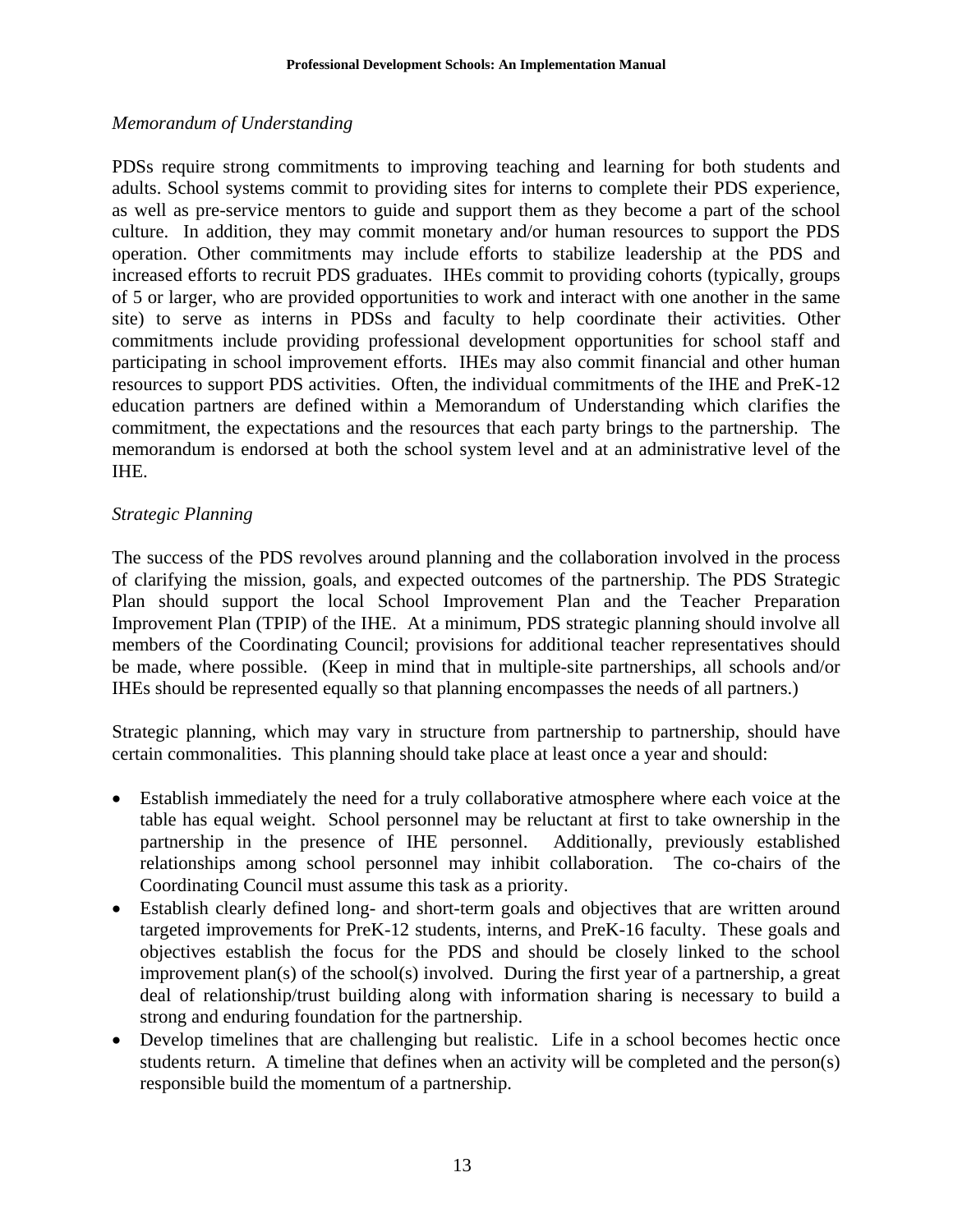- Generate expected outcomes for both the long- and short-term goals and objectives. All stakeholders should see fruits of their labors in real-life outcomes. Documentation of results is a necessary part of the inquiry and impact research process.
- Include opportunities for celebration at milestones along the way. Serving refreshments, planning recognition activities, giving token acknowledgement gifts, etc., build an underlying social structure that contributes to trust building and lasting relationships.

# *Equity*

Developing a partnership that envelops all stakeholders in a learning community provides opportunities for intentional rather than tangential focus on issues of equity. Equitable opportunities for interns, school faculty, IHE faculty, and PreK-12 students should be ensured by the processes and procedures adopted by the PDS. Given the demographics of the school, all interns should be given an opportunity to work with students of diverse backgrounds and abilities, including students with special needs. In addition, all school staff should have equitable access to professional development and other activities offered as a result of the partnership. IHE faculty should be provided with equitable opportunities to engage in PDS work, and strategic planning should consciously ensure that all PreK-12 students have equitable access to learning opportunities.

# *Roles and Responsibilities*

Certain participants are essential for the successful implementation of the PDS partnership. Assuming particular roles and their attendant responsibilities is fundamental to creating and sustaining partnerships. Described below are some of the roles and responsibilities of key personnel.

# Site Coordinator

The Site Coordinator assumes myriad roles and responsibilities in collaboration with IHE faculty. The contributions of the individual who assumes this role greatly influence the smooth operation and success of the PDS partnership. Typically, the individual who serves in this role is chosen by the school administration in consultation with the IHE liaison. The site coordinator serves as the "point person" or designated representative for the school principal and resolves many questions and problems on behalf of the school administration.

Compensation for the role may take a variety of forms. Some school systems have created budgeted positions that facilitate significant release time; up to one-half of an individual's assignment time may be allotted to PDS coordination activities. Other models compensate site coordinators by paying them as if they were performing extra duty activities such as sponsoring yearbook development or coaching athletics. Funding has come from IHE partners, the local school system, and grant sources.

The site coordinator typically performs the following duties:

- Places interns with pre-service mentors
- Coordinates school academic schedules with IHE curriculum needs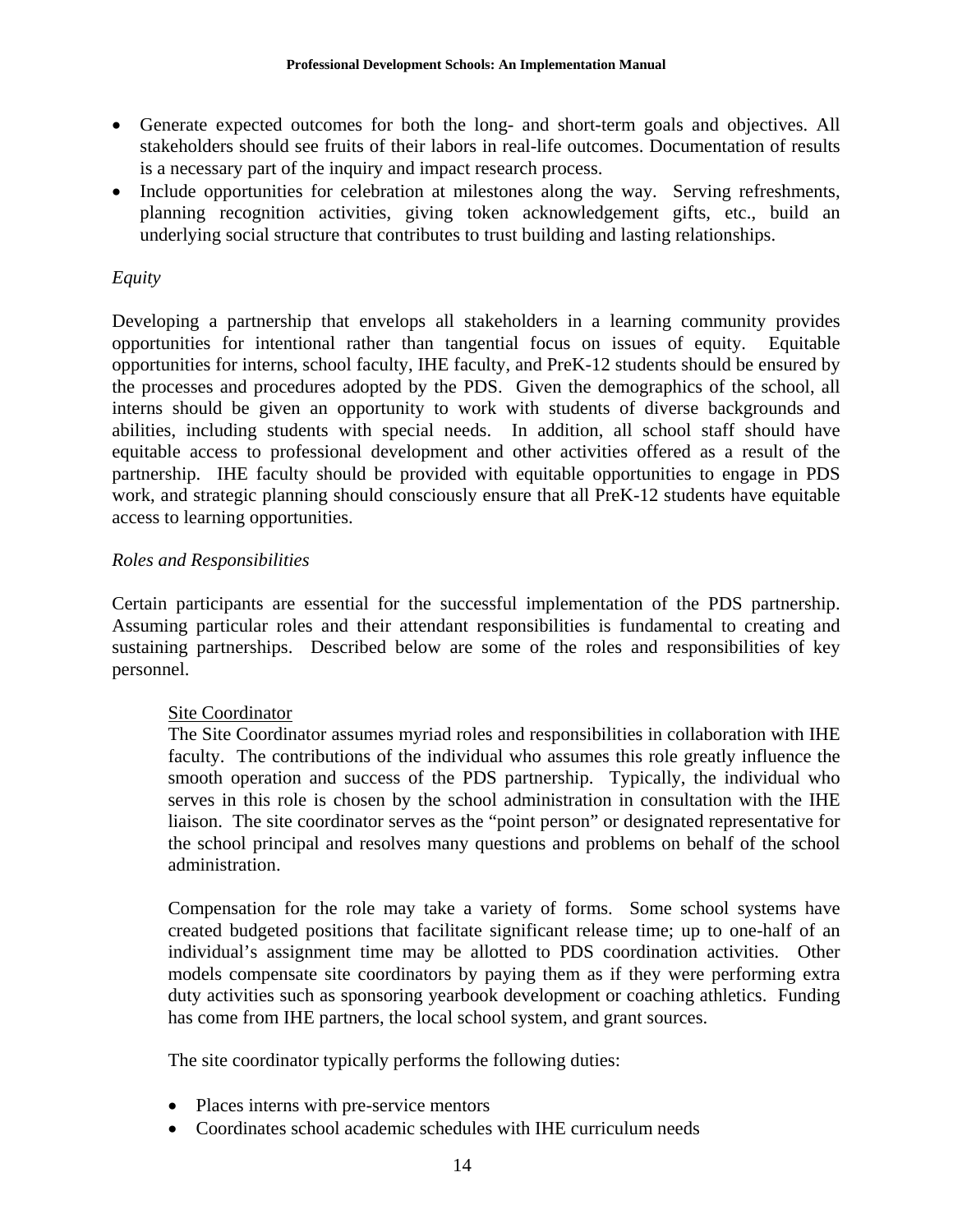- Identifies and recruits pre-service mentors
- Conducts meetings and serves as a liaison between IHE faculty and pre-service mentors
- Coordinates the introduction of interns to the school/school staff
- Coordinates PDS site visitations
- Co-hosts PDS site visits
- Disseminates registration forms to school faculty for graduate, undergraduate and workshop course offerings
- Presents at conferences, institutes and other forums to disseminate best practices
- Plans Strategic Planning Institute collaboratively with IHE counterpart
- Attends or co-chairs various meetings such as Coordinating Council meetings
- Maintains archives of documents of the PDS partnership
- Collects and organizes research data
- Assists principal with any PDS-related administrative task
- Disseminates needs assessments to faculty
- Plans activities for interns, such as welcome breakfasts and closing celebration activities
- Coordinates service projects with interns and IHE faculty
- Problem solves for all stakeholders (responsibilities, requirements, concerns, scheduling conflicts)
- Publicizes PDS partnership activities within and beyond the school site
- Facilitates school PDS meetings
- Creates and distributes flyers and notices

# IHE Liaison

Just as the school site coordinator is a point person in facilitating the partnership, the IHE liaison is the contact for the IHE. This is the individual whose presence in the school building manifests the regular IHE visibility in the partnership.This person is responsible for approaching PDS work with sensitivity to the needs of the school and with a spirit of true collaboration and respect. Some of the many tasks the IHE liaison performs are as follows:

- Coordinates intern placements with Site Coordinator
- Plans Strategic Planning Institute collaboratively with school system counterpart
- Conducts intern course work on site (if possible)
- Serves as the IHE's presence in the school
- Serves on the school improvement team
- Provides or secures staff development to meet school improvement needs
- Provides or secures training for pre-service mentors
- Observes intern work in the classroom and provides summative and formative feedback
- Collects and organizes research data
- Serves on or co-chairs the Coordinating Council
- Problem solves for all stakeholders (responsibilities, requirements, concerns, scheduling conflicts)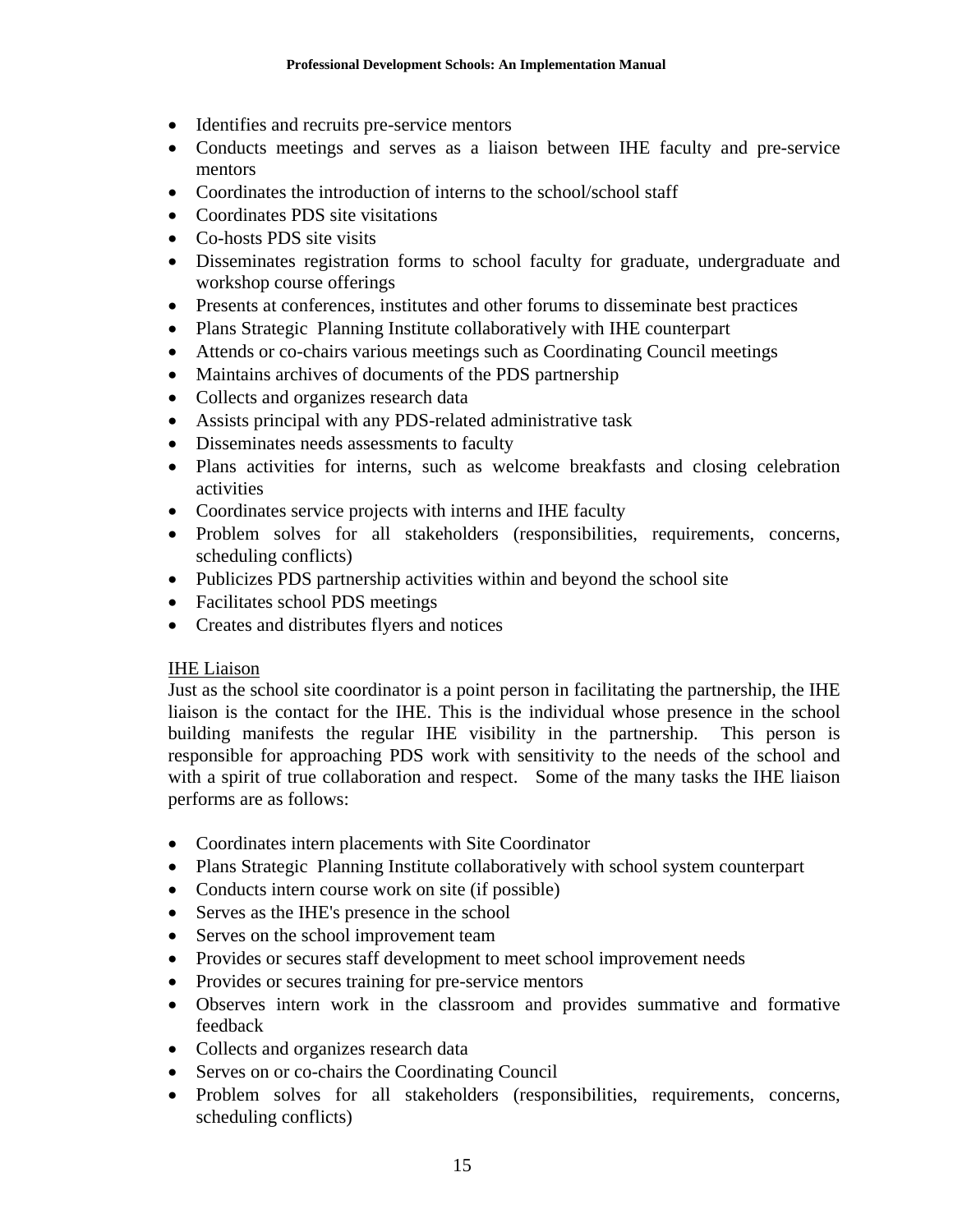- Co-hosts PDS site visits
- Presents at conferences, institutes and other forums to disseminate best practices

In some cases, the site coordinator and/or the IHE liaison may be jointly funded by the IHE and the school system to aid in institutionalizing the partnership and strengthening the network. In such cases, these jointly funded personnel are called boundary spanners.

## IHE Arts & Sciences Faculty

IHE arts and sciences faculty are involved in course delivery, course design, and course content to provide a strong academic background for interns. In addition, they serve on the Coordinating Council and provide support to meet professional development needs defined during PDS strategic planning.

## IHE Teacher Education Faculty

IHE teacher education faculty are involved in course delivery, course design, and course content to provide a strong pedagogical background for interns. In addition, they serve on the Coordinating Council and provide support to meet professional development needs defined during PDS strategic planning.

## Pre-Service Mentors

Pre-service mentors provide opportunities for interns to experience the blending of theory and practice as they learn to become competent teachers. Interns learn instruction, classroom management and human relations competencies under the tutelage of the preservice mentor. While coaching interns, pre-service mentors continue working with PreK-12 students, who remain the teacher's primary responsibility. Even when the intern is providing large-group instruction, the pre-service mentor should be engaged in instructional activities such as small group tutoring or enrichment. The pre-service mentor's roles and responsibilities are as follows:

- Participates in pre-service mentor training
- Provides teacher intern with varied teaching experiences (bit teaching, small group teaching, team teaching, total class instruction, etc.)
- Coaches teacher intern in classroom management, instructional processes, and assessment techniques
- Coaches and reflects with intern
- Observes intern and provides daily formative or summative feedback
- Confers with site coordinator and IHE personnel to maintain ongoing communication
- Contributes to the final evaluation of the intern
- Hosts PDS site visitors
- Presents at conferences, institutes and other forums to disseminate best practices

## Principal

The school principal plays an integral role in influencing the success or lack of success of the PDS. The principal must be committed to the identity of the school as a PDS. The principal's enthusiasm, knowledge, and coaching establish and maintain the tone of the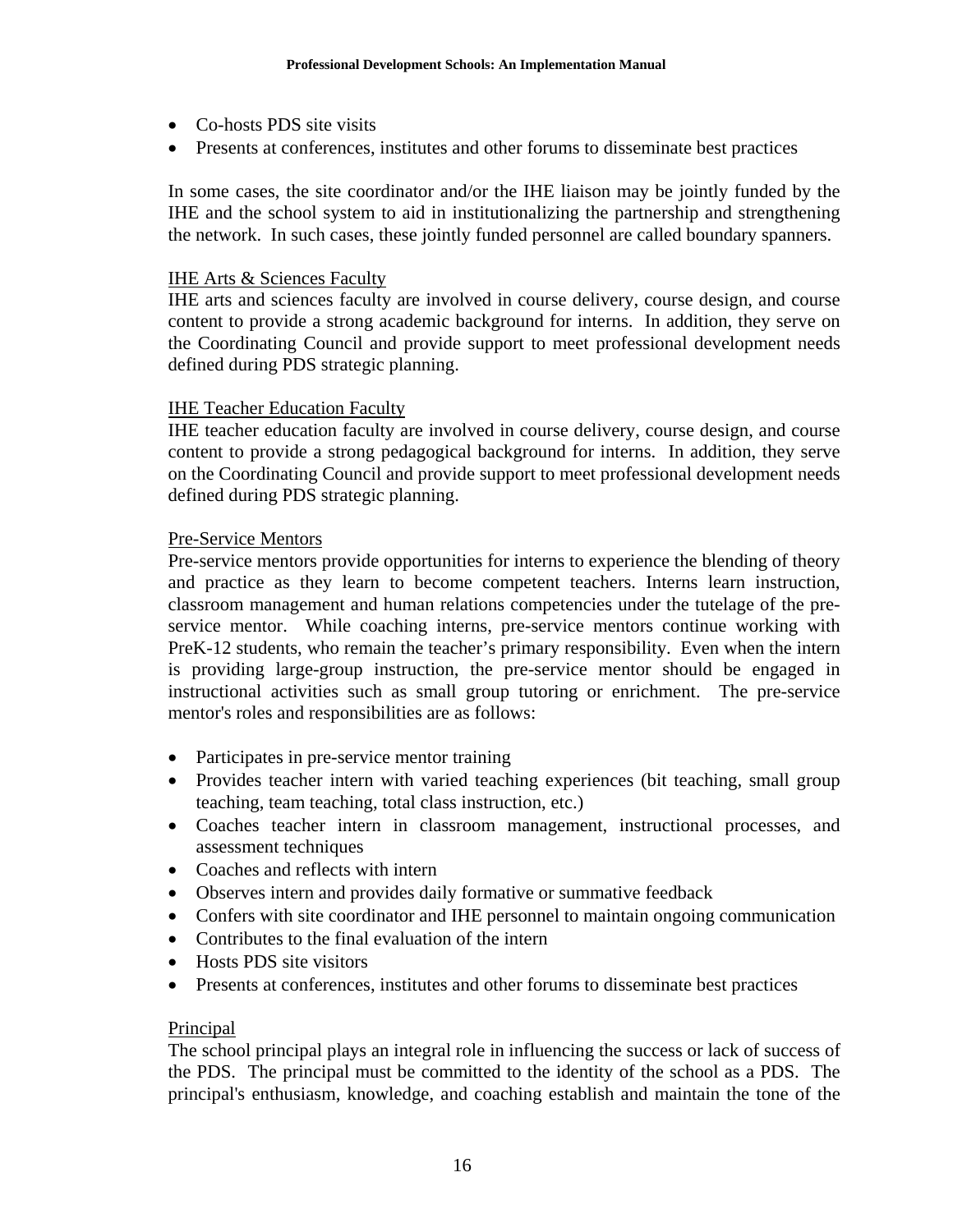PDS partnership. The roles and responsibilities of the principal are numerous and include the following:

- Communicates the progress of the PDS to all stakeholders (parents, business partners, community, school system, IHE and school staff, etc.)
- Collaborates with IHE liaison and site coordinator to arrange logistics for intern placement, pre-service mentor selection, and physical resources to accommodate interns and liaison within the school building
- Plans Strategic Planning Institute collaboratively to address PDS needs and school improvement issues
- Serves on Coordinating Council
- Allocates time for professional development
- Presents to PDS site visitors
- Presents at conferences, institutes and other forums to disseminate best practices

## School System Representative

The designation of a PDS coordinator for the local school system or existing agency facilitates communication between the school system and potential IHE partners. The designee may be a member of the department of professional development, curriculum and instruction, or the superintendent's staff. The designation of a PDS coordinator helps to prevent false starts with school/IHE partnerships because the coordinator can communicate at the superintendent's staff level, the curricular and instructional level, and the school level to elicit support for the potential partnership. The roles and responsibilities for the position are as follows:

- Serves as a clearinghouse for the establishment of school/IHE PDS partnerships
- Facilitates communication among PDSs through varied means such as newsletters, PDS Network meetings, etc.
- Marshals system resources to support PDS efforts
- Fosters synergy through uniting PDS efforts
- Addresses concerns that have system-level solutions
- Provides consistency of resources and personnel at PDSs, especially during early phases of development
- Communicates PDS information to system leadership
- Collects and organizes research data
- Serves on various Coordinating Councils
- Presents to PDS site visitors
- Presents at conferences, institutes and other forums to disseminate best practices
- Facilitates recruitment and hiring of interns

# *Staffing to Promote PDS Institutionalization*

PDSs are ongoing entities. When administrative changes occur, school system leaders should select administrators who are willing to support the continued implementation of the PDS. Additionally, information regarding PDS activities and expectations should be shared during the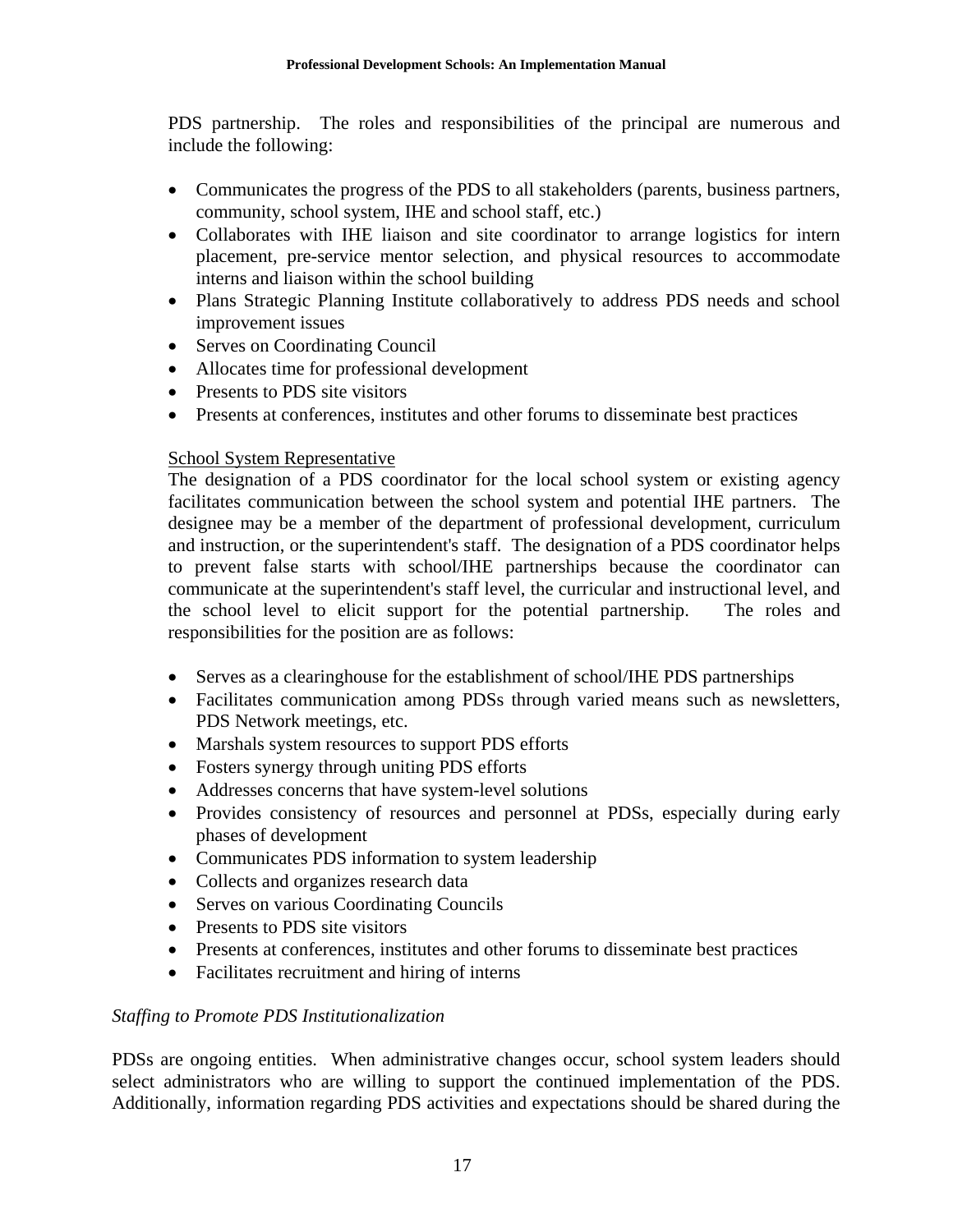recruitment and hiring of school faculty who will be placed in a PDS. At the IHE, continuity of the PDS should be considered as teaching assignments are made.

## **Teacher Preparation Programs**

Teacher preparation programs vary greatly across institutions. But whether the program is graduate or undergraduate, secondary or elementary, all teacher preparation programs committed to PDS as the capstone experience for interns share the following components:

## *Placement of Interns*

Interns are placed in single- or multiple-site PDSs in cohort groups of approximately five interns per school. The use of intern cohorts and pre-service mentors encourages interdependence and a positive attitude among interns (Yeriun and Grossman, 1993). Various methods exist for determining the placement of an intern with a pre-service mentor. In some PDSs, the intern cohort and potential pre-service mentors meet during the semester prior to the full year experience for a social occasion or an interview. In this case, the IHE liaison and the site coordinator ask for feedback from both groups before they decide upon placements. In some long-standing partnerships where most of the faculty are willing to be pre-service mentors, the IHE liaison and the school site coordinator determine how the matches will be made.

In single site PDSs, interns might not spend the entire year with the same pre-service mentor. Instead, interns may be assigned to pre-service mentor teams or paired pre-service mentors so that the intern is able to experience more than one grade level.

## *Internship*

Literature on teacher preparation points to the extensive internship in a PDS as a critical element of effective teacher education (Darling-Hammond, 1999; National Commission on Teaching & America's Future, 1996). As a result, the *Redesign* calls for all interns in Maryland to have a yearlong internship in a PDS. Currently, a minimum goal is 100 full days in a PDS across two consecutive semesters. The length of the full-time (5-days/week) portion of the internship varies, with fifteen weeks as a minimum full-time placement. The internship can be accomplished in a variety of ways at single- and multiple-site PDSs. A multiple-site placement may be necessary in some areas of the state to ensure that interns are given an opportunity to teach diverse learners and students with special needs.

Many PDSs offer interns the opportunity to begin their internships when teachers return at the beginning of the school year. This allows interns to begin their immersion in the school by experiencing the full range of pre-opening school activities (e.g., preparing a classroom for instruction, attending in-school and school system professional development meetings, experiencing the pace of a real world school). In the semester prior to the full-time internship, interns benefit from spending at least two days per week at the PDS. This gives them an opportunity to get to know school faculty, students, curricula, and the community. This schedule also allows interns who are in a multiple-site PDSs to spend time in two schools (for example, a paired middle and high school) and develop a comfort level with both schools before the fulltime internship begins. The intern can begin the full-time internship with a concentrated focus on teaching.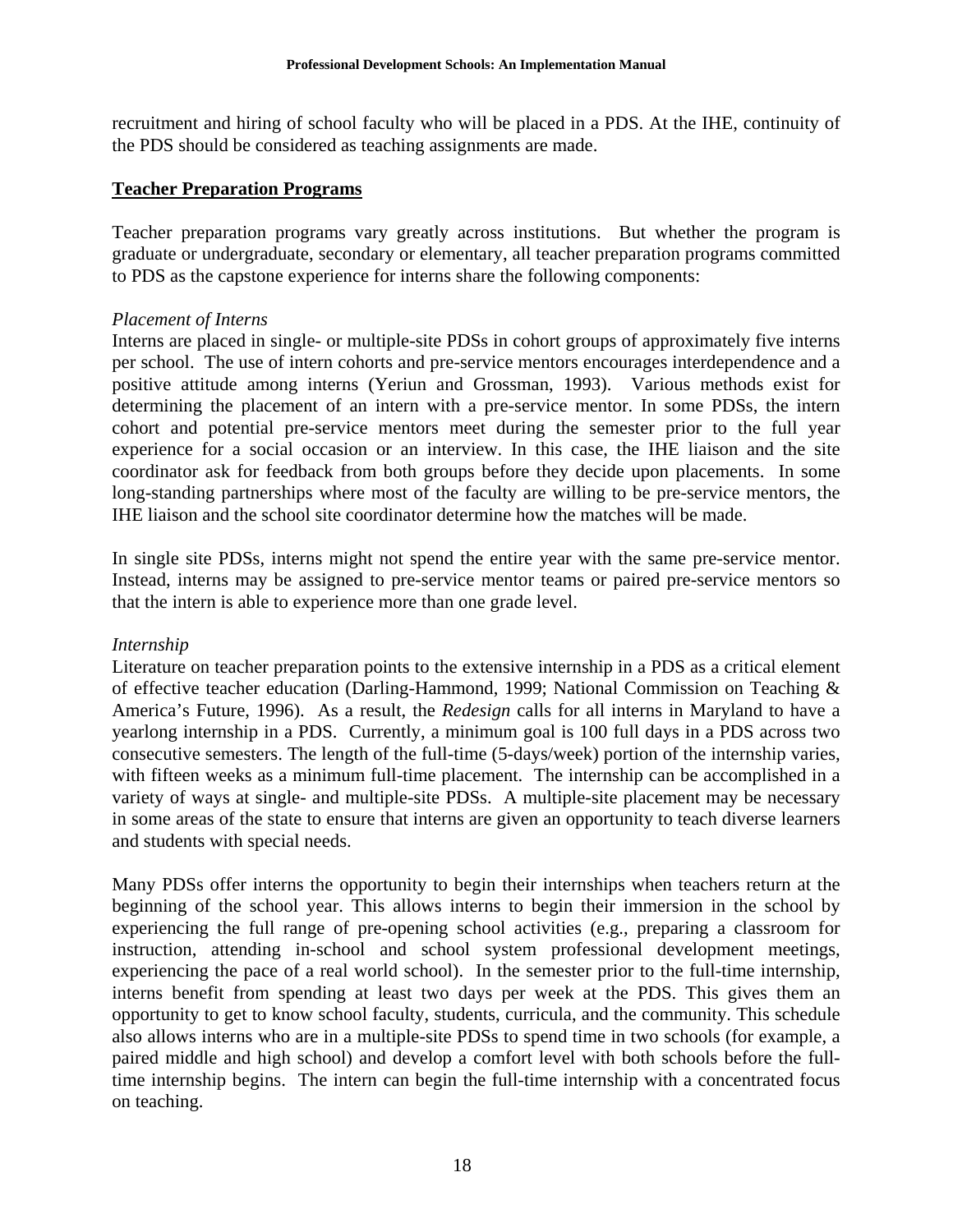The extensive internship allows more opportunities for school faculty to be involved in formal and informal instruction of interns. Teachers may make seminar presentations, conduct demonstration lessons, and teach specific lessons within a course. Some PDS partnerships have developed a service project requirement, which allows interns to engage in tutoring, special event planning and other activities to expose the intern to the wide range of school activities.

Many IHEs are able to offer field experiences for teacher candidates prior to the extensive internship. These early placements are highly desirable. When these placements are made within a functioning PDS, interns are often able to provide coaching to pre-internship teacher candidates who are engaged in early field experiences.

## *Coursework*

Teaching in a PDS affords IHE faculty the opportunity to develop integrated course syllabi and to teach courses on site at the PreK-12 school. PreK-16 faculty work together to develop curricula for interns, often during strategic planning sessions. When this occurs, theory and practice naturally merge to produce an integrated teacher preparation program.

Offering coursework on site provides a way for interns to learn about a particular theory or strategy, see it in practice in a classroom, and come back together with other interns and the IHE faculty member to reflect on what they have just seen. Having access to schools places interns in a realistic environment where student achievement is the focus. This focus on student achievement begins to permeate course syllabi as IHE faculty connect the real life experience of schools with their courses.

In many cases, schools make a room available for intern coursework throughout the extensive internship. When coursework is offered on-site at the PDS, greater flexibility in scheduling is allowed. Courses can be planned to fit the natural rhythms of the school day and year. In some instances, school site teachers engage in teaching coursework. In other cases, IHE faculty teamteach courses with qualified school faculty. Providing at least some of the coursework at the school site and integrating course content into school activities is recommended.

## *Performance Assessment*

A PDS offers an ideal environment for performance assessment of PDS interns. Assessment of the interns' performance is a joint responsibility of the IHE supervisor/faculty member and the pre-service mentor. Since interns and IHE faculty are in schools more often, more opportunities are available to conduct informal and formative assessments.

In PDSs, interns develop standards-based portfolios or ePortfolios (a computer-based version of the portfolio) to demonstrate their performance according to Maryland's standards, the Essential Dimensions of Teaching (EDoTs), or the Interstate New Teachers Assessment and Support Consortium (INTASC) standards. In these portfolios, interns document their achievement related to each standard, using student work and other artifacts and providing reflections on their learnings. Interns often begin these developmental portfolios in the early courses in their education program. In many PDSs, pre-service mentors and representatives from the local school system or the Maryland State Department of Education serve on portfolio review teams. In addition to developing a portfolio, interns make an oral presentation to the review team.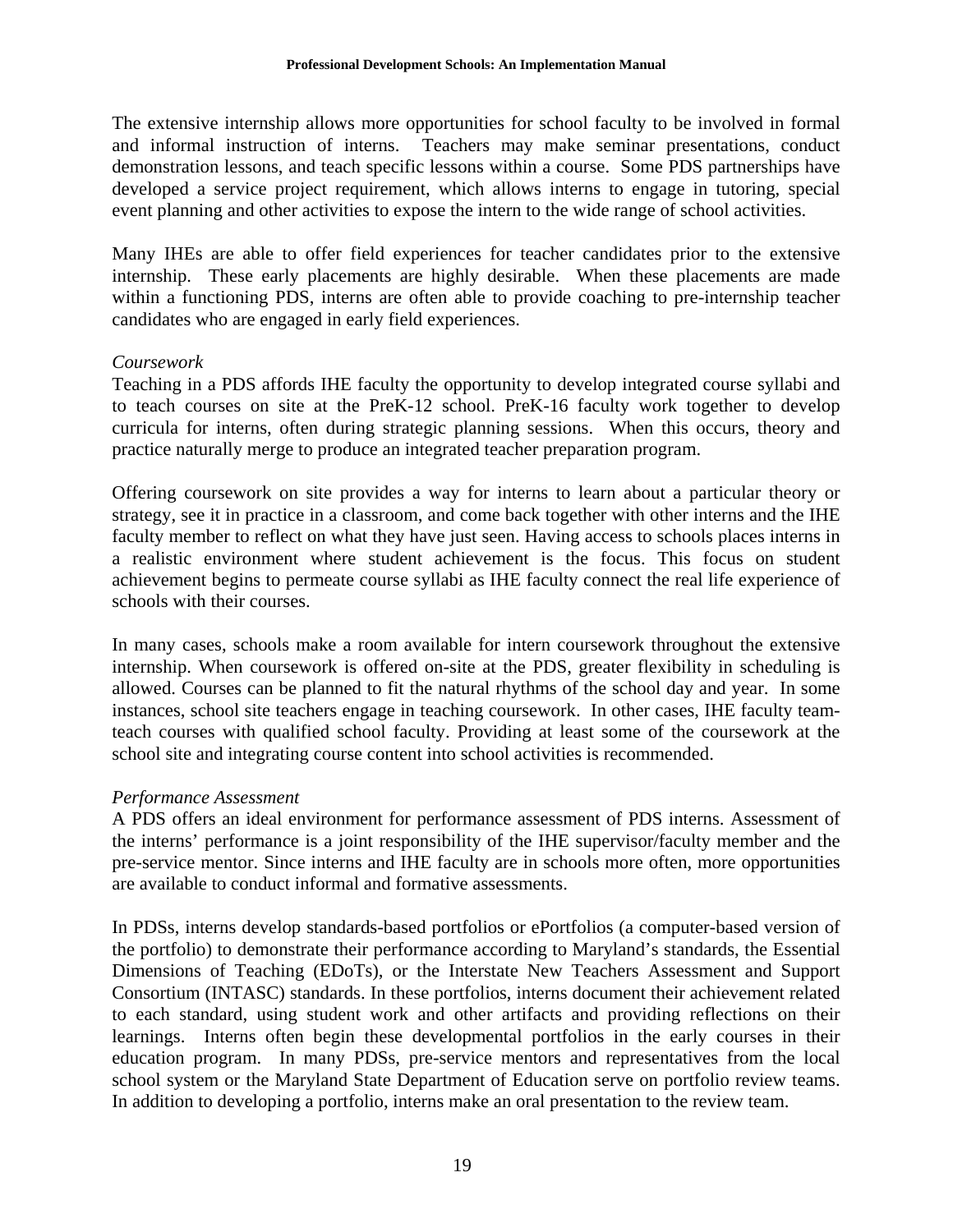## *Use of Technology*

The ability to use technology in instruction must be a component of all teacher preparation programs, and documentation of an intern's ability to use technology in instruction is required in portfolios. Having an extensive internship in a PDS provides more time for interns to delve more deeply into uses of technology for instruction and to master the Maryland Teacher Technology Standards. In many cases, the use of technology for instruction becomes a focus for professional development for other PDS partners as well.

## **Professional Development (PreK-12 teachers, administrators and IHE faculty)**

## *Inquiry/Action Research*

The learning community that evolves through a PDS offers an ideal medium for inquiry and action research surrounding teaching and learning. Inquiry groups and/or action research groups and the training necessary to participate in these groups are an integral part of a PDS partnership.

Inquiry begins with the formation of a group of PDS stakeholders who collaboratively examine and assess their practices and the outcomes achieved. Inquiry groups raise specific questions related to teaching and learning, seek to systematically answer these questions (often in a study group format), use their findings to inform practice, and relate their findings to others. Inquiry groups might include teachers, IHE faculty and interns, and may be designed to affect practice in the classroom, in school-wide or system-wide programs, and in teacher preparation programs.

Action research groups engage in a more formal, systematic form of inquiry that allows stakeholders to participate in spiraling cycles of problem identification, systematic data collection, reflection, analysis, data-driven action taken, and, finally, problem redefinition (Kemmis & McTaggart, 1982). Action research can provide results that may affect education on a more global level. For this reason, dissemination of research findings through publication or presentations at local, regional, and/or national conferences is encouraged.

## *Pre-Service Mentor Training*

The training of pre-service mentors is a critically important component of the PDS. Providing a common language, shared understandings, and a model for coaching and reflection enables school and IHE personnel to achieve shared understandings and a common vision regarding their roles in the community of learners. Intern expectations, mastery of standards such as INTASC or EDOT, and methods of assessment are all topics that may be included in pre-service mentor training. One of the benefits of pre-service mentor training is that this training enables school staff to participate in the partnership in various capacities. Some who complete the training choose to become pre-service mentors. Others may choose to have interns in their classrooms on occasion, volunteer to do demonstration lessons, or even become IHE adjunct faculty.

## *Coursework*

Coursework, either graduate level or undergraduate level, based on faculty needs assessments, can be offered on site to address school improvement needs. Courses focusing on reading, technology, and multicultural education reflect intern and inservice teacher learning needs in many sites. Some IHEs have crafted appealing financial partnerships which have offered courses at reduced rates, at times directly billing the local school system for tuition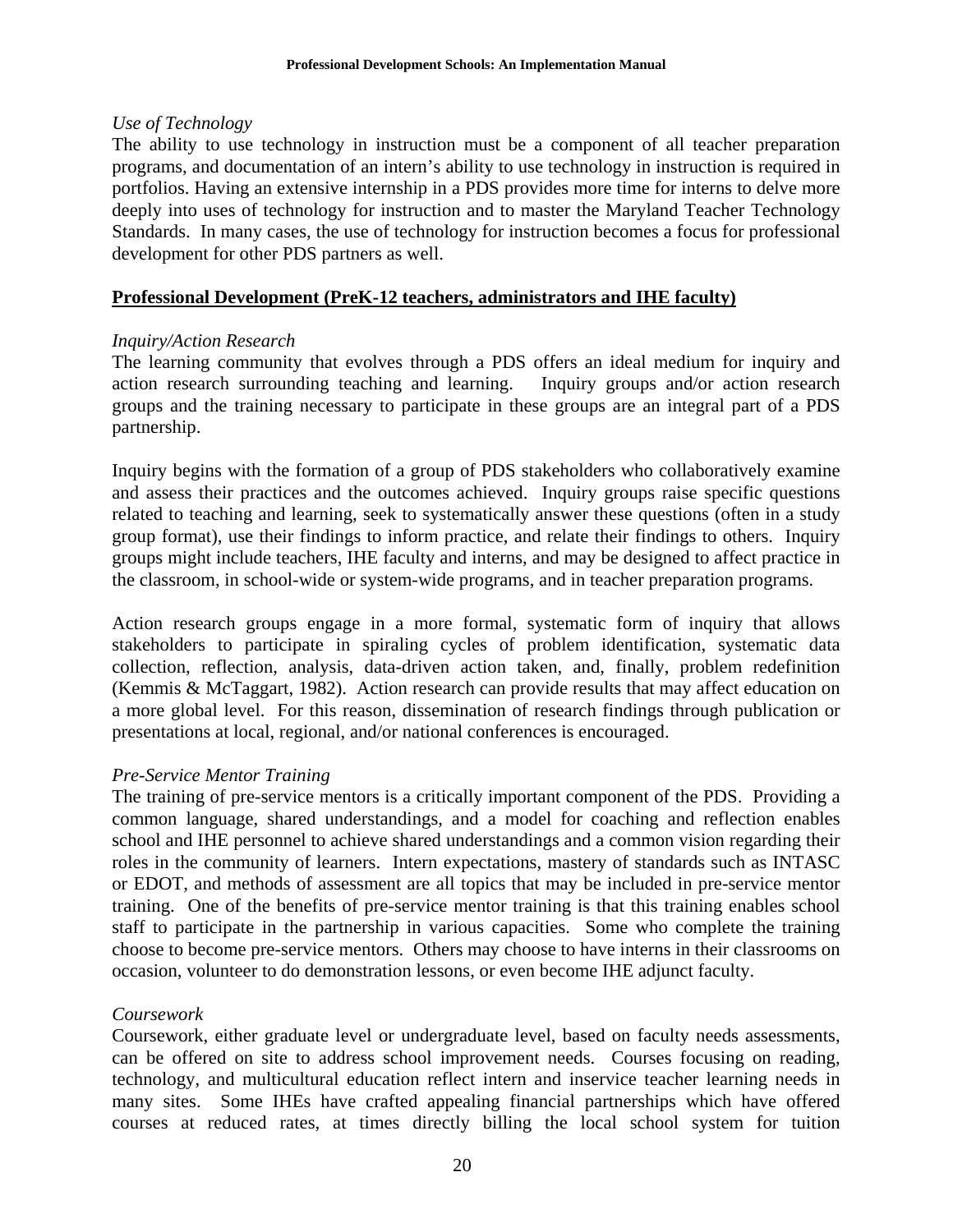reimbursement and charging participating teachers a significantly reduced out of pocket expense. Some IHEs have also assigned faculty members to certain PDS sites to collaboratively meet the professional development needs of the inservice teachers at that site.

## *Discussion Groups*

Teacher Chats are forums that encourage networking in an informal manner. These informal conversational opportunities are frequently held at the end of a school day. Over light refreshments, teachers and interns from one site or several PDS sites may share outstanding lessons or topic-specific instructional materials. Topics that have been addressed during these discussion groups range from "Involving Parents in Instruction during American Education Week" to "Performance Assessment Instruction." Some PDSs are experimenting with electronic discussion groups and electronic bulletin board postings, as well.

## **Restructuring Issues**

Both local school systems and IHEs must undergo internal examination and prepare for restructuring when embarking on a PDS partnership. This restructuring is a developmental process that takes much time and energy. Institutional partners must examine their common values and beliefs and then work to align institutional resources to support the goals of the partnership.

At the IHE, the way time and resources are used must be reevaluated. Methods courses that are taught on the school site require IHE faculty to spend more time in the field, using the classroom as the place where reflection on theory meets practice. In addition, collaboration requires the training and support of pre-service mentors and involves whole school staff development. Load assignments and procedures for promotion and tenure must be reevaluated in light of the new PDS commitments required of IHE faculty. A concerted effort must be made to help IHE administrators, including presidents and provosts, understand the fiscal and human resources needed to support PDSs.

Restructuring must occur at the school system as well. Resources in the form of space assigned to the IHE or innovative scheduling that facilitates time for collaboration and planning are needed. Again, efforts must be made to help school system administrators understand the value of PDS partnerships so that adequate fiscal and human resources will be allocated.

It is also important to remember that the PDS is a part of the inclusive learning community and that parents and business partners must share in the experience. Parents sometimes fear that the presence of "student teachers" will weaken the instruction their children receive. Every effort must be made to restructure communication procedures so that parents and community members are included in the development of a common mission and the planning of the partnership, as well as to reinforce at every instance the success of PreK-12 students as the first priority of the PDS.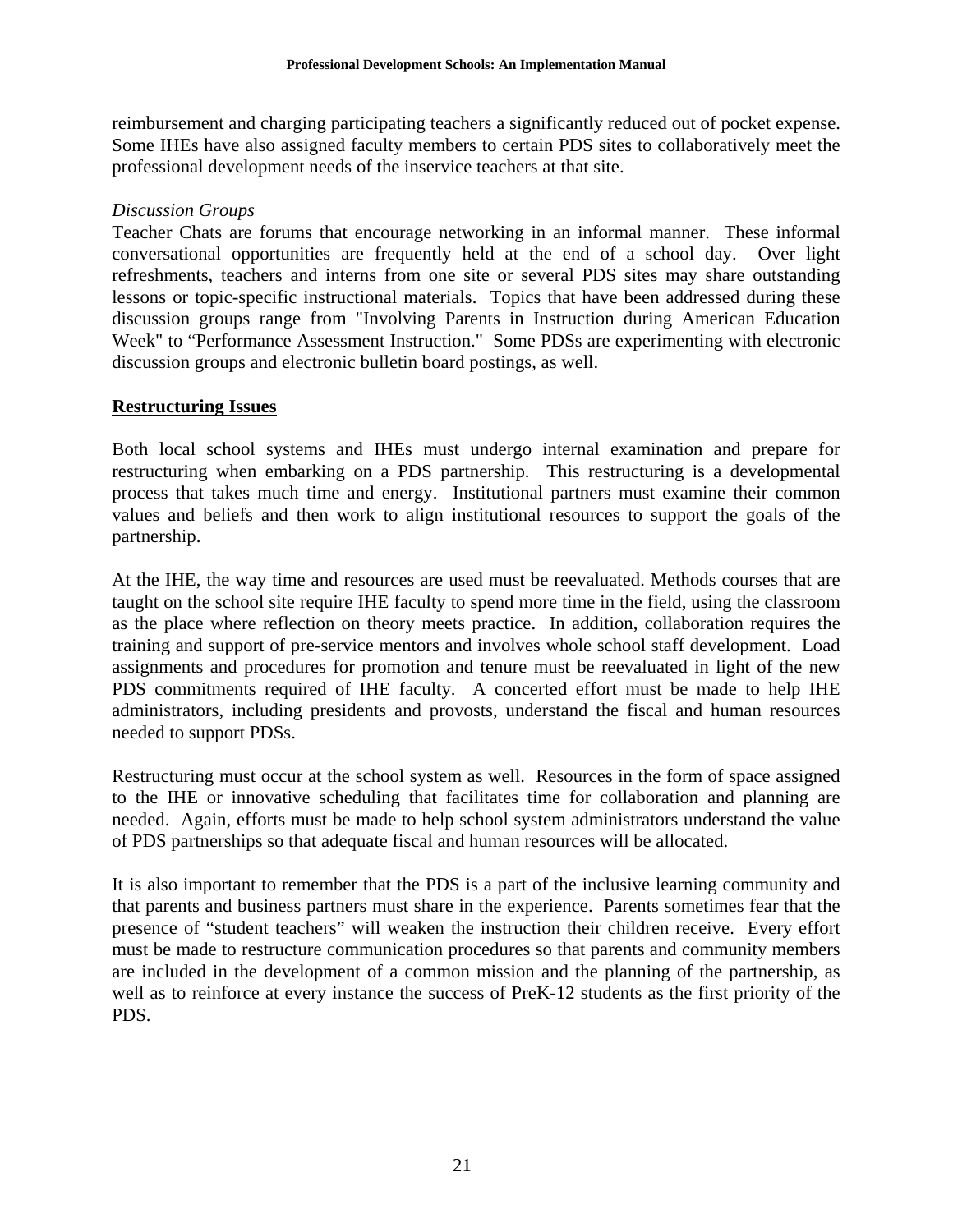## **Sustaining a PDS**

Even the most carefully planned and implemented partnership will eventually encounter issues of sustainability. The following proactive measures may help the maturing PDS avoid the most common pitfalls of collaborative partnerships:

- Plan to prevent burnout. Care must be taken at all times to present the PDS in alignment with the other reform initiatives that exist within the institutions. All stakeholders need to understand that their work with PDS supports their daily responsibilities. PDS is not an addon, but an integrated vehicle for reform. Burnout can also be prevented by insuring that adequate rewards and release time are available to practitioners. Finally, some multiple-site PDSs have found it helpful to have a year of reflection built into the PDS structure so that each school can take a year off from hosting interns every few years.
- Plan to provide continuity during personnel changes. Recordkeeping is essential to preserve the history of the PDS partnership, especially as administrators and coordinators are replaced. New appointments will not erode the progress of the PDS if governance is institutionalized and written records have been kept. In addition, a PDS should plan to induct new teachers each year so that the entire school faculty is aware of and involved in the partnership.
- Plan for institutionalization of resources. Grant money is always helpful in establishing a PDS, but partners should plan for the day that grant funds are expended. Efforts should be made to institutionalize the PDS budget so that the program is not threatened as funding sources dry up.
- Plan regular time for dialogue. In schools, the best conversations are often interrupted by the comment, "Well, I'd love to keep talking, but I have bus/lunch/hall duty now." Time must be made within the PDS structure to promote thoughtful, uninterrupted dialogue among all partners. Finding this time may require alignment of school/IHE calendars, innovative school schedules, or unorthodox job descriptions.

Regardless of the number of years that a PDS has been in existence, the partnership will always need nurturing. PDSs continue to change and develop through the years, and there will always be a new challenge or a new opportunity for collaboration.

# **Support Networks**

Perhaps the most valuable advice for anyone attempting to establish a new PDS is to use the support structures that are in place and to learn from the experience of PDS colleagues. At the state level, this can be accomplished through the Maryland PDS Network. The Maryland PDS Network provides a forum for all issues surrounding PDS. As a result of the Summer Leadership Academies sponsored by the MSDE on behalf of the Network, practitioner Fellows are available to provide technical assistance to emerging PDSs throughout the state. In addition, the Network provides a venue to explore issues of research as well as common problems associated with partnerships through its Electronic Learning Community and other activities. All PDSs in Maryland are welcomed as a part of the Network. To access technical assistance through the Maryland PDS Network, contact the Program Approval Branch of the Certification and Accreditation Division of the Maryland State Department of Education at (410) 767-0390.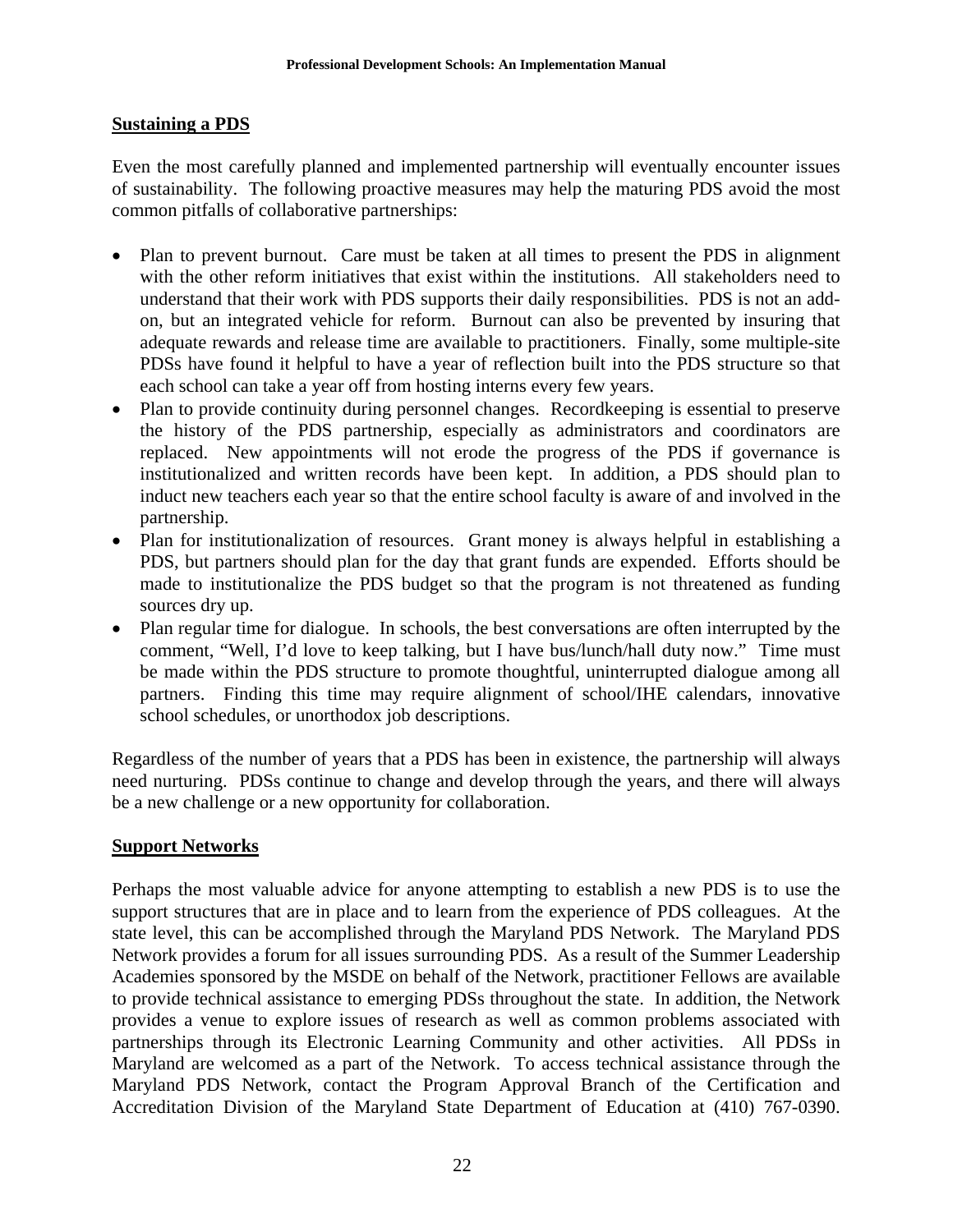Further information about Maryland PDSs is available on the MSDE website at http://cte.jhu.edu/pds.

At a local school system level, PDS Networks provide support by facilitating discussions of common goals, problems and solutions that benefit all stakeholders across school and IHE lines. These are strong and powerful collaborations. They may also include a representative from the local teacher's union or association.

IHEs have their own networks of PDSs as well, allowing interschool sharing, inquiry, support and coordination among the schools and the IHE.

School district and/or IHE PDS Networks often host institutes or conferences which bring several PDSs together to focus on a joint issue such as minority student achievement or literacy. Schools typically obtain permission to use a staff development day to engage all teachers in PDS-sponsored professional development. A keynote presenter, breakout sessions, and opportunities for teacher sharing are typically part of the conference. Access to out-of-area, IHE, school system, and school expertise results in learning and sharing of best practices. This network-wide collaboration can be a prudent use of financial resources that allows national and state trainers to be available to work with several PDSs where one school would have been unable to afford the experience independently.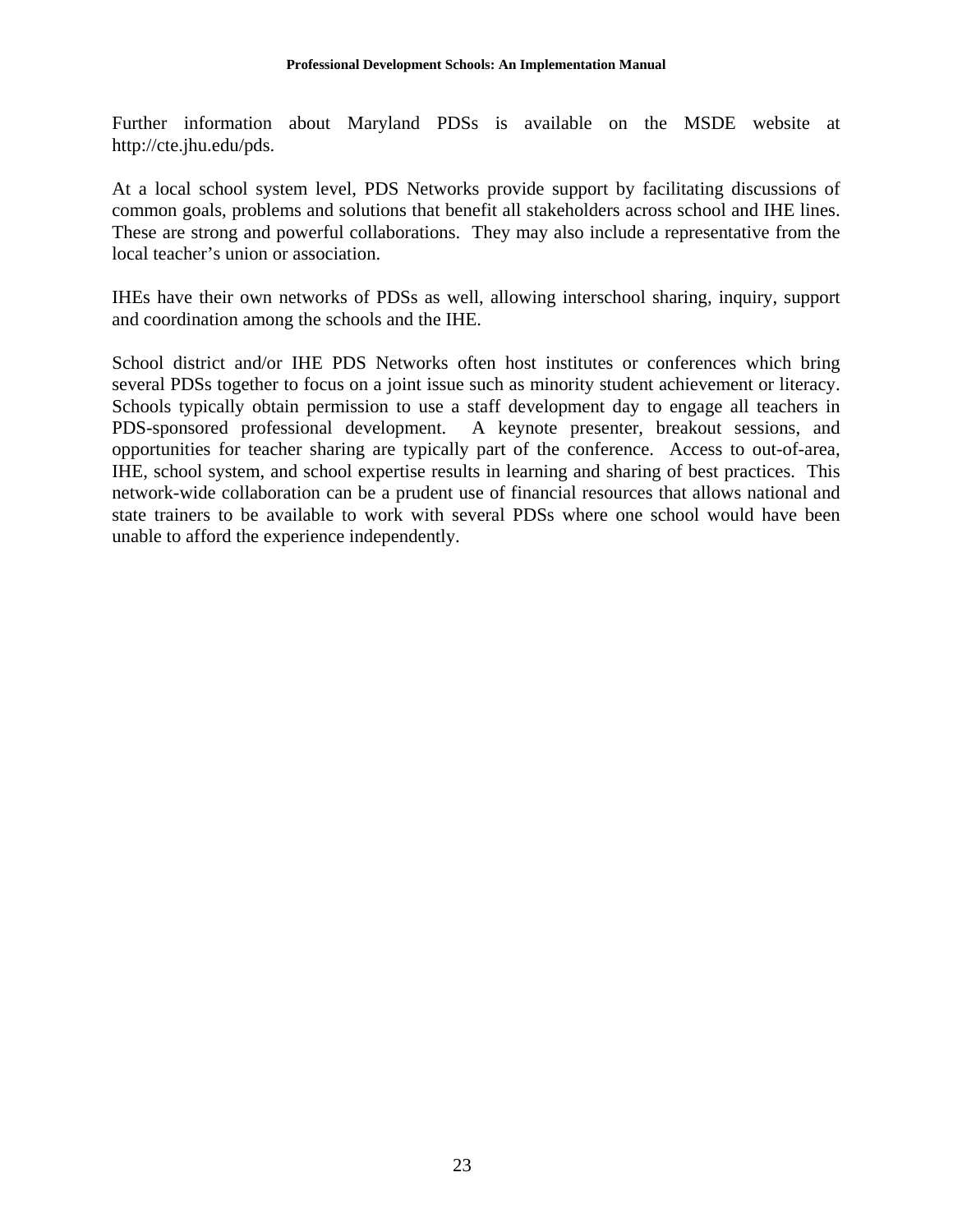# **CHAPTER 4**

# **PDS EVALUATION**

## **The Importance of Evaluation**

Evaluating the outlay of human and fiscal resources committed to the planning, implementation, and expansion of PDSs is critically important to the sustainability of the PDS movement in Maryland and elsewhere. What are the impacts of the change efforts that have been taking place, site by site, as manifestations of the *Redesign*? Are the expenditures of this costly and complex change process worth the efforts? If they are, they should continue. Their documented effectiveness should merit policy maker and practitioner support through targeted budgetary appropriations and reallocations, as well as new staffing, use-of-time, and reward structures. To make the necessary transition from early to full implementation, carefully designed and clearly reported research and evaluation studies are important.

In Maryland, where PDSs are a major element of state policy and PDS standards are integrated with the program approval process for IHEs, evaluation is necessary at two levels, institutional and state. At the institutional level, IHE and school system partners must assess cost, effort, and outcomes to answer questions related to the need for improvement and expansion, or the possible need for termination. At this level, institutional partners need to work within the broad parameters of the PDS to determine how well their PDS is working for all stakeholder groups. They need to determine what evidence they have, how they can best report findings, and how they can best use data for decision making. Institutional evaluation needs to be sensitive to the unique characteristics of elementary, middle, and high school PDSs, as well as to the unique characteristics of the specific partners. At the state level, evaluation of PDS outcomes is important for the continuation and expansion of state support and funding.

Underscoring the importance of PDS evaluation, Teitel and Abdal-Haqq (2000) address the critical nature of impact assessment, advising that credible, systematic documentation is essential for the growth and sustenance of partnerships individually and for the PDS movement as a whole. Using a pragmatic approach that nevertheless encompasses PDS complexity, their book *Assessment: Assessing the Impacts of Professional Development Schools* provides a blueprint for assessment with sample assessment tools. They draw upon their previous work, which includes Abdal-Haqq's *Professional Development Schools: Weighing the Evidence* (1998) and Teitel's *Professional Development Schools: A Literature Review* (1998), as well as the work of many others, including Clark's *Ensuring That There Really Are Clothes: Evaluating a PDS* (1999). The Teitel and Abdal-Haqq *Assessment: Assessing the Impacts of Professional Development Schools* is a particularly useful resource for Maryland practitioners and evaluators because of its emphasis on multiple impacts.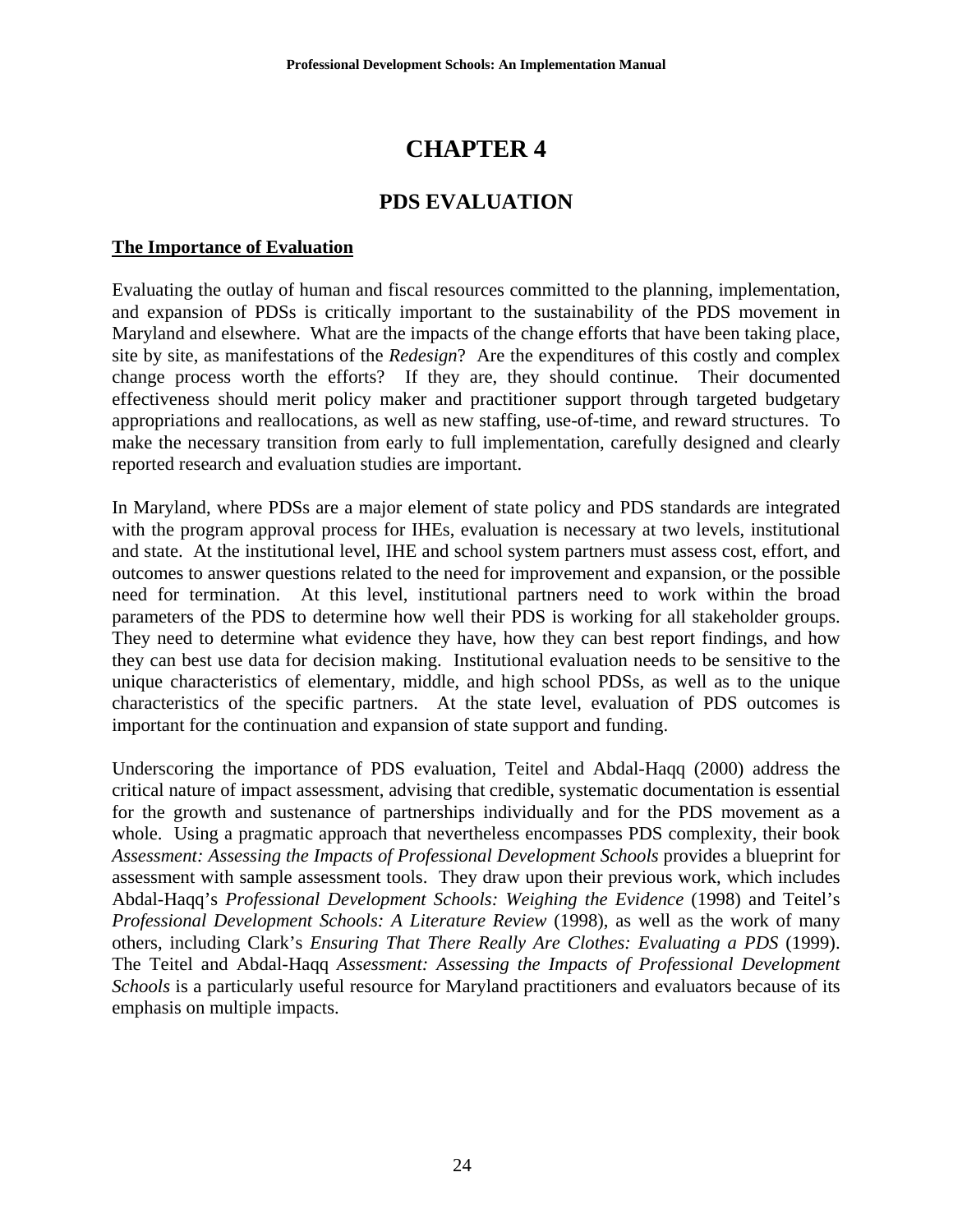## **An Evaluation Framework for Maryland**

Maryland is fortunate to have state-developed PDS standards. In Maryland these standards serve as the most vital element of an evaluation framework.

Alone or taken together with the Teitel and Abdal-Haqq (2000) conceptual model for assessing impacts, the *Standards for Maryland Professional Development Schools* allow individual sites to conduct standards-based assessments. Desired PDS outcomes are those which are consistent with the *Standards* and ultimately result in improved learning for PreK-12 students, for practicing teachers and other school personnel, and for interns and IHE personnel (Teitel & Abdal-Haqq, 2000).

Sites need to conduct self-assessment for numerous purposes. Importantly, they need evidence of their effectiveness to present to their various publics, such as local boards of education, superintendents, principals, and parents, and IHE administrators, faculty, and students. Data for external audiences are essential for maintaining and broadening support. Sites also need data to help them clearly see the impact of their efforts in their priority areas. Their own priorities might focus on interns, PreK-12 students, or practicing teachers. Within these areas they might have specific areas of interest, such as the relationships between certain inquiry practices and intern effectiveness. Using self-assessment to improve their own understanding of various impacts allows sites to refine and improve their practices formatively in a continuous improvement model. Another major reason for self-assessment is that results may become the basis for grant proposals to request new funds for continuation or replication activities.

## **Tailoring Evaluation Studies to Document Impact**

Clearly, no single best method or design for evaluating PDSs exists. Evaluation designs must be developed to meet the single or multiple purposes for which they are to be conducted, as well as the single or multiple audiences to whom outcomes will be presented. A broad-based evaluation that is planned to shed light on PDS effectiveness would be designed to measure multiple impacts on multiple stakeholder groups. On the other hand, a more narrowly focused study would concentrate on the specific impacts on just one or two stakeholder groups. In either case, the evaluation design should include the following steps:

- Identify the evaluation purpose.What is the context of the evaluation? Who is the intended audience? What kinds of decisions need to be made? While an innovation is in its early stages but already preparing for expansion, a costs-benefits analysis is a typical evaluation purpose.
- Identify the scope of the study in terms of the Maryland standards. Will the study encompass the full extent of the Maryland standards, components, and guidelines? Will the study be limited to one or two standards? Will the study concentrate on elementary, middle, or high schools?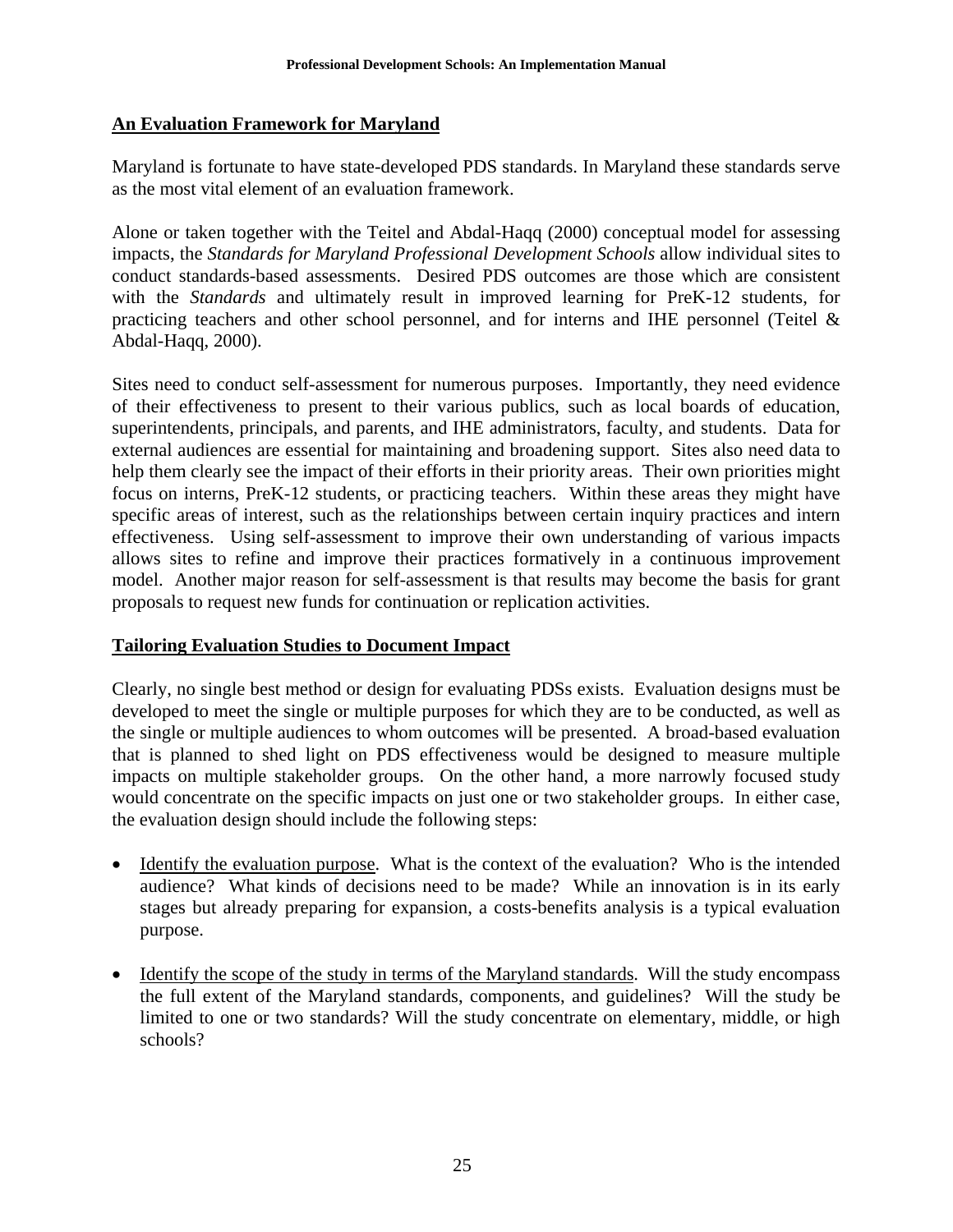• Identify the impact areas that are of highest priority in the study.

Will the study focus on **PreK-12 students**? If so, will the study focus on their achievement; their participation in certain functions; their attitudes, for example, toward the intense relationship that their school has with an IHE; their performances on certain tasks?

Will the study focus on **interns**? If so, will the study focus on their achievement; their participation in certain functions; their attitudes, for example, toward the intense relationship that their IHE has with the PreK-12 school; their performance on certain tasks; their teaching positions following program completion; their retention in their teaching jobs after one, two, three, four, and five years following program completion?

Will the study focus on **practicing PreK-12 teachers**? If so, will the study focus on changes in their teaching practices; their participation in professional development activities; evidence of professional growth; their rewards and incentives in the partnership?

Will the study focus on **IHE faculty?** If so, will the study focus on changes in their teaching practices; their participation in professional development activities; evidence of professional growth; their rewards and incentives in the partnership?

Will the study focus on **relationships between or among stakeholder groups**? If so, will the study focus on communication patterns; stakeholder involvement in collaborative activities; stakeholder attitudes, for example, toward the intense relationship between the school and the IHE?

Will the study focus on **organizational change** in PreK-12 schools and/or in IHEs? If so, will the study focus on the composition of the staff; the attendance or retention of faculty; time and resource allocation; recognition and reward structures?

Will the study focus on **parents and communities**? If so, will the study focus on their roles and responsibilities; benefits to the site from their participation; their attitudes; their forms of support?

• For each impact area, identify the specific questions that need to be answered. Collaborative brainstorming to address this planning component will help to develop and clarify the priorities. Use the *Standards for Maryland Professional Development Schools* as a guide. The components and indicators point to the need for certain questions; they may also stimulate the framing of novel questions, or questions that are relevant in a specific context. For example, an IHE and local school system partnership might just be beginning a cohort model with interns and pre-service mentors, so a question might ask if the new cohort model is more effective for several stakeholder groups than the previously used student teacher placement model.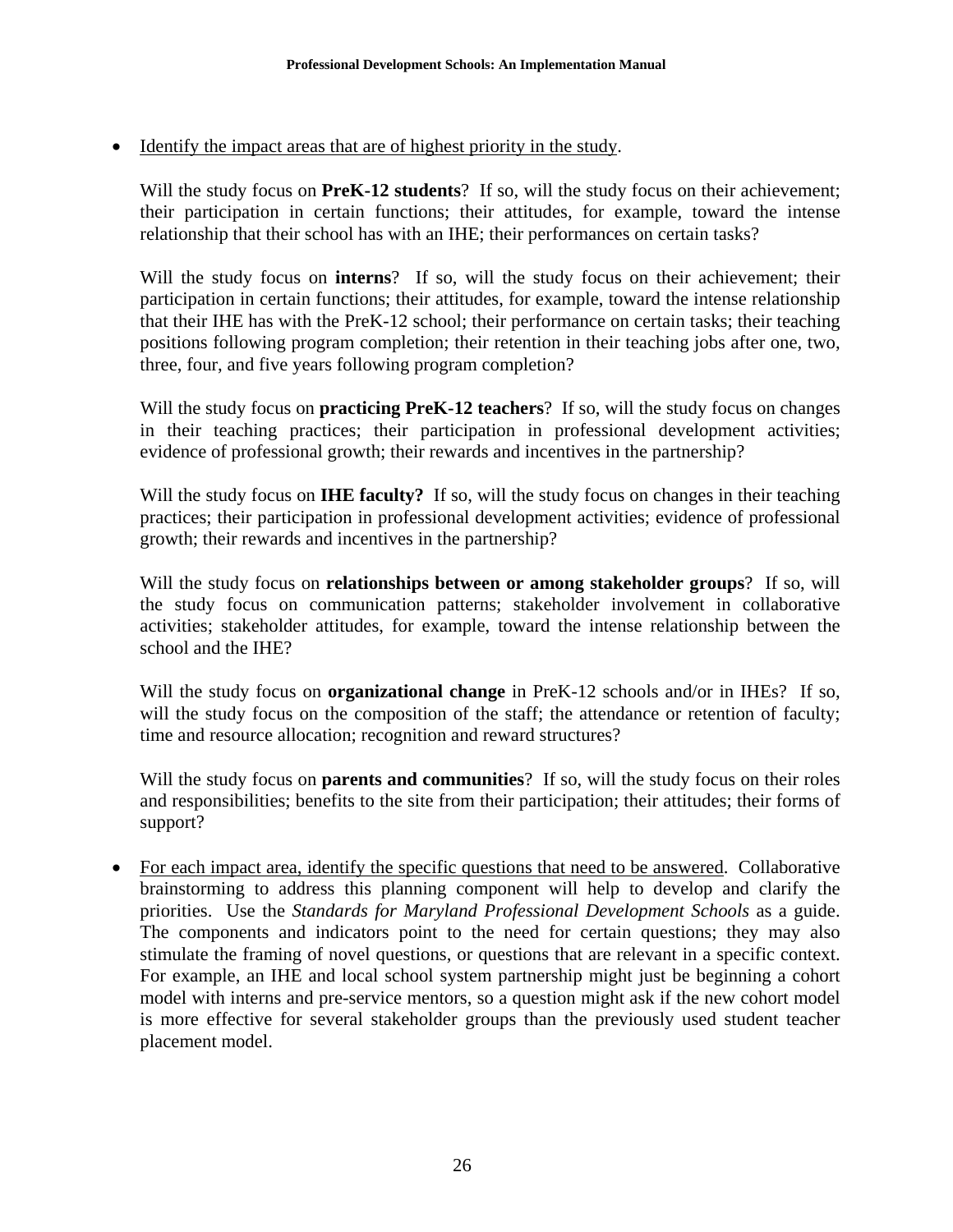- For each major question and for each impact area, identify multiple data sources and methodologies. Again, collaborative brainstorming will help clarify the priorities, while identifying the types of evidence and resources that are available. For example, a site might recognize that meeting minutes, revised course syllabi, PreK-12 student work, intern work, and faculty reflections might all become useful data sources, and that these are indeed multiple sources which are readily available for data analysis. Contextual issues, such as IHE mission, institutional support, or public school performance on state measures, should be considered. Both quantitative and qualitative data will be important.
- Develop an overall design and work plan that reflects the single or multiple impact areas of major interest. Does the design involve multiple impact areas? Do the parts of the design relate to the whole? In complex designs, who will have lead and support responsibilities for design components? Who will have overall coordination responsibilities? Who will provide technical support? Who will provide office support? What additional resources will be needed? How and when will resources become available? When will major activities occur? What is the deadline for the complete study?
- Plan for effective communication with internal and external audiences. How will feedback flow back to and within the site? How will the evaluation continuously engage the multiple stakeholders, both internal and external? How will refinements occur and data-driven change be reported? How will the evaluation study be used to leverage internal change and external recognition and support? How well does the evaluation study communicate to various audiences? Does one version of the final report speak to a lay audience in language that is free of technical terminology? Does one version of the final report specifically address critical audiences, such as school superintendents and school boards, in terms that are important to their priorities, such as "home growing" their own teachers?

Finalizing the plan will involve deleting evaluation questions and methodologies that are not of the highest priority and not consistent with the overall purpose.

#### **Essential Questions**

For Maryland to continue its widespread support of PDSs and its ongoing search for additional funding, evaluation studies collectively need to produce answers to several essential questions. These questions are as follows:

- Are PDSs beneficial to Maryland public schools and the students and communities they serve?
- Are local school systems finding that PDS-prepared teachers arrive for their first teaching assignments prepared to teach?
- Do local school systems set a priority on hiring PDS-prepared teachers?
- With reasonable school level supports and working conditions, are PDS-prepared teachers likely to continue in the teaching profession beyond the state and national norms for other new teachers?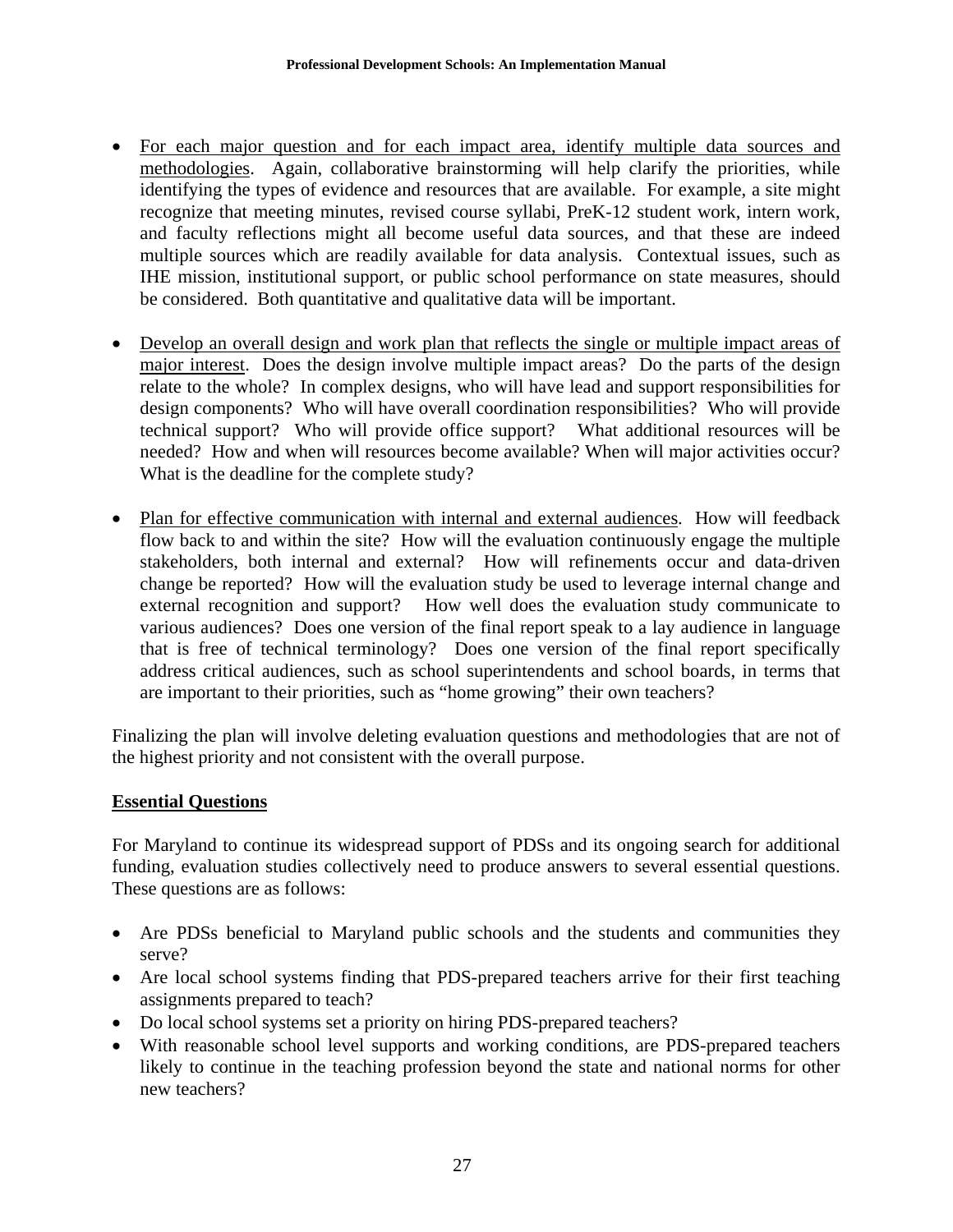- Do the teaching staffs of PDSs benefit through appropriate and challenging professional development opportunities that are related to school improvement and the performance of their students?
- Organizationally, do public schools and IHEs realize benefits of partnering through PDSs?
- Do changes in professional development and other activities in PDSs lead to school system level changes that reach beyond the PDSs?
- Do changes in teaching, research, and faculty development in PDSs lead to institutional changes in the IHE that reach beyond the PDSs?
- Are the benefits of PDSs worth the costs?

Answers to these questions and others will be learned directly and over time through site-specific and state-level evaluation studies. That PDS partnerships create new school organizational cultures, where PreK-16 student achievement is viewed as the primary goal, and professional development is viewed as the primary strategy is already evident in data provided by Maryland's early PDS partnerships. With additional insights from impact evaluation studies, Maryland pursues answers to the PDS essential questions. PDS sustainability is clearly linked to the documentation of successful efforts, especially where Maryland's PreK-12 students are concerned.

#### **Evaluation and Statewide Capacity Building**

In conclusion, a critical component of the state's *Redesign* is its emphasis on statewide capacity building for successful implementation of PDSs. Since the mid-1990's, Maryland IHEs have one by one begun their *Redesign*-based transformation from relatively traditional forms of student teacher placements in many, many public schools across the state to extensive internships in specially designed PDSs where the benefits are intended to accrue for PreK-12 students and their practicing teachers, just as they are for the interns being trained.For this transformation to be successful for all PreK-16 partners, research and evaluation studies on impact must become a significant part of Maryland's support and accountability system.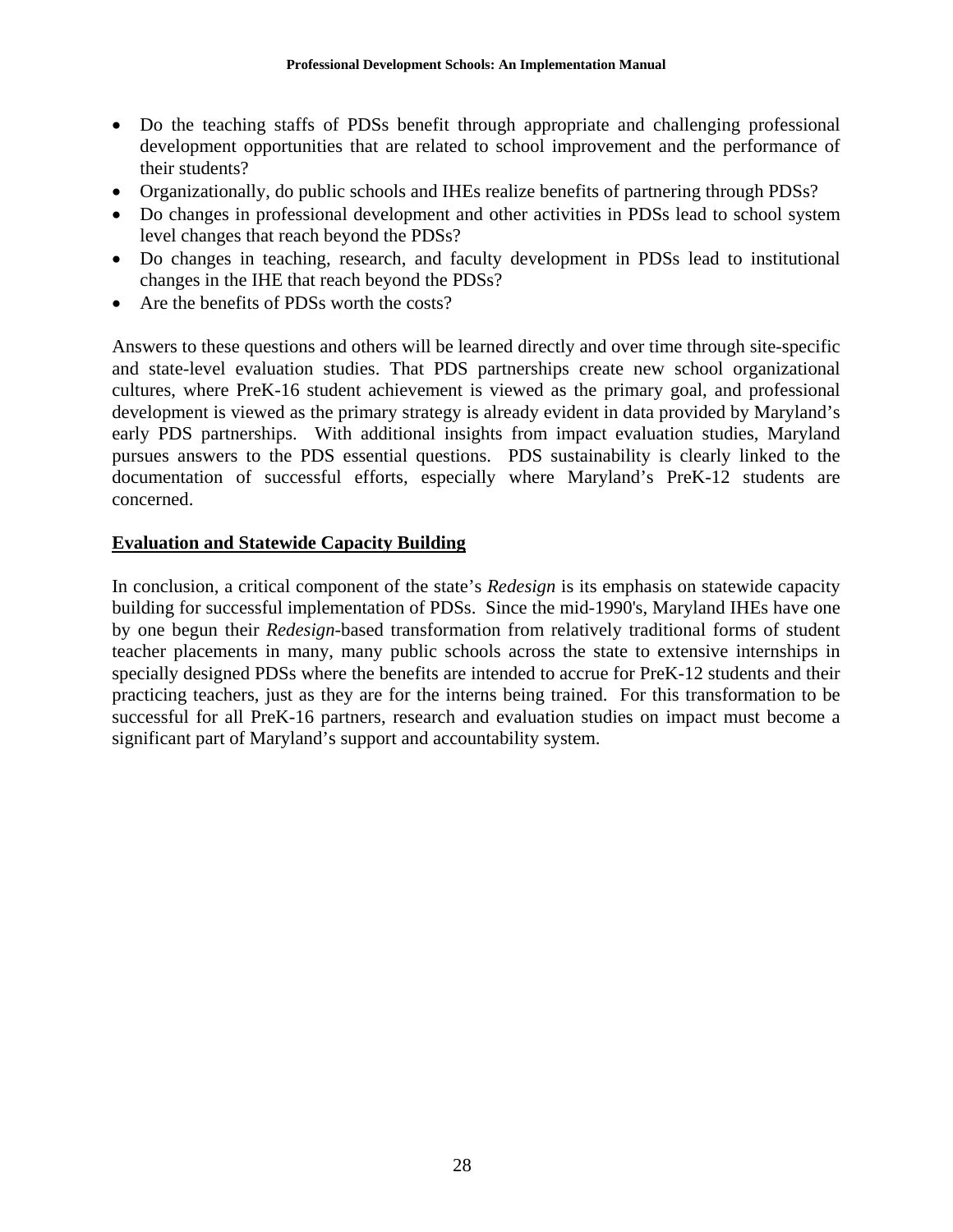## **CHAPTER 5**

### **SUMMARY**

The educational landscape is constantly changing, but the impetus for the work of educators remains constant: to impact and improve people's lives. PDSs may provide a formal vehicle for educators to transform the lives of PreK-12 students, teachers, school administrators, interns, and IHE faculty. By providing an opportunity for these partners to communicate with, understand, and learn from one another, PDSs form the basis of an evolving learning community.

Through PDS work, educators at all levels are given the opportunity to realize their true interdependence. Schools need qualified teachers to teach the PreK-12 students who tomorrow, become teacher candidates in IHEs. Those teacher candidates rely on IHE faculty and elementary, middle, and high school teachers to provide the experiences necessary for entry into the profession. They then become the teachers who educate the next generation of IHE students.

Clearly the goals and objectives of PreK-12 and higher education are interconnected. PDS allows discovery of the ways in which schools and IHEs can merge to become one institution in support of common outcomes. This is a revolutionary concept. PDS does not simply ask educators to understand one another's institutions; it asks their institutions to become something new. PDS not only requires instructors to be aware of one another's cultural contexts; it requires them to become bicultural. One of the key roles in a PDS is that of a boundary spanner, an individual who may be hired by both partners. This individual is at first truly a boundary spanner, finding a home in two separate institutions, but as the PDS develops, the person becomes more of a boundary blur-er, working to merge the two institutions to create one dynamic learning community.

At a time when the teacher shortage is becoming ever more critical, it is imperative that educators work together to "home grow" teachers by recruiting students for teacher preparation programs, providing relevant professional experiences for these interns, and supporting these new teachers as they make their transitions from college to classroom. The immersion model of PDS allows all stakeholders to work together to ensure that new teachers will not experience a culture shock that drives them from the classroom at the start of their careers. Indeed, PDS impact research shows that "those trained in PDS programs leave the profession at significantly lower rates than those trained in traditional programs" (Fleener, 1999).

In addition, PDS provides a reason for teachers to remain in the profession. As the IHE and school work together to improve student learning, teachers feel less isolation and less powerless related to their work (Abdal-Haqq, 1998). These same teachers are given new opportunities for leadership within the PDS: as co-instructors of IHE courses, as site coordinators, as pre-service mentors, as workshop presenters, and as researchers. These opportunities are designed with an objective of keeping teachers enthusiastic and growing and preventing stagnation and burnout.

Most importantly, PDS provides for the improvement of instruction for PreK-12 students through a lower student/teacher ratio, infusion of best practices, and a commitment to continuous refinement of teaching methods.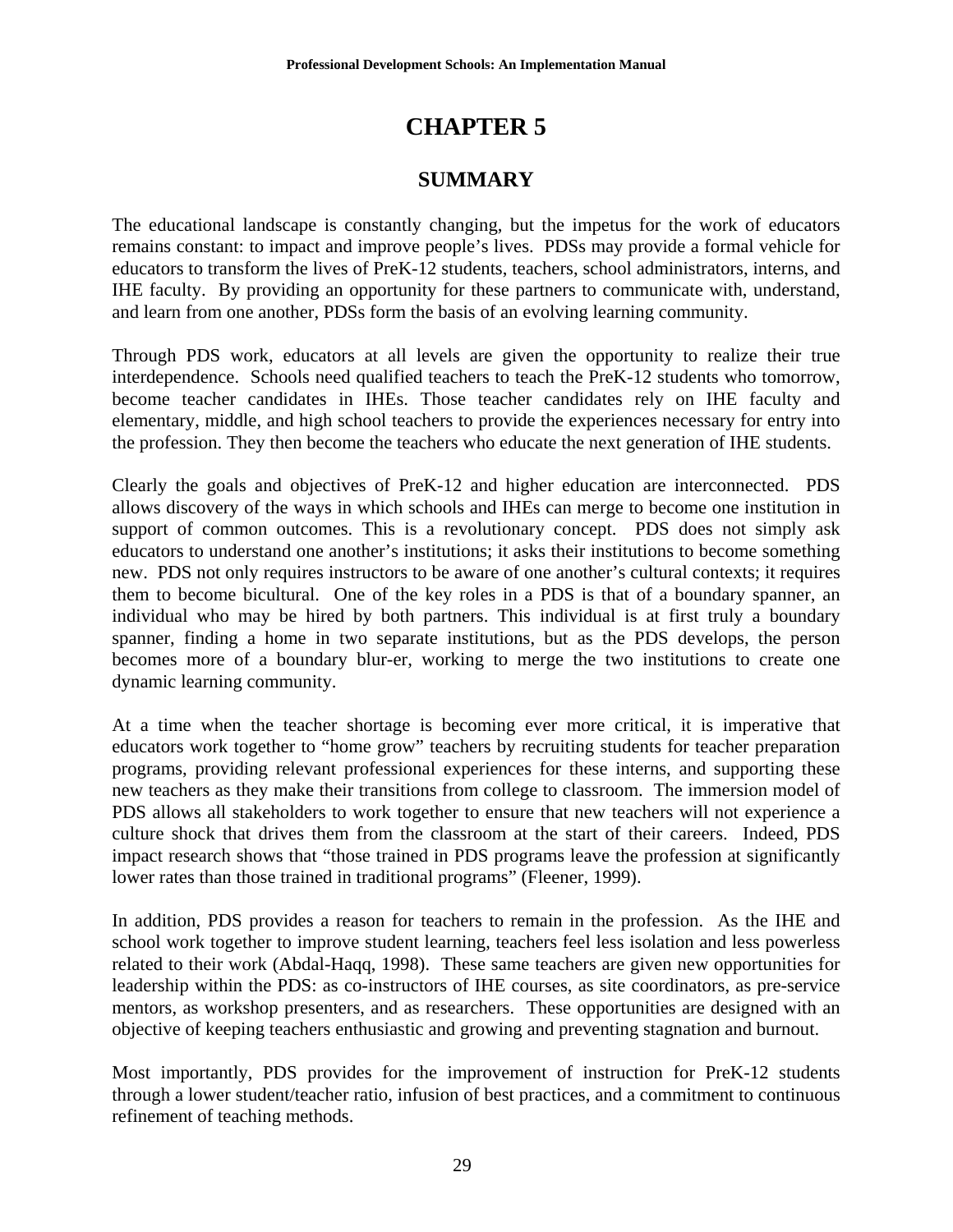The rationale for PDS work is clear. The reality of PDS work, however, is complicated. It is not for the faint of heart or for those who thrive on routine and certainty. While this manual has provided many suggestions for the implementation of PDS, each PDS will necessarily evolve with significant differences from all others. The state of Maryland can provide standards for PDS, but no one expects *standardization* of partnerships. PDSs must respond to the needs of the stakeholders involved, and a "cookie-cutter" approach is counterproductive. Certainly PDSs in a rural area will differ from those in the city. Partnerships that include multiple schools or IHEs will differ from one-to-one partnerships. Graduate programs will evolve differently than undergraduate PDSs.

While all PDSs will be unique, all will have some commonalities. These include an extensive internship for interns with a goal of immersing these interns in the school culture, performance assessment of interns, inquiry into and refinement of best teaching practices, data-driven professional development, and a focus on PreK-12 priorities such as multicultural education, technology, and inclusion.

Suggested procedures for the establishment and governance of a PDS have emerged from recent research and from the experiences of Maryland PDS personnel involved in the PDS Leadership Academies. The steps to establishing a strong partnership are as follows:

- Prospective partners communicate openly about their goals, objectives, and resources available.
- School principals, teachers, IHE faculty, supervisors, and others seriously consider the implications of the partnership and reach consensus regarding participation.
- PDS stakeholders explore a common mission, goals, and objectives.
- Partners draft a Memorandum of Understanding between institutions.
- Authorities at the local school system and IHE endorse the Memorandum of Understanding.
- PDS partners create a strategic plan so that the partnership has a roadmap for meeting agreed-upon outcomes.
- PDS partners collect data and routinely evaluate it to assess the progress and effectiveness of the partnership.
- Stakeholders celebrate the group's accomplishments.
- PDS partners guide stakeholders through a self-assessment and reflection process, to be followed by a new round of data analysis and goal setting.

To complicate the process, these steps rarely occur in a neat, linear fashion. Instead, PDS work is much more recursive as it evolves according to the needs of the partners.

As the PDS develops, participants are challenged to make their assumptions explicit, eventually coming to understand, and then trust, others in the process. Equity and collegiality are necessary components of a successful PDS. These can only come when a partner is able to view a situation from another's point of view and see how individual actions can be mutually beneficial and transformative.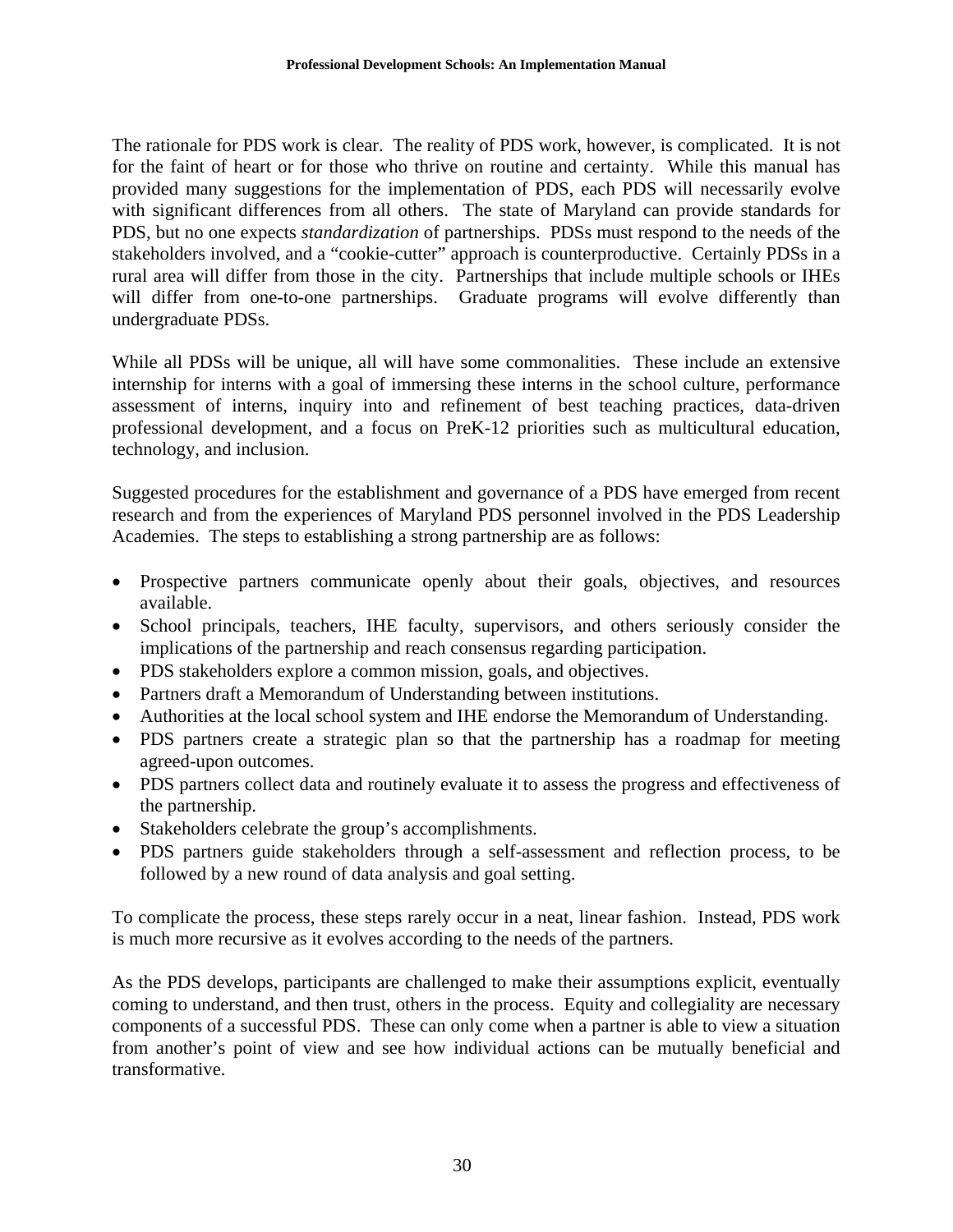In fact, support is a crucial element of a successful PDS. The local school system must understand and support PDS activities, making administrative staffing decisions to ensure the continuation of the partnership, and allowing PDSs to experiment with new schedules that allow for additional professional development time or to pilot new curricular programs and instructional strategies which have been suggested by action research findings.

The IHE must support the PDS by committing human and fiscal resources to the partnership, by aligning the IHE's mission to include school reform as a primary focus, by encouraging action research and other research studies regarding student achievement or the impact of the PDS, and by rewarding PDS work in promotion and tenure processes.

The Maryland State Department of Education and the Maryland Higher Education Commission must support PDSs by providing the mechanism for PDS partners in IHEs and local school systems to explore best practices and learn from one another. In addition, these state agencies can serve as a clearinghouse for PDS impact research, making certain that legislators are hearing the good news about PDSs and are subsequently funding these endeavors.

For many years, educators at the local school system level, the IHE level, and the state level have been laboring to reform schools. Many interventions have been made in an attempt to improve teaching and learning: new assessments have been introduced, new curricular materials have been piloted, and alternative school organizational structures have been implemented. But none of these interventions has attempted to view PreK-16 education as a holistic system whose parts must work together to produce lasting change. In Peter M. Senge's book, *The Fifth Discipline: The Art and Practice of the Learning Organization*, the author speaks of the principle of leverage – "seeing where actions and changes in structures can lead to significant, enduring improvements" (Senge 1990). For school reform, this lever rests squarely on the shoulders of the teacher, and PDSs provide the structure for current and future teachers and those who strive to provide training to them to grow and develop together into educators who can make the changes necessary to effect school reform.

PDSs provide the opportunity for simultaneous renewal and improvement of Maryland's PreK-12 schools and the state's IHEs. In addition, they promote the growth and development of PreK-12 students, teachers, school administrators, interns, and IHE faculty. If improving people's lives is the business of educators, then PDS is most definitely a worthwhile endeavor.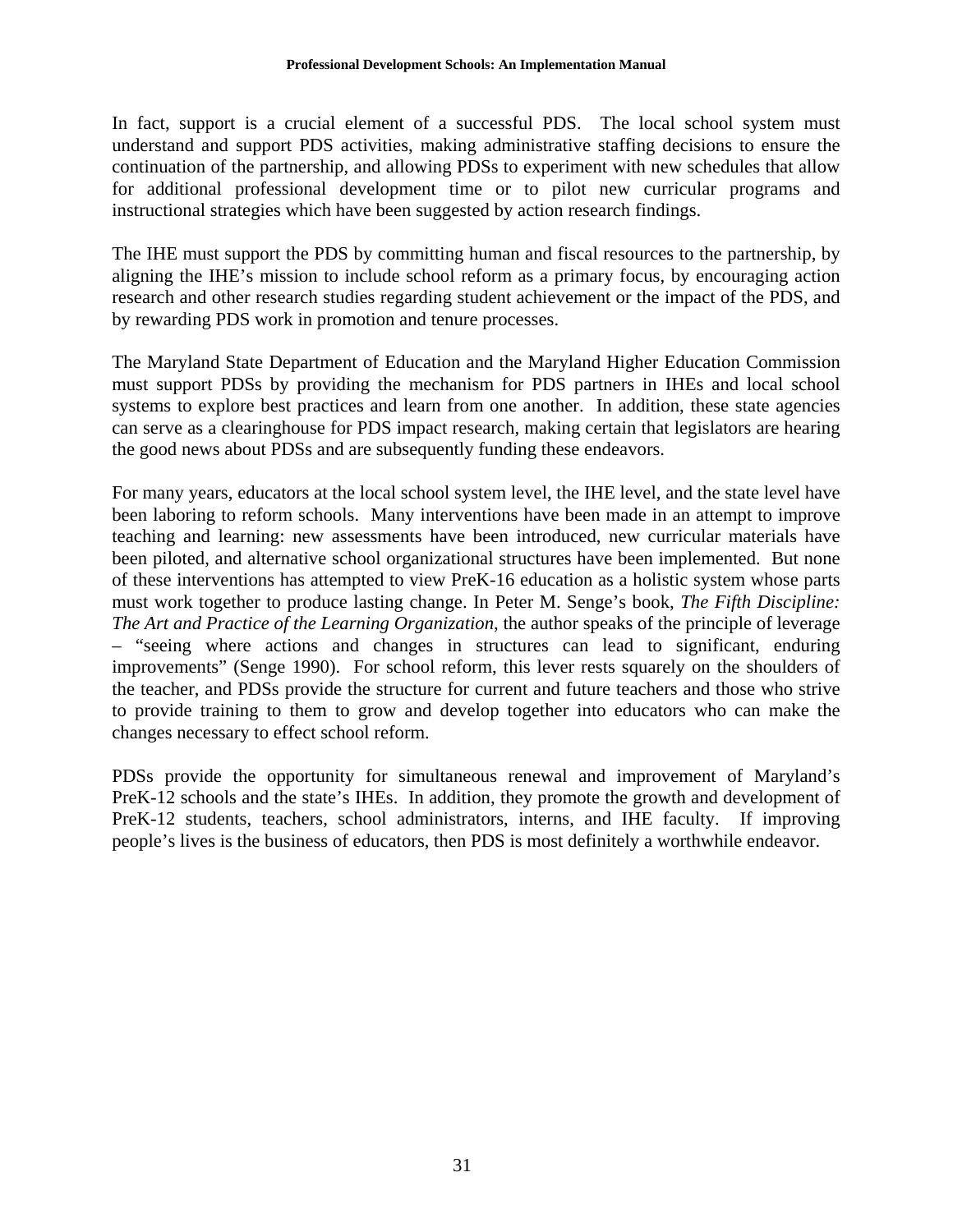### **REFERENCES**

 Abdal-Haqq, I. (1998). *Professional development schools: Weighing the evidence.* Thousand Oaks, CA: Corwin Press.

 Clark, R.W. (1999). Ensuring that there really are clothes: Evaluating a PDS. In R.W. Clark, *Effective professional development schools* (pp. 203-238). San Francisco: Jossey-Bass.

 Darling-Hammond, L. (Ed.) (1999). *Studies of excellence in teacher education: Preparation in the undergraduate years; Preparation in a five-year program; Preparation at the graduate level.* Washington, DC: National Commission on Teaching and America's Future.

Fleener, C. (1999). *Do PDSs make a difference in teacher attrition?* Dissertation. Old Dominion University, Virginia.

Goodlad, J. (1990). *Teachers for our nation's schools.* San Francisco: Jossey-Bass.

Kemmis, S. and McTaggart, R. (1982). *The action research planner.* Victoria, Australia: Deakin University Press.

Levine, M., and Trachtman, R. (1997). *Making professional development schools work: Politics, practices, and policy.* New York: Teachers College Press.

 Maryland Higher Education Commission. (1992). *Investing in teachers: Professional preparation for the 21st century.* Annapolis, MD: Author.

 Maryland Higher Education Commission. (1995). *Teacher education task force report.*  Annapolis, MD: Author.

 Maryland Higher Education Commission. (2000). *2000 Maryland plan for postsecondary education.* Annapolis, MD: Author.

 Maryland State Department of Education, Professional Development School Consortium. (1995). *Common understandings about professional development schools.* Baltimore, MD: Author.

 Maryland State Department of Education, State Teacher Education Council. (1998). *A review of professional development schools in Maryland, 1995-1997 report.* Baltimore, MD: Author.

National Council for Accreditation of Teacher Education. (1997). *Draft standards for identifying and supporting quality professional development schools.* Washington, DC: Author.

National Council for Accreditation of Teacher Education. (March 2001). *Standards for professional development schools.* Washington, DC: Author.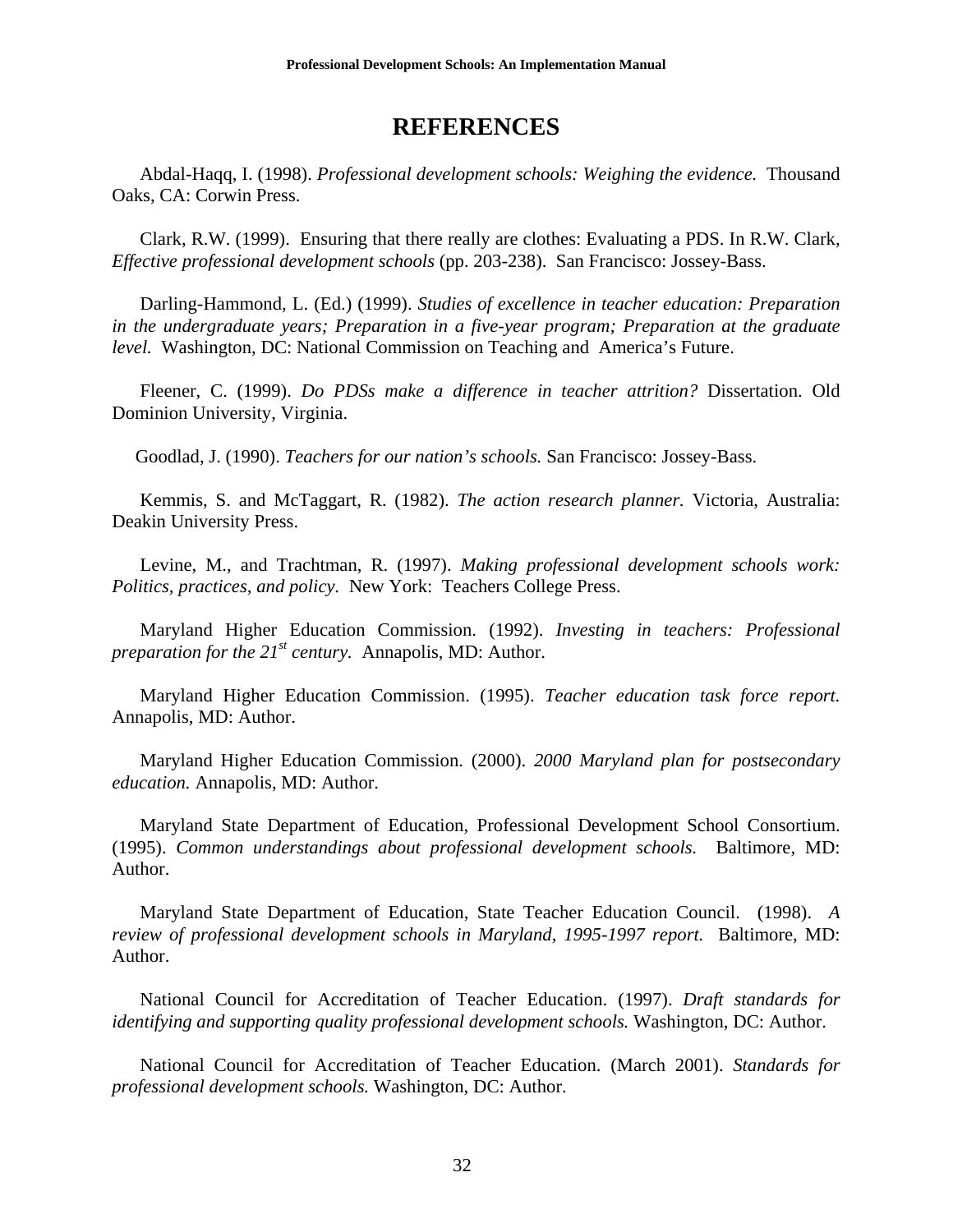National Commission on Teaching and America's Future. (1996). *What matters most: Teaching for America's future.* New York: Author.

Reinhartz, J. and Stetson, R. (1999). Teachers as leaders. In D. Byrd and D. McIntyre (Eds.), *Research on professional development schools: Teacher education yearbook VII* (pp. 157-172). Thousand Oaks, CA: Corwin Press.

Senge, P.M. (1990). *The fifth discipline: The art and practice of the learning organization.* New York: Currency Doubleday.

 Teitel, L. (1998). Professional development schools: A literature review. In M. Levine (Ed.), *Designing standards that work for professional development schools. Commissioned papers of the NCATE PDS Standards Project* (pp. 33-80). Washington, D.C.: National Council for Accreditation of Teacher Education.

 Teitel, L. (2003). *The professional development schools handbook: Starting, sustaining and assessing partnerships that improve student learning.* Thousand Oaks, CA: Corwin Press.

 Teitel, L., & Abdal-Haqq, I. (2000). *Assessment: Assessing the impacts of professional development schools.* Washington, D.C.: American Association of Colleges for Teacher Education Publications.

 Yeriun, S.Y., and Grossman, P.L. (1993). *Emerging themes on the effectiveness of teacher preparation through professional development schools.* Paper presented for the American Educational Research Association, Atlanta.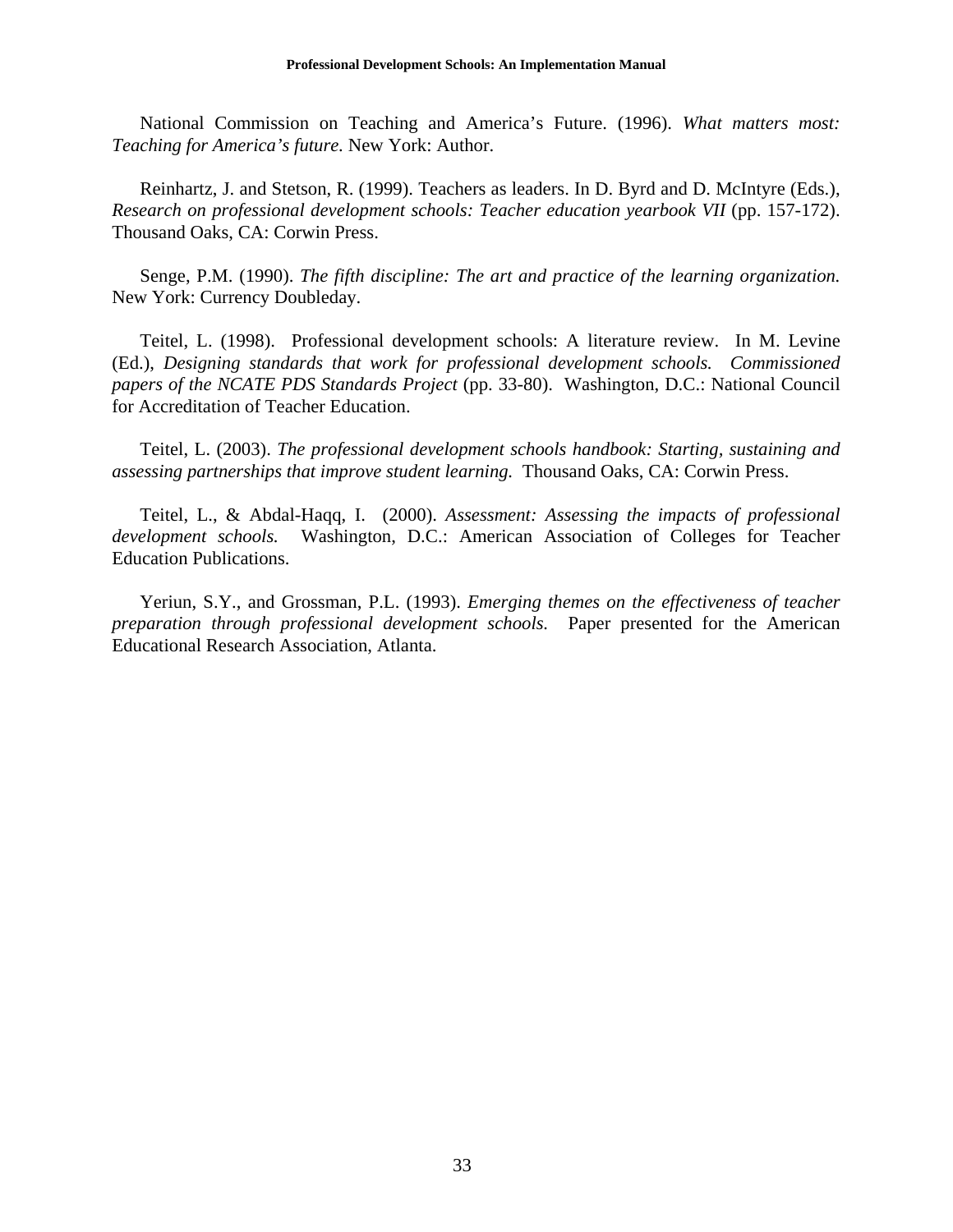# **APPENDIX A**

## **GLOSSARY**

**Action Research.** Action research is a deliberate, solution-oriented investigation that is group or personally owned and conducted. It is characterized by spiraling cycles of problem identification, systematic data collection, reflection, analysis, data-driven action taken, and, finally, problem redefinition (Kemmis & McTaggart, 1982).

**Cohort.** A cohort typically consists of five or more interns in a single school engaged in the extensive internship as part of a single or multiple-site PDS.

**Components.** The components of the *Standards for Maryland Professional Development Schools* include Teacher Preparation, Continuing Professional Development, Research and Inquiry, and Student Achievement. These reflect elements of the *Redesign of Teacher Education* that are directly related to PDS.

**Coordinating Council.** The Coordinating Council is the collaborative governance vehicle that serves as the organizing body for the development and implementation of all aspects of the PDS. The Coordinating Council is co-chaired by school/school system and IHE personnel. Membership includes representatives of PDS stakeholder groups. The Coordinating Council meets at least four times per year.

**Day.** In referring to the 100-day extensive internship, a day is defined as a full school day or two half-days, not including travel time to and from a site.

**Developmental Guidelines.** The Developmental Guidelines for Maryland Professional Development Schools are intended to further elucidate the indicators found within the cells of the Standards for Maryland Professional Development Schools. The Guidelines provide a developmental continuum to aid PDS implementation and self-assessment.

**Diversity.** Diversity refers to differences among groups of people and individuals in the areas of race, ethnicity, socioeconomic status, gender, language, exceptionalities, religion, region, age, and/or sexual orientation.

**EDoT**. The Essential Dimensions of Teaching are Maryland's standards used to measure intern effectiveness and to guide program development for teacher education programs.

**Education that is Multicultural.** Education that is multicultural is a continuous, integrated, multiethnic, multidisciplinary process for educating all students about diversity and commonality. Education that is multicultural promotes academic achievement and student success through addressing diverse learning styles and presenting curriculum and instruction that incorporate multiple perspectives.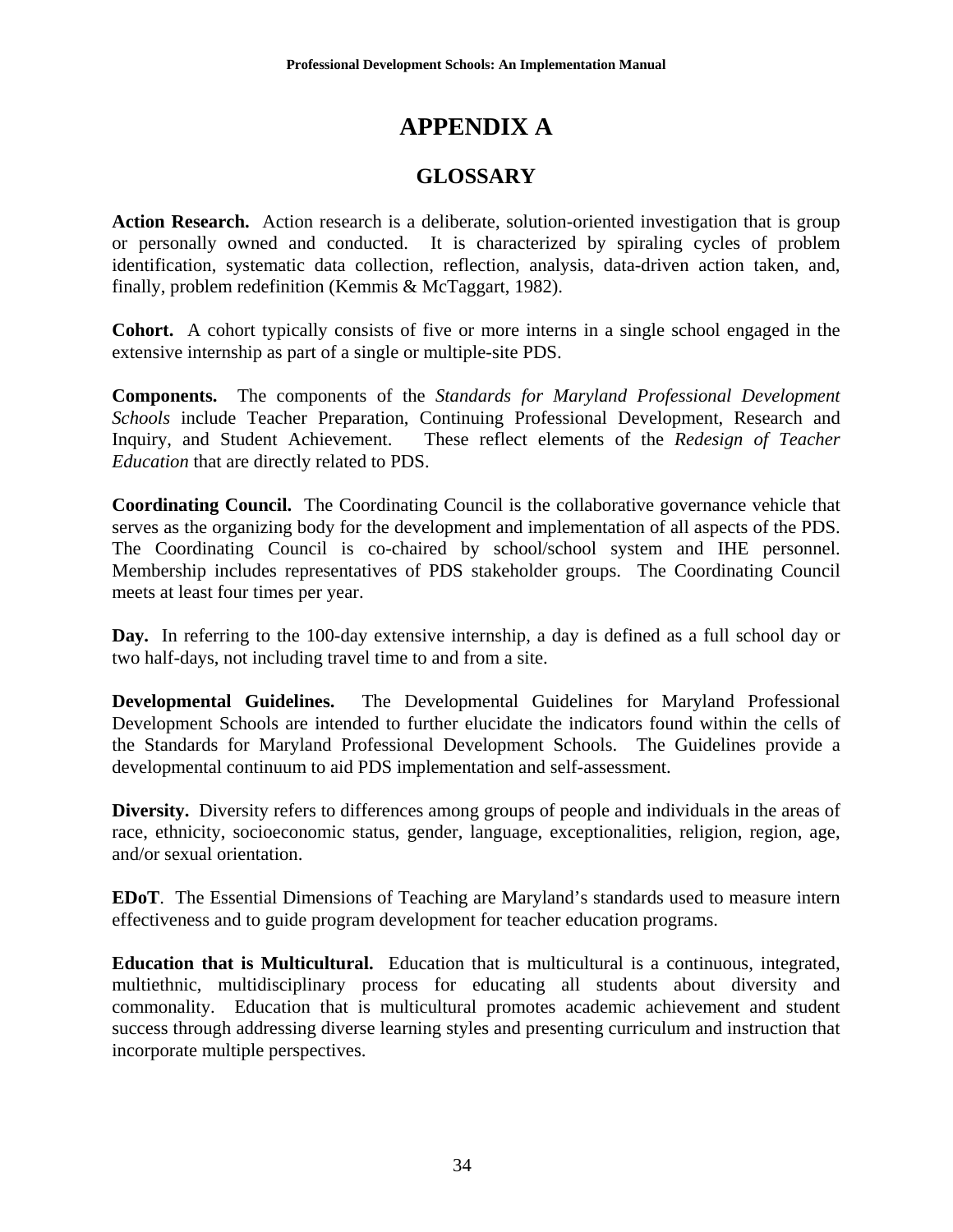**Equity.** Unlike equality, which implies sameness, equity "places more emphasis on notions of fairness and justice, even if that requires an unequal distribution of goods and services" (Valli, et. al., 1997). In the *Standards for Maryland Professional Development Schools,* equity refers to equitable access, processes and outcomes for PreK-12 students, interns, school faculty, and IHE faculty.

**Extensive Internship.** An extensive internship is a minimum of 100 days over two consecutive semesters in which interns are engaged in learning to teach in the PDS school community.

**IHE.** The Institution of Higher Education is the two-, four-, or five-year college or university involved in the PDS partnership.

**IHE Faculty.** IHE faculty include adjunct, assistant, associate, and full professors and other faculty members in IHEs who are involved in the teacher education program. Arts and sciences faculty as well as teacher education faculty are included.

**IHE Liaison.** The IHE liaison is the point person for the IHE in the PDS partnership. Working collaboratively with the site coordinator, the IHE liaison provides leadership to the PDS.

**IHE Supervisor.** The IHE supervisor is the IHE representative who is responsible for collaborating with the pre-service mentor to provide individualized support and guidance to the PDS intern. The IHE supervisor and pre-service mentor work together to provide formative and summative assessment to the intern.

**Indicators.** In the *Standards for Maryland Professional Development Schools*, the indicators are the statements that appear in the cells of the table. These indicators are examples of how the standard might be met for each component. The indicators are in no way meant to be an exhaustive list of ways the standards may be met. There may be other indicators that equally convey the achievement of or progress toward the standards.

**INTASC**. The Interstate New Teachers Assessment and Support Consortium is a project of the Council of Chief State School Officers (CCSSO) that has developed model performance-based standards and assessments for the licensure of teachers. Maryland IHEs may use either the INTASC standards or EDoTs in their teacher education programs.

**Inquiry**. Inquiry is the process whereby PDS partners collaboratively examine and assess their practices and the outcomes achieved. Inquiry groups raise specific questions related to teaching and learning, seek to systematically answer these questions, use their findings to inform practice, and relate their findings to others. PDS inquiry supports change at the individual, the classroom, and the institutional level.

Intern. An intern is a student in a teacher education program who participates as part of a cohort in an extensive internship in a PDS.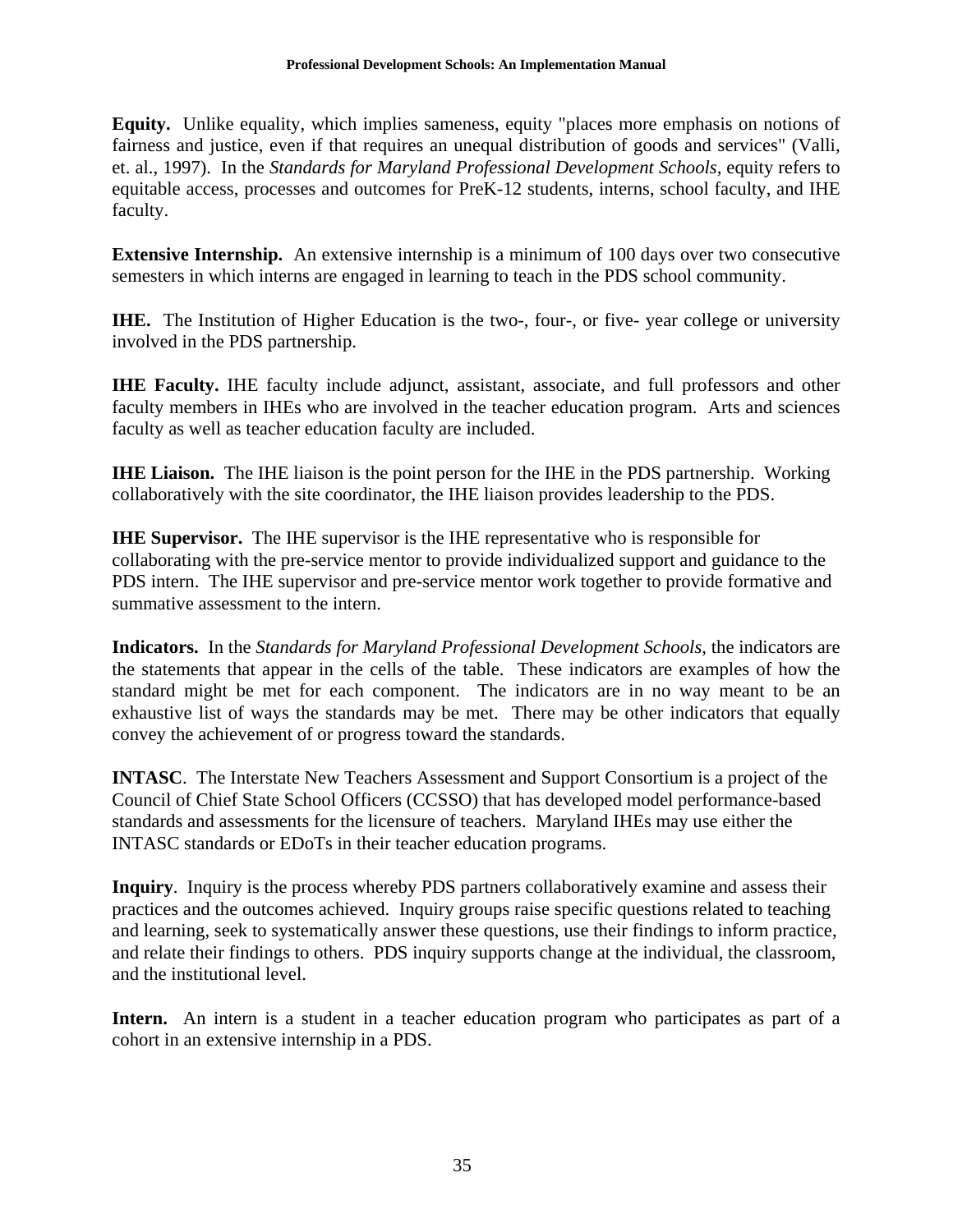**PDS.** A Professional Development School is a collaboratively planned and implemented partnership for the academic and clinical preparation of interns and the continuous professional development of both school system and IHE faculty. The focus of the PDS partnership is improved student performance through research-based teaching and learning. A PDS may involve a single or multiple schools, school systems and IHEs and may take many forms to reflect specific partnership activities and approaches to improving both teacher education and PreK-12 schools.

**PDS Partners.** PDS Partners include the IHE and school faculty and staff and the interns participating in the extensive internship.

**PDS Stakeholders.** PDS Stakeholders include the IHE and school faculty, staff, and support staff; the interns participating in the extensive internship; central office staff from the local school system; parents; community members; business partners; and PreK-12 students. PDS Stakeholders may also include representatives from the local teacher's association. The *Standards for Maryland Professional Development Schools* allow PDS partners to use collaborative decision-making regarding the appropriate selection of stakeholders as participants in PDS activities. For example, in an elementary PDS, an elementary student may not be an appropriate stakeholder for school improvement planning.

**Performance Assessment.** Performance assessment is a method of evaluation in which the learner is placed in an authentic situation and asked to demonstrate specific knowledge and skills.

**Portfolio.** A portfolio is a collection of artifacts designed to demonstrate mastery of a set of professionally accepted standards for teaching. Intern portfolios are most often organized around EDoT or INTASC standards and are assessed by a team of IHE and school faculty using a standards-based rubric or scoring tool. An ePortolfio is a computer-based electronic version of the portfolio.

**Pre-Service Mentor.** A pre-service mentor, also known as a cooperating or supervising teacher, is a tenured, professionally certified teacher in the PDS who is responsible for collaborating with the IHE supervisor to provide individualized support to a PDS intern. Pre-service mentors receive specific training in guiding, supporting and assessing the strengths and weaknesses of interns.

**Provisionally Certified Teachers.** Provisionally certified teachers are those hired within the state of Maryland who have been issued a provisional certificate because they have not yet satisfied all requirements for a Maryland professional certificate.

**Redesign of Teacher Education.** Authored by the Teacher Education Task Force and formally endorsed by the Maryland State Board of Education and by the Maryland Higher Education Commission in 1995, this report is the guiding document for reform efforts in teacher education throughout the state of Maryland.

**Resources.** Resources include time, people, space, money, and materials.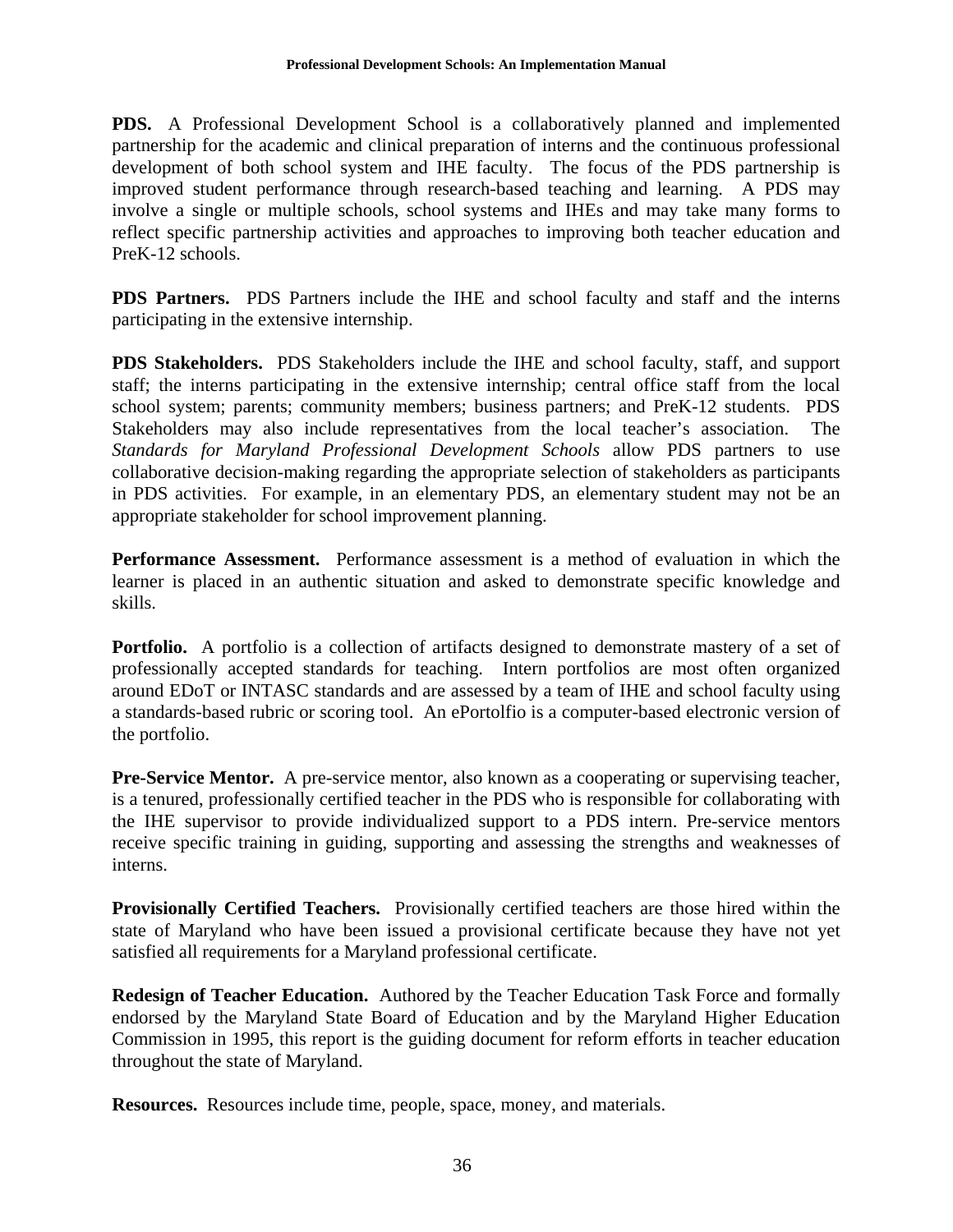**School Improvement Plan.** The School Improvement Plan is the data-driven document that provides the plan for staff development and other interventions to increase student achievement at the school site.

**School Improvement Team.** The School Improvement Team is the group of PDS stakeholders who collaborate to analyze student achievement data and craft the School Improvement Plan.

**Site Coordinator.** The site coordinator serves as the empowered representative of the school in the PDS partnership. Working collaboratively with the IHE liaison, the site coordinator provides leadership to the PDS.

**Standards.** The *Standards for Maryland Professional Development Schools* are statements of expected performance in the areas of Learning Community; Collaboration; Accountability; Organization, Roles and Resources; and Diversity and Equity.

**Student Achievement.** In the *Standards for Maryland Professional Development Schools*, student achievement refers to the holistic success of the student. This may be measured using a variety of means, including but not limited to standardized test scores, grades, work samples, and student performances.

**Students with Special Needs.** Students with special needs include those who have been identified in compliance with regulations of the Individuals with Disabilities Education Act (IDEA) and Section 504 of the Rehabilitation Act of 1973.

**Teacher Education Program.** A teacher education program is any program during which interns receive the coursework and experiences necessary for initial teacher certification.

**TPIP.** The Teacher Preparation Improvement Plan is the plan developed annually by all Maryland IHEs that have teacher preparation programs to document implementation of the *Redesign of Teacher Education* and to provide an action plan for the future.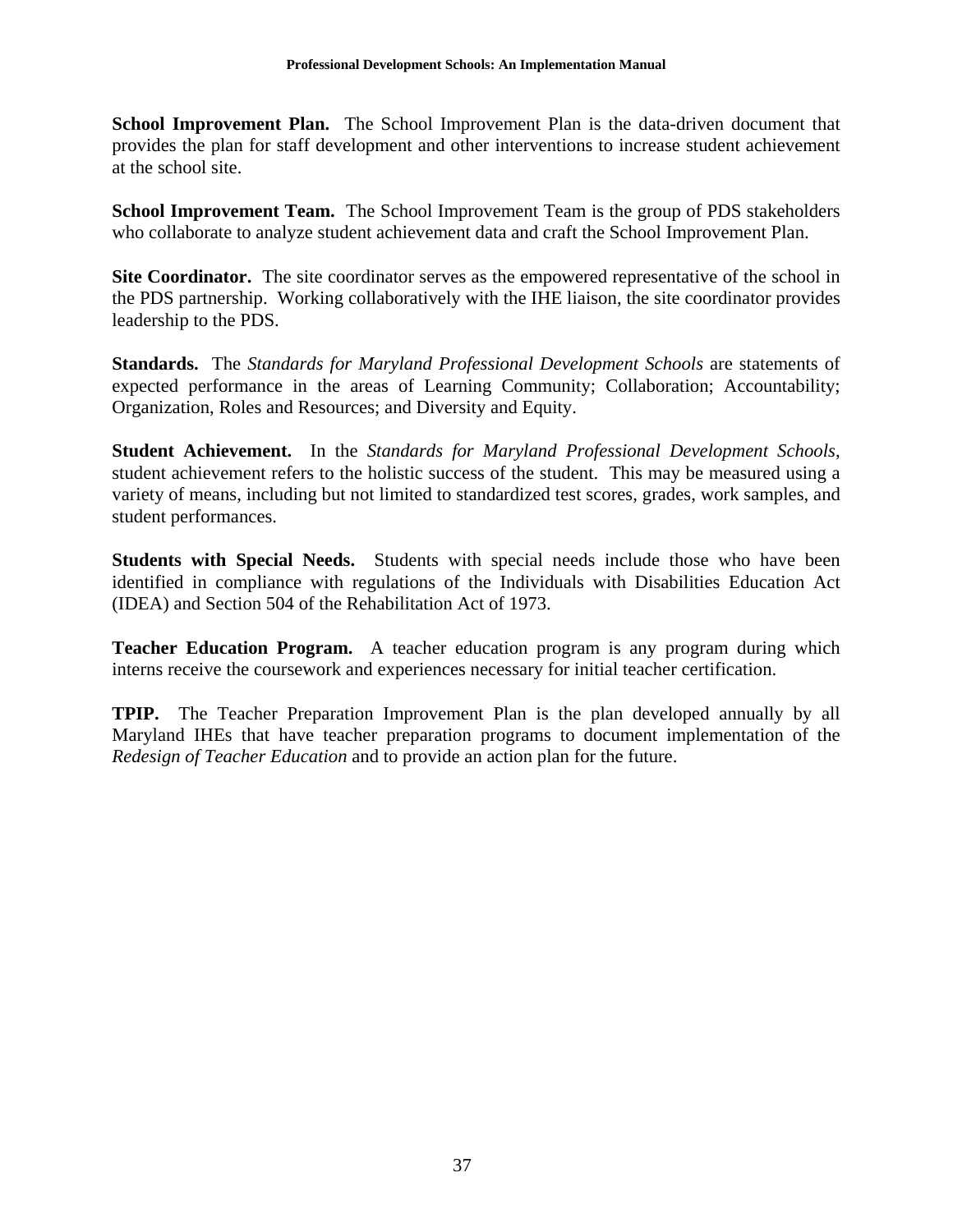# **APPENDIX B**

## **Maryland State Department of Education Program Approval and Assessment Branch Maryland Professional Development School Network**

#### **Guidelines for a Multiple-Site Professional Development School (PDS)**

As institutions of higher education (IHEs) and local school systems work together toward full implementation of the *Redesign of Teacher Education in Maryland*, the number of PDS sites will continue to increase. Many existing PDSs consist of a partnership composed of a single IHE, a local school system, and an individual school. There are, however, multiple-site PDSs which involve more than one school. A multiple-site PDS might also be referred to as a cluster or a network.

A multiple-site PDS reflects all of the attributes of a single site PDS, with the expectation that the characteristics of a PDS are present as undergirding for the partnership of the IHE, the local school system(s), and the participating schools. School and higher education faculty and administrators are committed to the PDS partnership.

The Maryland Professional Development School Network has developed suggested guidelines for establishment of a multiple-site PDS. These guidelines are meant to be viewed as a work in progress and are intended to assist IHEs, schools, and school systems with their planning. Some elements of the guidelines are not exclusive to multiple-site PDSs, but are included because of their crucial nature in implementation of any multiple-site PDS.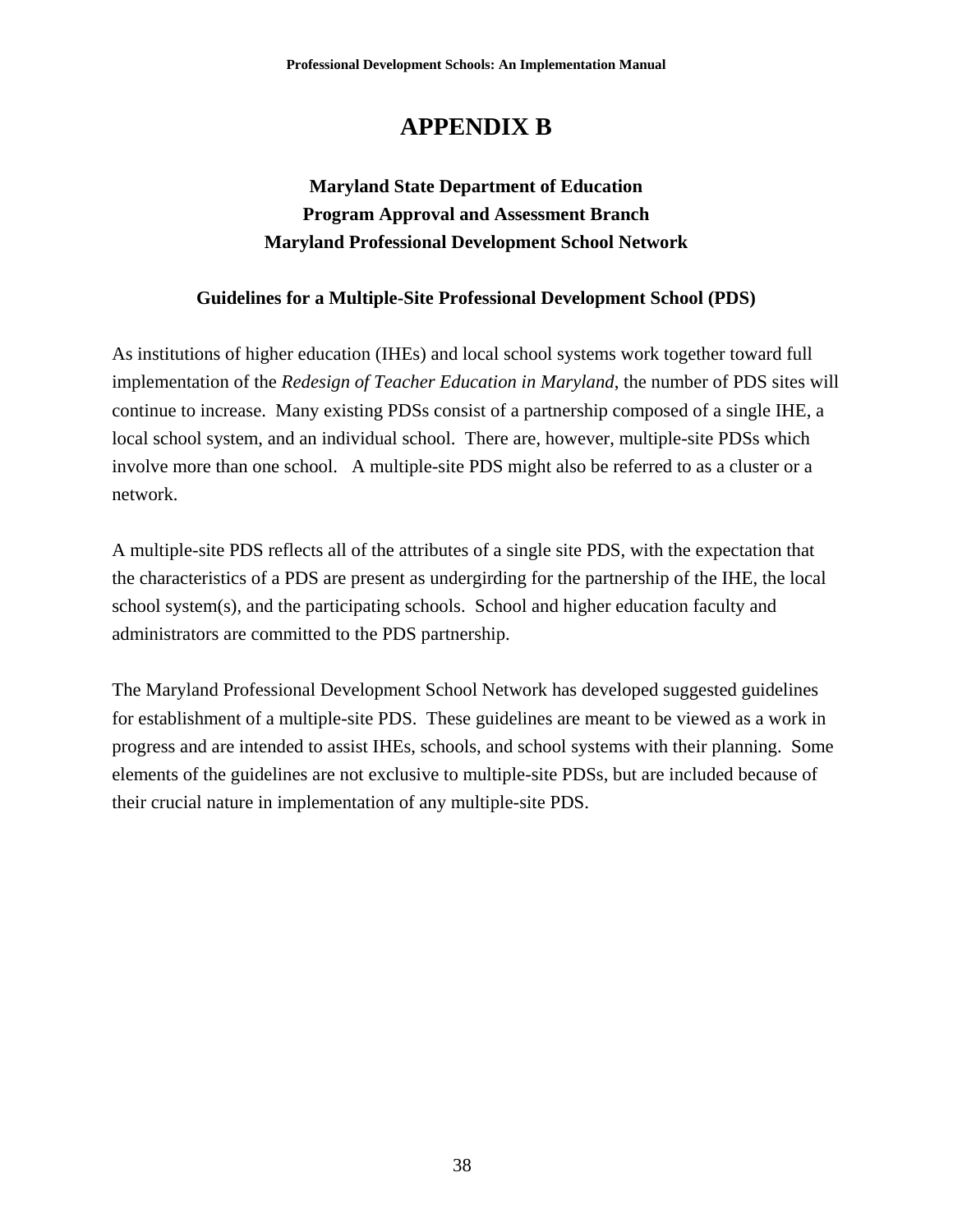#### **Guidelines for a Multiple-Site Professional Development School (PDS)**

- A representative from the central office of one or more local school systems takes part in the identification of schools which comprise the multiple-site PDS.
- A PDS coordinator at the Institution of Higher Education (IHE) and a PDS coordinator from the school/school system are identified by the PDS partnership.
- Interns comprise one cohort. In a semester previous to the full time internship, interns complete a practicum experience in the same school where they will have their full-time internship. There is critical mass of interns in each school (typically 5 or more). Within a multiple-site PDS, the number of interns at participating schools might vary, depending upon the capacity of the school or its stage in PDS development. In some cases, a school may choose to participate fully in professional development for inservice teachers while not having interns in the school for a period of time. Ideally, some classes for interns are held on-site at one of the schools.
- A co-chaired committee/council is formed to give all stakeholders input into the policy and operations decisions affecting the PDS. Suggested membership includes: the IHE PDS coordinator, another IHE representative, an identified central office representative(s) of the school system, an administrator from each participating school, a teacher from each participating school, intern(s) from the cohort, a parent/community representative, a teachers'/administrators' professional association representative, and a participating school student (secondary school).
- Close geographical proximity of the participating schools is ideal, but not essential.
- Professional development opportunities occur within and across sites: e.g., common staff development days, workshops, etc. These professional development activities are open to all interns, faculty and administrators in the schools and the IHE.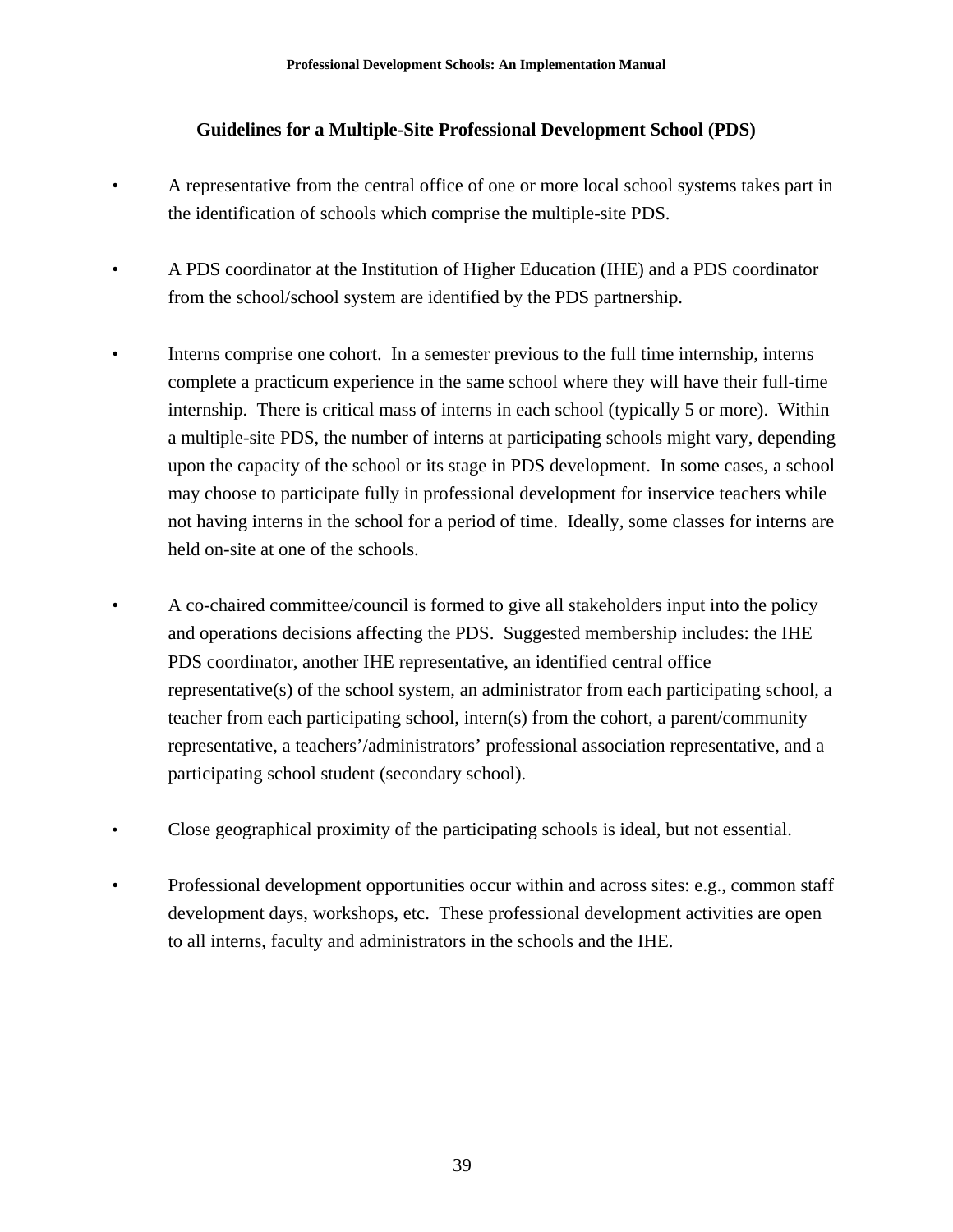**Professional Development Schools: An Implementation Manual** 

## **APPENDIX C STANDARDS FOR MARYLAND PROFESSIONAL DEVELOPMENT SCHOOLS**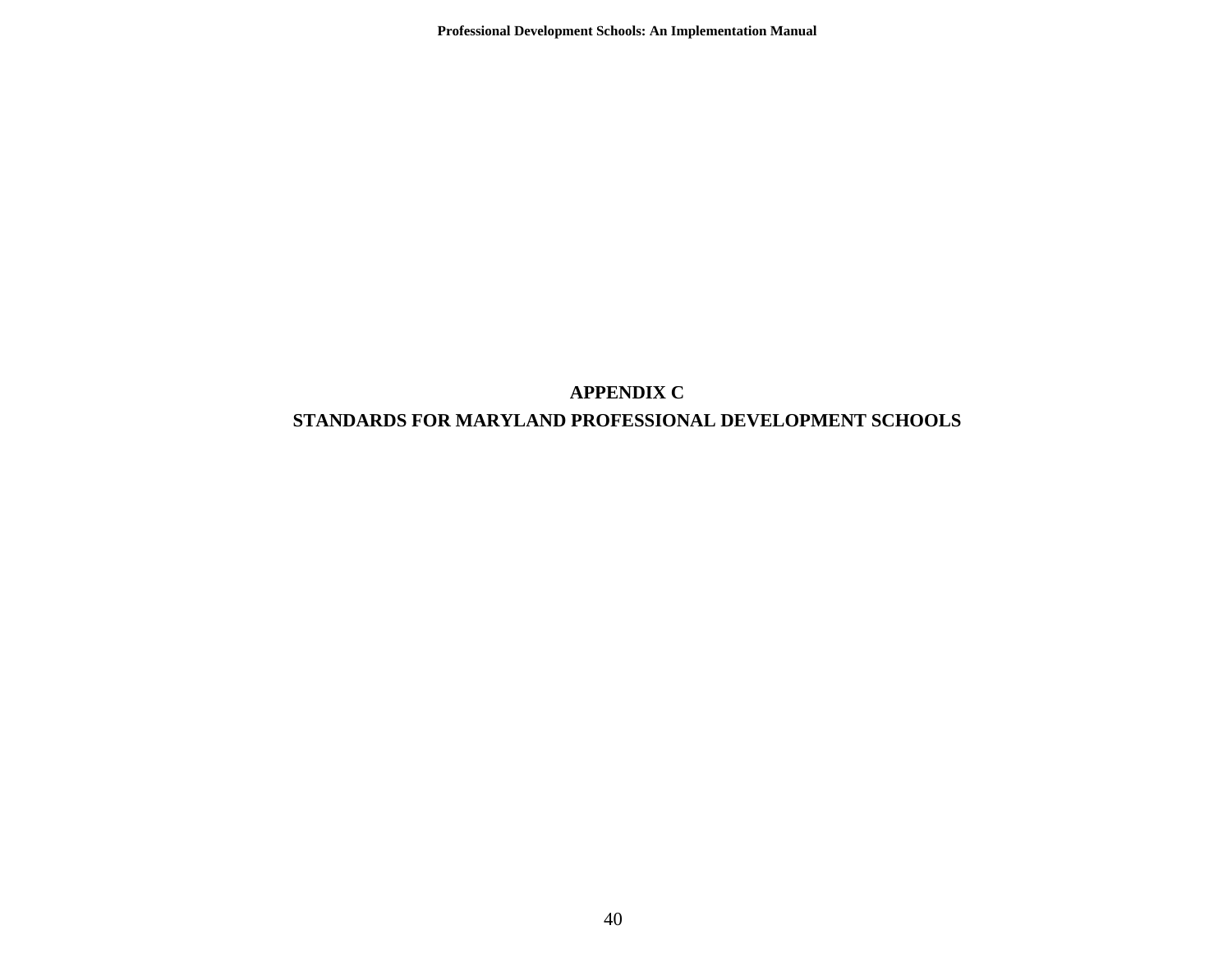#### **Professional Development Schools: An Implementation Manual Standards for Maryland Professional Development Schools**

Adapted from: Draft Standards for Identifying and Supporting Quality Professional Development Schools (NCATE), and

Common Understandings about Professional Development Schools (MD PDS Consortium) 10/23/2002

| <b>Standards</b>                                                                                                                                                                                                                    | <b>Components</b>                                                                                                                                                                                                                                                                                                                                                                                                                                          |                                                                                                                                                                                                                                                                                                                                                                                                                                                                                                                                                      |                                                                                                                                                                                                                                                                                         |                                                                                                                                                                                                                                                                                                                                                                  |
|-------------------------------------------------------------------------------------------------------------------------------------------------------------------------------------------------------------------------------------|------------------------------------------------------------------------------------------------------------------------------------------------------------------------------------------------------------------------------------------------------------------------------------------------------------------------------------------------------------------------------------------------------------------------------------------------------------|------------------------------------------------------------------------------------------------------------------------------------------------------------------------------------------------------------------------------------------------------------------------------------------------------------------------------------------------------------------------------------------------------------------------------------------------------------------------------------------------------------------------------------------------------|-----------------------------------------------------------------------------------------------------------------------------------------------------------------------------------------------------------------------------------------------------------------------------------------|------------------------------------------------------------------------------------------------------------------------------------------------------------------------------------------------------------------------------------------------------------------------------------------------------------------------------------------------------------------|
|                                                                                                                                                                                                                                     | <b>Teacher Preparation</b>                                                                                                                                                                                                                                                                                                                                                                                                                                 | <b>Continuing Professional Development</b>                                                                                                                                                                                                                                                                                                                                                                                                                                                                                                           | Research and Inquiry                                                                                                                                                                                                                                                                    | <b>Student Achievement</b>                                                                                                                                                                                                                                                                                                                                       |
| I. Learning Community<br>The PDS recognizes and<br>supports the distinct<br>learning needs of<br>faculty/staff, interns,<br>students, parents, and<br>community members.                                                            | a. PDS partners collaboratively integrate PreK-12<br>instructional content priorities in the teacher education<br>program and field-based experiences;<br>b. Interns engage in the full range of teacher activities<br>in the school community;<br>c. Interns are placed in cohorts and reflect on learning<br>experiences with their cohort peers and IHE and school<br>faculty.                                                                          | a. PDS partners collaboratively create, conduct and<br>participate in needs-based professional<br>development to improve instruction and positively<br>impact student achievement;<br>b. PDS partners plan and participate in activities<br>where all school staff is encouraged to support and<br>interact with interns;<br>c. School and campus-based instructional activities<br>are informed by PDS experiences.                                                                                                                                 | a. PDS partners collaboratively<br>engage in inquiry and/or action<br>research;<br>b. PDS partners disseminate<br>results of research/inquiry<br>activities.                                                                                                                            | a. IHE and school faculty model the use of<br>state/local learning outcomes and<br>assessments in coursework and field<br>experiences;<br>b. Interns demonstrate competency in using<br>specified learning outcomes and assessments<br>to plan, deliver and assess instruction.                                                                                  |
| II. Collaboration<br>PDS partners work together to<br>carry out the collaboratively<br>defined mission of the PDS.                                                                                                                  | a. IHE and school faculty collaboratively plan and<br>implement curricula for interns to provide authentic<br>learning experiences;<br>b. PDS partners share responsibility for evaluating<br>interns:<br>c. PDS partners collaboratively meet the needs of pre-<br>service mentors;<br>d. IHE teacher education, arts and science, and school<br>faculty collaborate in planning and implementing<br>content-based learning experiences for PDS partners. | a. PDS stakeholders collaborate to develop,<br>implement and monitor teacher education across<br>institutions;<br>b. IHE and school faculty engage in cross-<br>institutional staffing;<br>c. PDS partners identify and address professional<br>development needs of faculty and interns;<br>d. PDS partners provide ongoing support for all<br>educators, including non-tenured and provisionally<br>certified teachers.                                                                                                                            | a. PDS partners collaboratively<br>examine the action<br>research/inquiry process;<br>b. PDS partners identify the<br>research/inquiry agenda based<br>on the data-driven needs of the<br>PDS.                                                                                          | a. PDS partners use demographic and<br>performance data to modify instruction to<br>improve student achievement;<br>b. Representatives of PDS stakeholder groups<br>participate on the school improvement team;<br>c. PDS partners collaborate to plan and<br>implement PreK-12 performance assessments<br>and use outcomes to guide instructional<br>decisions. |
| III. Accountability<br>The PDS accepts the<br>responsibility of and is<br>accountable for upholding<br>professional standards for<br>preparing and renewing<br>teachers in accordance with<br>the Redesign of Teacher<br>Education. | a. IHE and school faculty collaborate on the<br>development of intern performance assessments;<br>b. The teacher education program requires that interns<br>be assessed through a standards-based portfolio;<br>c. PDS partners develop and implement a collaborative<br>agreement regarding exit standards for interns;<br>d. IHE and school faculty solicit and use feedback from<br>interns to modify the teacher education program.                    | a. PDS partners assess the collaborative<br>professional development provided in the PDS;<br>b. IHE and school faculty collaboratively prepare<br>to mentor and supervise interns;<br>c. PDS partners work together to meet one<br>another's professional development needs;<br>d. PDS partners recognize one another's<br>accomplishments.                                                                                                                                                                                                          | a. PDS partners collect, analyze<br>and use data for program<br>planning and implementation;<br>b. PDS partners use results of<br>research and inquiry to inform<br>future practice within the PDS.                                                                                     | a. PDS stakeholders assume responsibility for<br>improving PreK-12 student achievement;<br>b. PDS partners collaborate to determine the<br>impact of PDS on student achievement.                                                                                                                                                                                 |
| IV. Organization, Roles and<br>Resources<br>Partner institutions allocate<br>resources to support the<br>continuous improvement of<br>teaching and learning.                                                                        | a. PDS partners communicate regarding roles,<br>responsibilities and operating procedures and use<br>continuous feedback to improve the operation of the<br>PDS:<br>b. PDS partners share resources to support the learning<br>of PreK-12 students and PDS partners;<br>c. PDS partners seek and assess feedback concerning<br>PDS induction for interns and new faculty, making<br>changes as needed.                                                     | a. IHEs recognize and reward the PDS work of<br>IHE faculty and staff through organizational<br>structures and incentives that fully integrate PDS<br>work with the mission of the teacher education<br>program;<br>b. PDS stakeholders institutionalize recognition<br>and rewards for pre-service mentors;<br>c. PDS partners use the PDS as a vehicle for the<br>recruitment and retention of teachers;<br>d. A Memorandum of Understanding signed by<br>PDS partners delineates the organization of the<br>PDS and the resources to be provided. | a. PDS partners model<br>professional ethics and engage<br>in substantive examination of<br>ethical issues affecting research<br>and practice;<br>b. IHE and local school system<br>partners provide joint resources<br>to support collaborative school-<br>based PDS research/inquiry. | a. PDS stakeholders examine the impact of<br>PDS on student achievement;<br>b. PDS partners use performance data in<br>strategic planning to design, implement,<br>evaluate and revise PDS policies, roles and<br>resources;<br>c. The IHE and school district institutionalize<br>resources to ensure the continuity of the PDS.                                |
| V. Diversity and Equity<br>The PDS supports equitable<br>involvement of PreK-16<br>faculty/staff and interns to<br>support equitable outcomes for<br>diverse learners.                                                              | a. The IHE provides all interns equitable access to an<br>extensive internship of at least 100 days over two<br>consecutive semesters in a PDS;<br>b. Interns demonstrate skill in working with diverse<br>student, parent and staff populations;<br>c. Interns demonstrate the ability to work with students<br>with special needs and collaborate with special<br>educators.                                                                             | a. PDS partners provide equitable opportunities for<br>stakeholder participation in PDS activities;<br>b. PDS partners participate in, assess and refine<br>training to support knowledge, skills and<br>dispositions surrounding equity issues;<br>c. PDS partners represent diverse backgrounds.                                                                                                                                                                                                                                                   | a. PDS partners plan and<br>conduct action research/inquiry<br>with attention to issues of<br>equity;<br>b. PDS partners disseminate<br>research findings related to<br>student equity and use these for<br>program improvement.                                                        | a. PDS partners work with parents and<br>community members in support of student<br>learning;<br>b. PDS partners collaborate to ensure that all<br>education is multicultural;<br>c. PDS partners focus on meeting the needs<br>of diverse learners to eliminate achievement<br>gaps.                                                                            |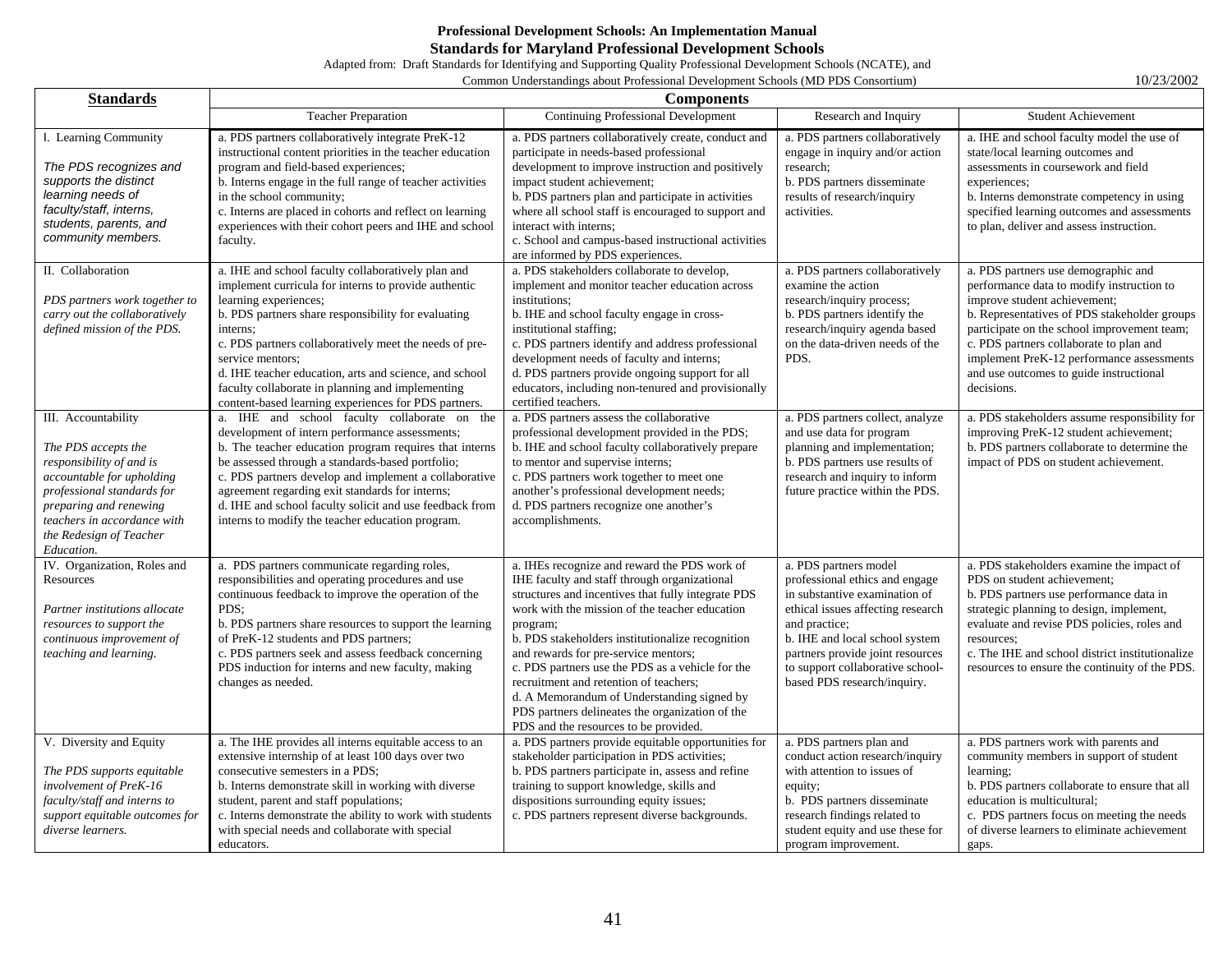**Professional Development Schools: An Implementation Manual** 

#### **APPENDIX D**

#### **DEVELOPMENTAL GUIDELINES FOR MARYLAND PROFESSIONAL DEVELOPMENT SCHOOLS**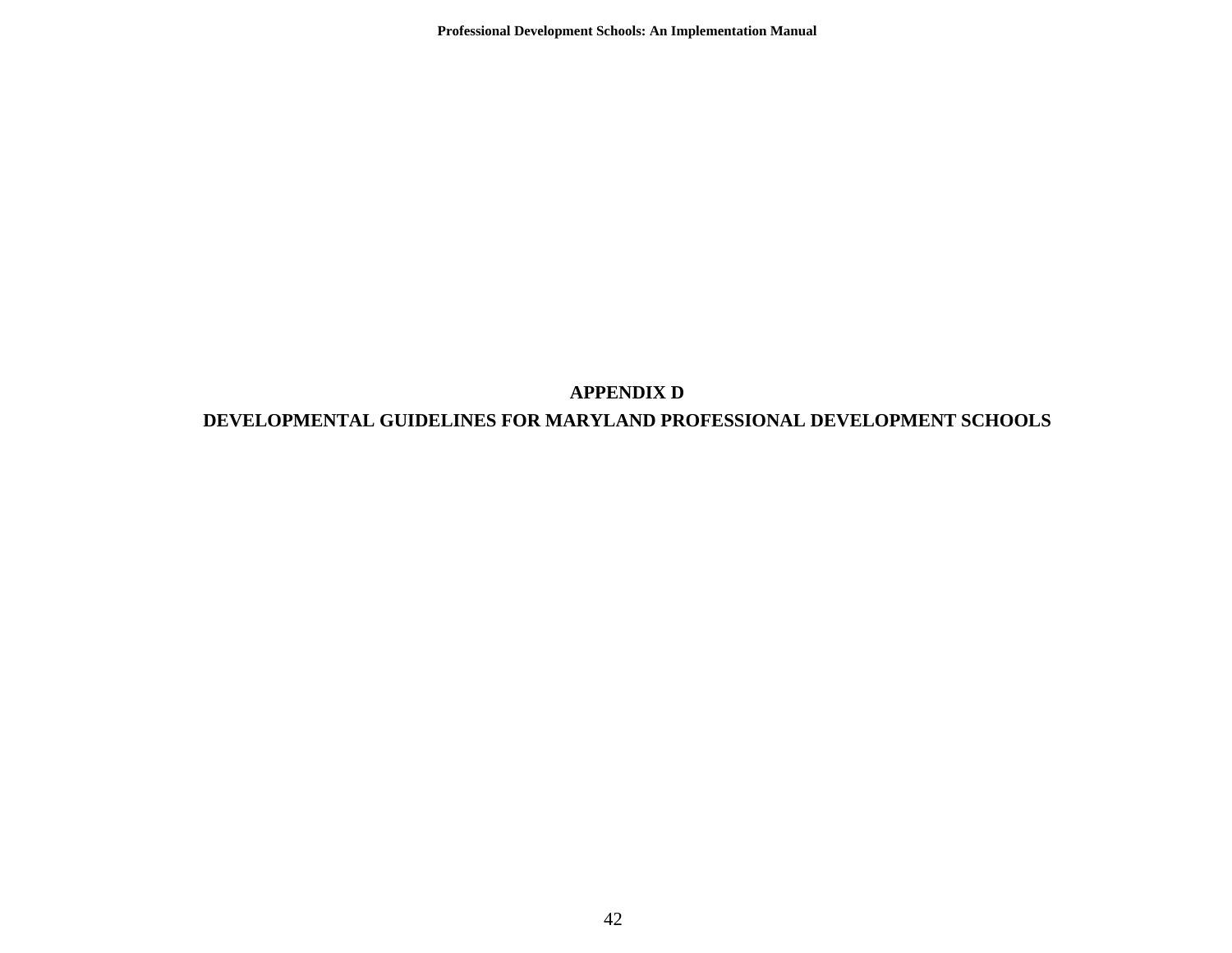### **CONTRIBUTORS**

Norma Allen Maryland State Department of Education Robert Chapman Loyola College Diane Davis Bowie State University Debi Gartland Towson University Peggy Golden Loyola College Dennis Hinkle Towson University

Laurie Andes Salisbury State University Linda Adamson Johns Hopkins University Sara Jean Hugus Bosworth Lansdowne Middle School Amy Brown Lansdowne Middle School Maralee Clark **Owings Mills Elementary School** Susan Clark Garnett Elementary School Lenore Cohen Johns Hopkins University Michelle Dunkle Maryland State Department of Education Paula Fitzwater Maryland Higher Education Commission Kimberly Fleming Maryland State Department of Education Jan Gerard Perry Hall Middle School Martha Johnson Howard County Public Schools

Frank Sweeney Hood College

Maggie Madden Maryland State Department of Education Jennifer Mascott Wilde Lake High School Ellen Miller Howard County Public Schools Sue Modrak Bladensburg High School Pam Morgan Towson University Jane Neapolitan Towson University Sue O'Connell University of Maryland Virginia H. Pilato Maryland State Department of Education Tom Proffitt Towson University Evelyn Randall Morgan State University Karen Robertson Towson University Geraldine Rossi Salisbury State College Michelle Rowland Milbrook Elementary School Rachel Scholz Washington College Chet Scott Owings Mills Elementary School Barrie Smullian Owings Mills High School Winona Taylor Morgan State University Cheri Wittmann Maryland State Department of Education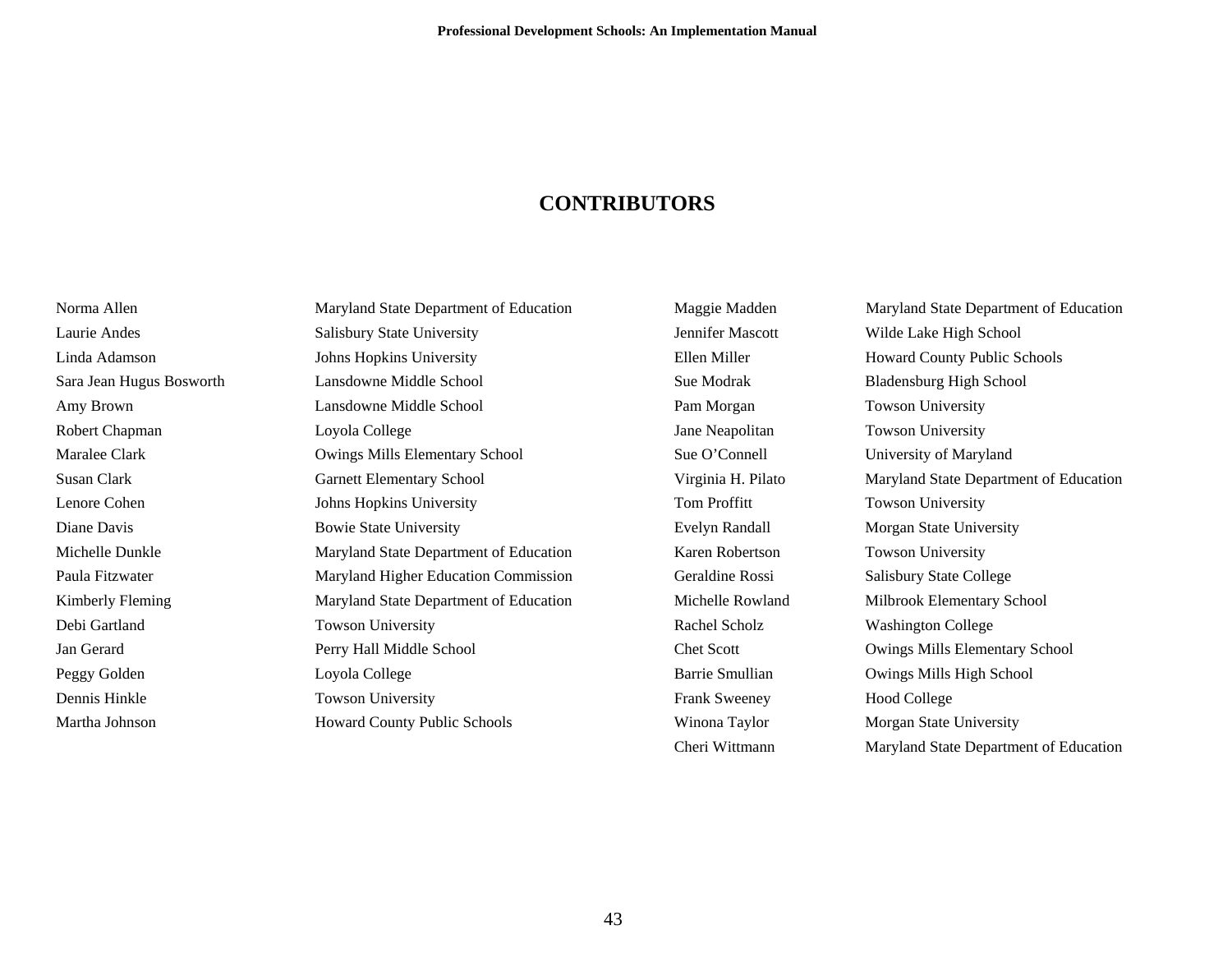## **INTRODUCTION**

The *Developmental Guidelines for Maryland Professional Development Schools* were developed in order to provide the necessary scaffolding for new PDSs that are striving to meet the *Standards for Maryland Professional Development Schools* and for existing PDSs that are engaging in self-assessment for continuous improvement. The *Guidelines* were developed to facilitate the clear interpretation and smooth implementation of the *Standards*. The *Guidelines* are offered as a developmental continuum to further clarify the indicators found in the cells of the *Standards* matrix.

Like the indicators, the guidelines are intended as suggestions, not as a required checklist for PDS implementation. The Guidelines provide an explanation of what evidence might be found in a BEGINNING PDS, a DEVELOPING PDS, and a PDS that is AT STANDARD. While all Maryland PDSs will aspire to reach or exceed standards, various partnerships within an institution of higher education or local school system may fall within different categories on the developmental continuum, due to such factors as length of partnership, continuity of faculty/staff, and established norms for communication and sharing.

The *Guidelines* were developed by a group of Maryland PDS practitioners under the auspices of the Superintendents and Deans Committee of the Maryland Partnership for Teaching and Learning K-16. The process for creating the *Guidelines* included backward mapping from the *Standards*. The *Guidelines* are grounded in authentic PDS artifacts and examples from Maryland PDSs that reflect implementation of the *Standards*.

The *Guidelines* are a partner to the *Standards for Maryland Professional Development Schools*. They are the path, while the *Standards* are the destination.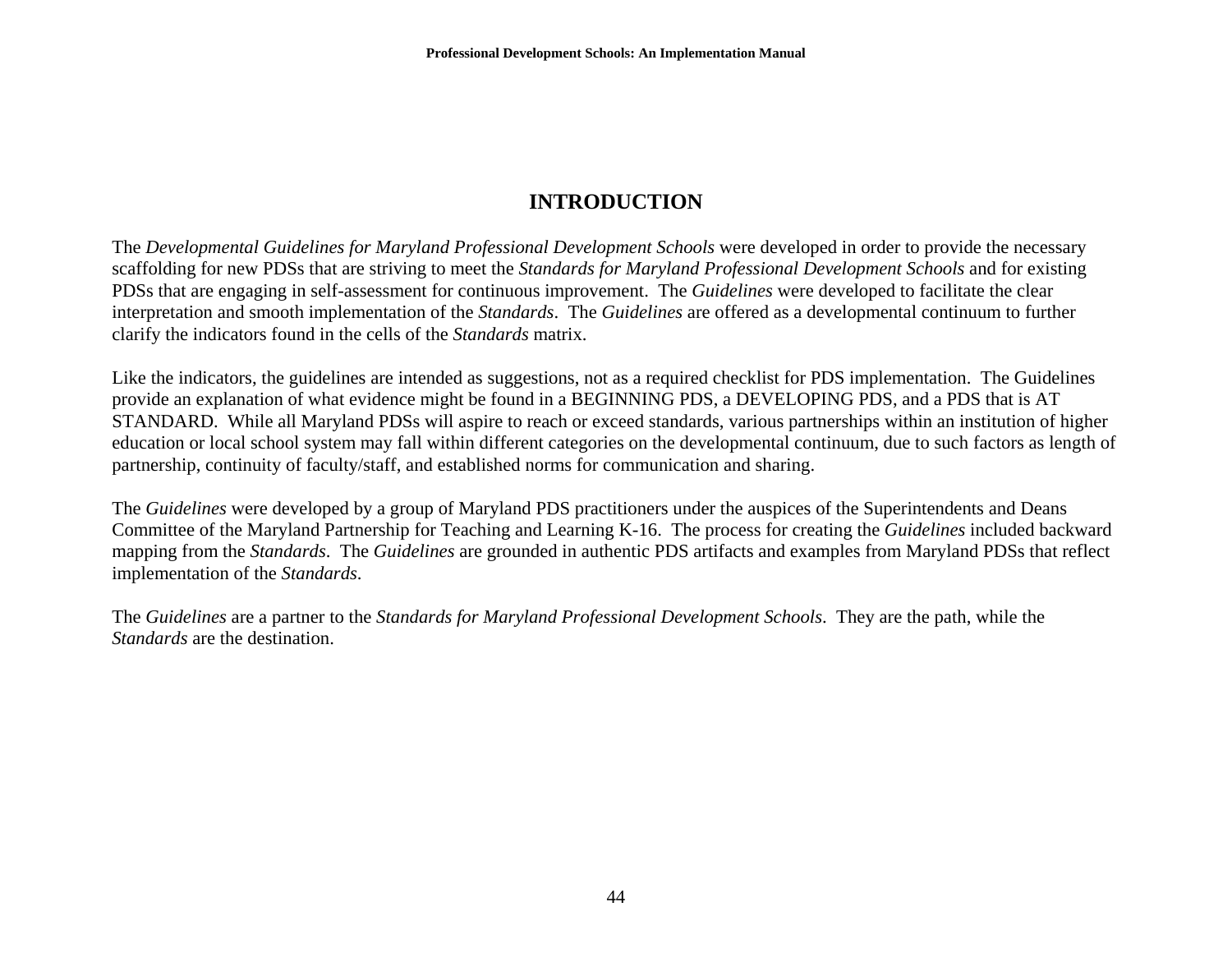#### **Standard I: Learning Community Teacher Preparation Developmental Guidelines**

| Beginning                                                                                                                                                       | <b>Developing</b>                                                                                                                                                     | <b>At Standard</b>                                                                                                                                       |
|-----------------------------------------------------------------------------------------------------------------------------------------------------------------|-----------------------------------------------------------------------------------------------------------------------------------------------------------------------|----------------------------------------------------------------------------------------------------------------------------------------------------------|
| <b>Teacher education program reflects PreK-12</b><br>А.<br>instructional content priorities.                                                                    | Teacher education program and field-based<br>А.<br>experiences reflect PreK-12 instructional content<br>priorities.                                                   | A. PDS partners collaboratively integrate PreK-12 instructional<br>content priorities in the teacher education program and field-<br>based experiences.  |
| B1. IHE and school faculty/staff discuss ways to involve<br>interns in school/community activities within the<br>PDS.                                           | <b>B1.</b> IHE and school faculty/staff provide on-going<br>opportunities for interns to participate in<br>school/community activities.                               | <b>B1.</b> IHE and school faculty/staff ensure interns' active<br>participation in school and community-related projects.                                |
| B2. Interns observe, implement and analyze standards-<br>based teaching practices during the extensive<br>internship.                                           | B2. Interns observe, implement, analyze and assess<br>standards-based teaching practices during the<br>extensive internship.                                          | B2. Interns observe, implement, analyze and refine standards-<br>based teaching practices during the extensive internship.                               |
| C1. IHE and school faculty communicate regarding the<br>facilitation of reflection concerning the integration of<br>theoretical models with classroom practice. | C1. IHE and school faculty facilitate reflection by<br>collaborating to provide learning experiences that<br>integrate theoretical models with classroom<br>practice. | C1. PDS partners facilitate reflection by collaborating to provide<br>learning experiences that integrate theoretical models with<br>classroom practice. |
| C2. Interns engage in reflection with their cohort<br>members.                                                                                                  | C2. Interns, pre-service mentors and IHE faculty<br>engage in reflection with one another.                                                                            | C2. PDS partners engage in reflection with one another.                                                                                                  |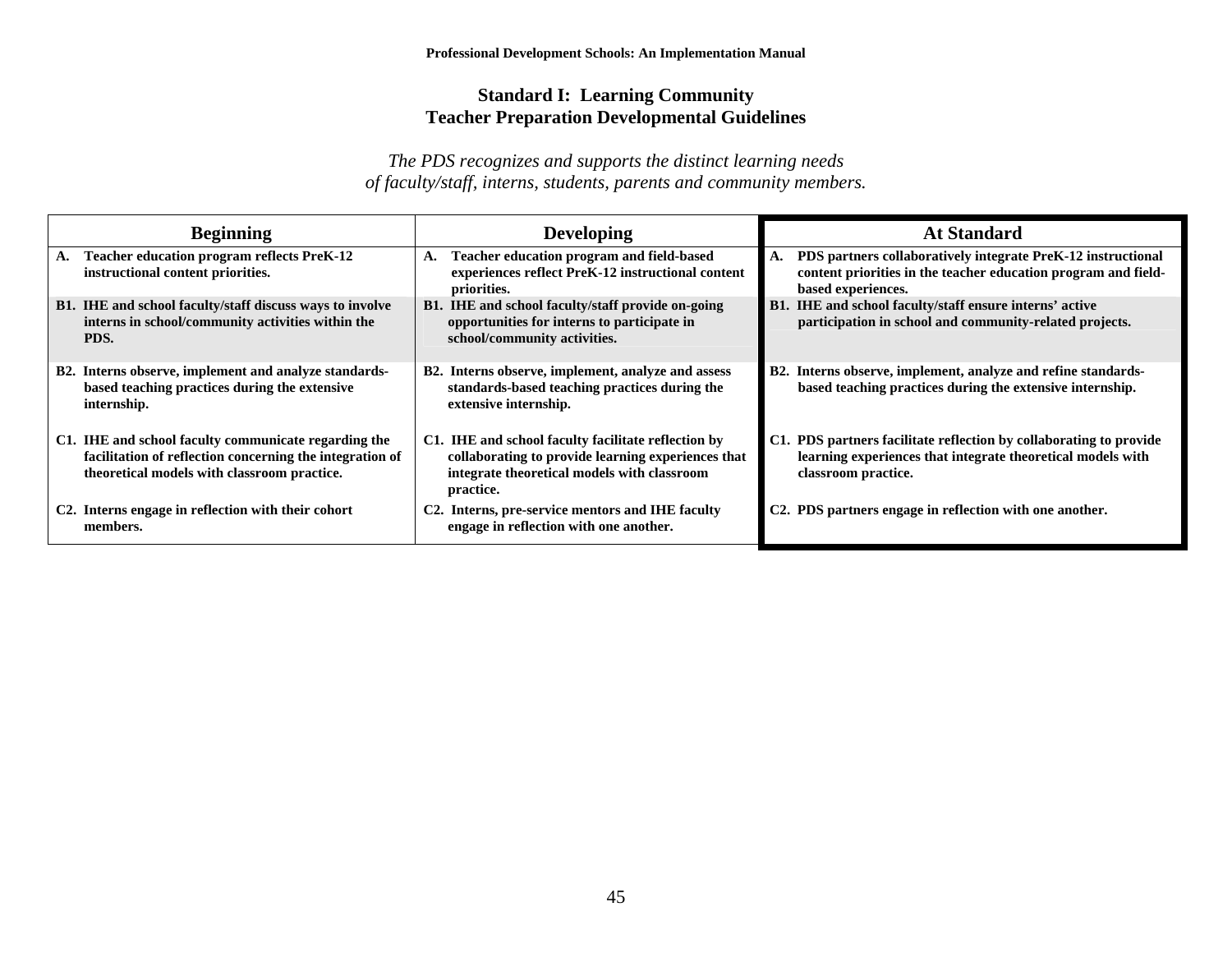#### **Standard I: Learning Community Continuing Professional Development Developmental Guidelines**

| <b>Beginning</b>                                                                                                | <b>Developing</b>                                                                                                               | <b>At Standard</b>                                                                                                                                                                  |
|-----------------------------------------------------------------------------------------------------------------|---------------------------------------------------------------------------------------------------------------------------------|-------------------------------------------------------------------------------------------------------------------------------------------------------------------------------------|
| A. PDS partners support shared learning to improve<br>instruction and positively impact student<br>achievement. | A. PDS partners participate in professional development to<br>improve instruction and positively impact student<br>achievement. | A. PDS partners collaboratively create, conduct, and<br>participate in needs-based professional development to<br>improve instruction and positively impact student<br>achievement. |
| B. PDS partners plan a variety of opportunities for all<br>school staff to support and interact with interns.   | B. PDS partners provide a variety of opportunities for all<br>school staff to support and interact with interns.                | B. PDS partners plan and participate in activities where all<br>school staff is encouraged to support and interact with<br>interns.                                                 |
| C1. PDS partners envision the PDS as an instrument<br>for school and IHE improvement.                           | C1. PDS partners guide school and IHE improvement<br>through strategic planning.                                                | C1. PDS partners collaboratively implement changes at the<br>school and IHE as an outgrowth of strategic planning.                                                                  |
| C <sub>2</sub> . IHE and school faculty support the use of<br>research-based practices to improve instruction.  | C <sub>2</sub> . IHE and school faculty model research-based practice for<br>interns.                                           | C2. PDS partners apply research-based best practices to<br>improve instruction.                                                                                                     |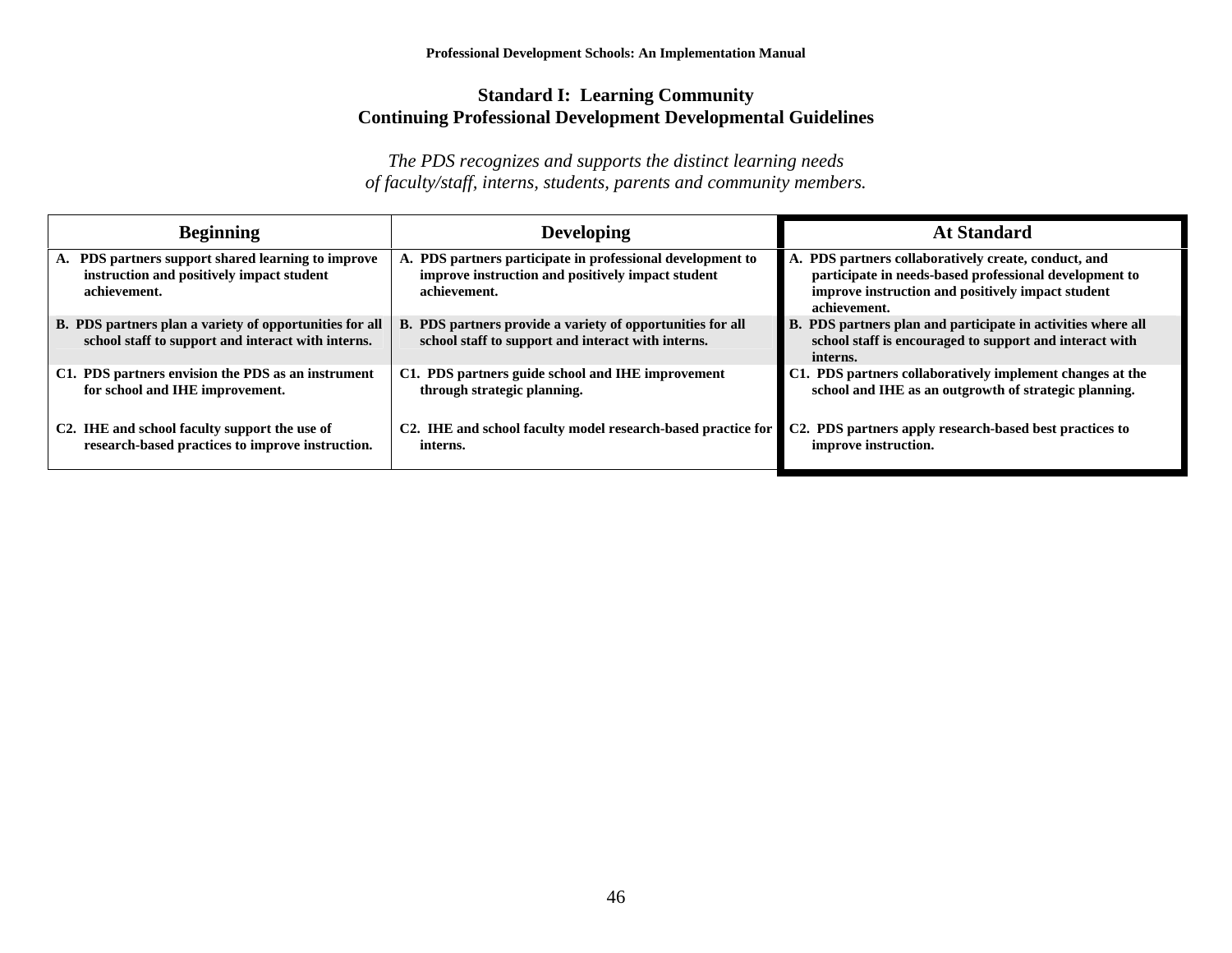#### **Standard I: Learning Community Research and Inquiry Developmental Guidelines**

| <b>Beginning</b>                                        | <b>Developing</b>                                          | <b>At Standard</b>                                       |
|---------------------------------------------------------|------------------------------------------------------------|----------------------------------------------------------|
| A. PDS partners support action research and other forms | A. Interns engage in reflective inquiry and/or action      | A. PDS partners collaboratively engage in inquiry and/or |
| of inquiry as valuable tools in improving instruction.  | research.                                                  | action research.                                         |
| B. IHE faculty, pre-service mentors and interns discuss | <b>B. PDS partners discuss results of research/inquiry</b> | B. PDS partners disseminate results of research/inquiry  |
| results of research/inquiry activities.                 | activities.                                                | activities.                                              |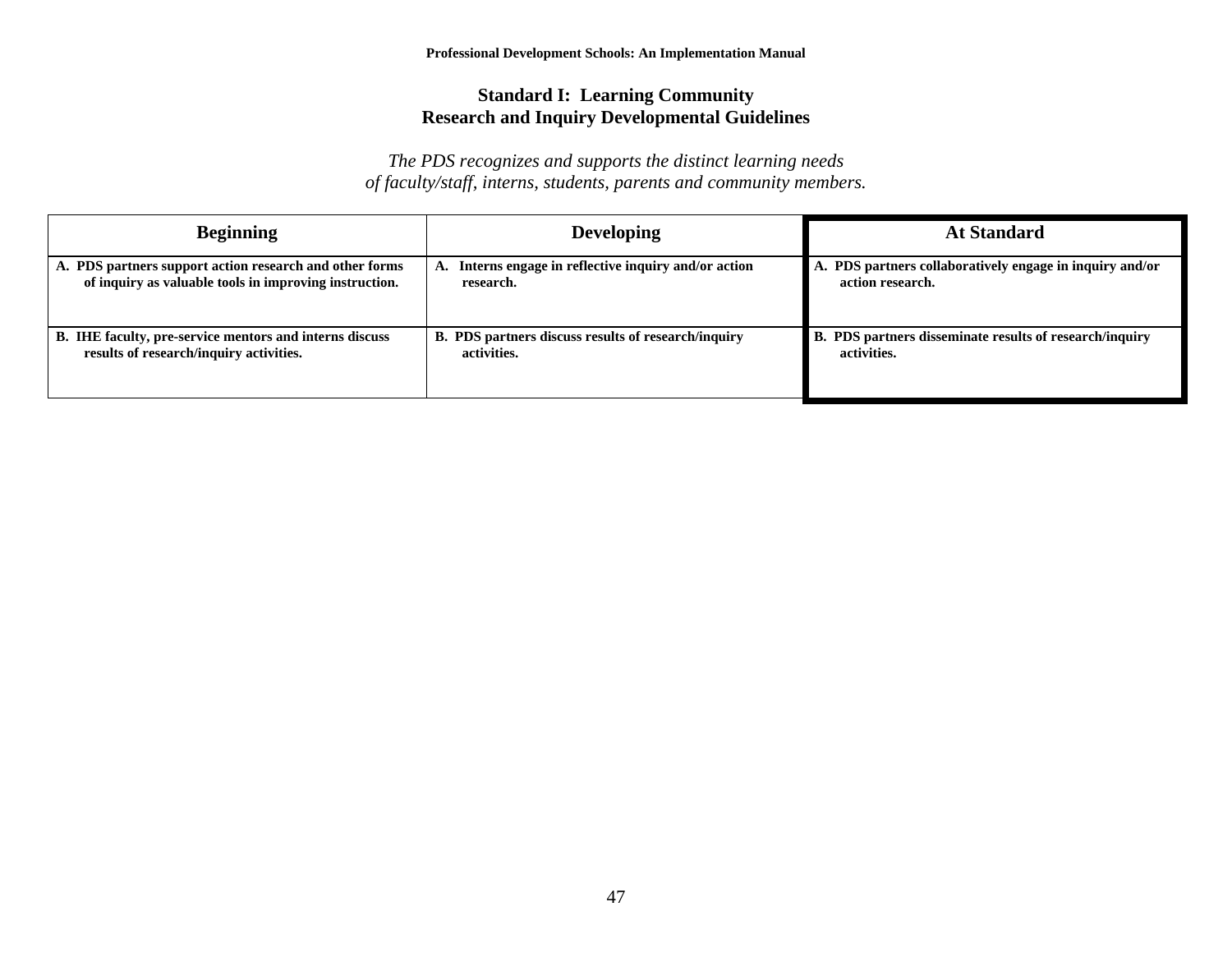#### **Standard I: Learning Community Student Achievement Developmental Guidelines**

| <b>Beginning</b>                                                                                               | <b>Developing</b>                                                                                                                              | <b>At Standard</b>                                                                                                                    |
|----------------------------------------------------------------------------------------------------------------|------------------------------------------------------------------------------------------------------------------------------------------------|---------------------------------------------------------------------------------------------------------------------------------------|
| A. Pre-service mentors model the use of specified learning<br>outcomes and assessments in field experiences.   | A. IHE faculty and pre-service mentors model the use of<br>specified learning outcomes and assessments in<br>coursework and field experiences. | A. IHE and school faculty model the use of state/local<br>learning outcomes and assessments in coursework and<br>field experiences.   |
| B. Interns demonstrate competency in using specified<br>learning outcomes and assessments to plan instruction. | Interns demonstrate competency in using specified<br>learning outcomes and assessments to plan and deliver<br>instruction.                     | B. Interns demonstrate competency in using specified<br>learning outcomes and assessments to plan, deliver and<br>assess instruction. |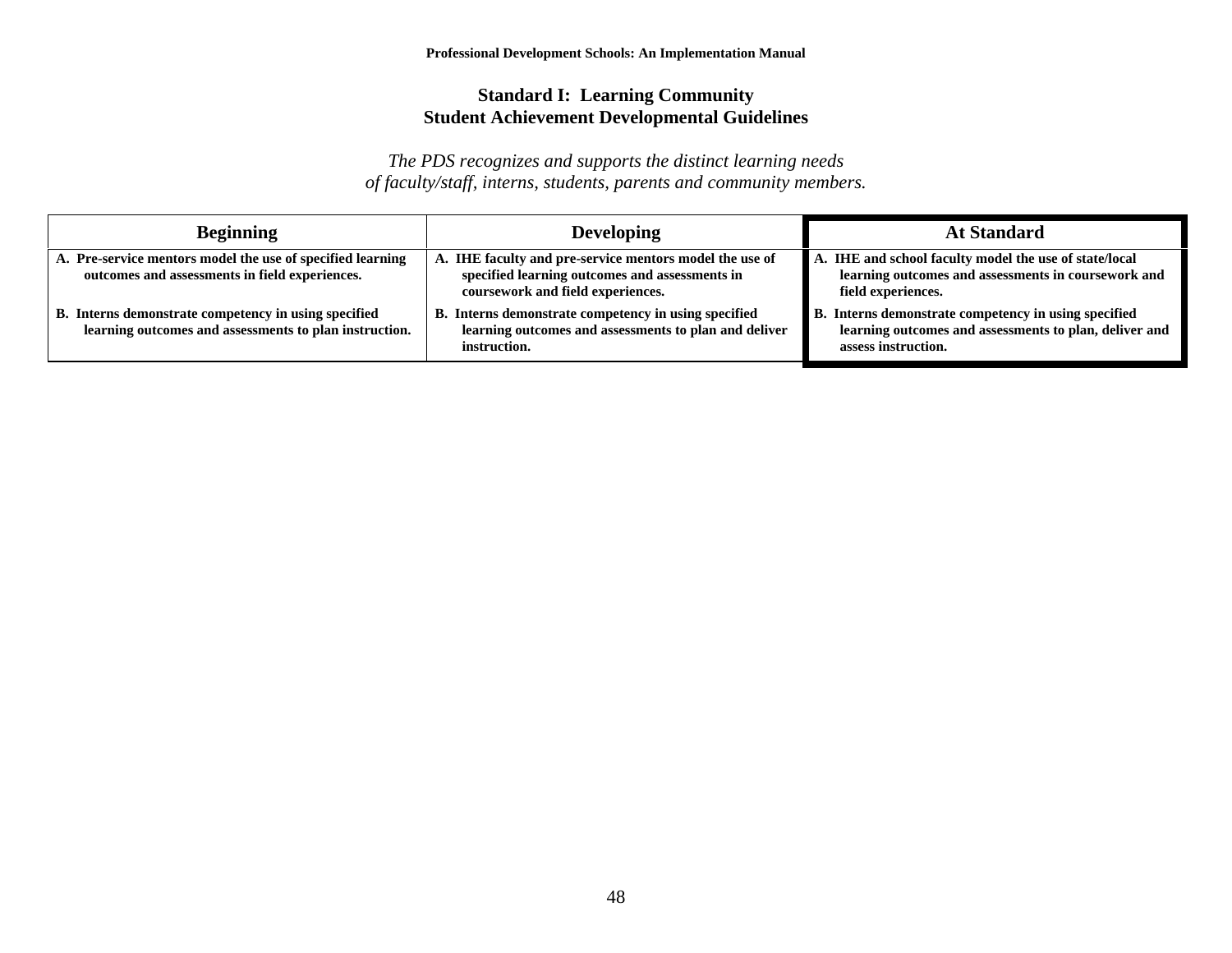#### **Standard II: Collaboration Teacher Preparation Developmental Guidelines**

| <b>Beginning</b>                                                                                 | <b>Developing</b>                                                                                                                            | <b>At Standard</b>                                                                                                                                                                                                |
|--------------------------------------------------------------------------------------------------|----------------------------------------------------------------------------------------------------------------------------------------------|-------------------------------------------------------------------------------------------------------------------------------------------------------------------------------------------------------------------|
| <b>IHE faculty communicates course content to pre-</b><br>A.<br>service mentors.                 | A. IHE faculty and pre-service mentors collaborate to<br>provide authentic learning experiences for interns.                                 | A. IHE and school faculty collaboratively plan and<br>implement curricula for interns to provide authentic<br>learning experiences.                                                                               |
| B1. IHE faculty share standards-based intern assessment<br>instruments with pre-service mentors. | B1. IHE faculty and pre-service mentors share a common<br>understanding regarding the use of standards-based<br>intern assessments.          | B1. IHE and school faculty use collaboratively refined<br>standards-based intern assessment instruments.                                                                                                          |
| B2. Pre-service mentors evaluate interns weekly.                                                 | B2. Pre-service mentors evaluate intern performance<br>several times each week.                                                              | B2. Pre-service mentors provide verbal and/or written<br>feedback to interns on a daily basis.                                                                                                                    |
| B3. IHE supervisor conducts scheduled observations of<br>interns.                                | B3. Scheduled observations provide the pre-service mentor,<br>supervisor, and intern a reference for discussion of the<br>intern's progress. | B3. Scheduled observations and three-way conferences<br>provide the pre-service mentor, supervisor, and intern a<br>reference for discussion of the intern's progress.                                            |
| C1. IHE communicates minimum criteria for selecting<br>teachers as pre-service mentors.          | C1. IHE and school representatives have developed criteria<br>for selecting teachers as pre-service mentors.                                 | C1. IHE and school representatives implement criteria for<br>selecting accomplished teachers as pre-service mentors<br>and a procedure for making intern/pre-service mentor<br>pairings.                          |
| C2. IHE and school faculty develop strategies to determine<br>pre-service mentor effectiveness.  | C2. IHE and school faculty collaborate to develop and<br>implement strategies to determine pre-service mentor<br>effectiveness.              | C2. IHE and school faculty collaborate to develop,<br>implement, and assess strategies to determine pre-<br>service mentor effectiveness and refine training to meet<br>the needs of pre-service mentor teachers. |
| D. IHE arts and science faculty participate in PDS<br>planning.                                  | D. IHE arts and science and school faculty collaborate in<br>planning content-based learning experiences for teacher<br>education programs.  | D. IHE teacher education, arts and science, and school<br>faculty collaborate in planning and implementing<br>content-based learning experiences for PDS partners.                                                |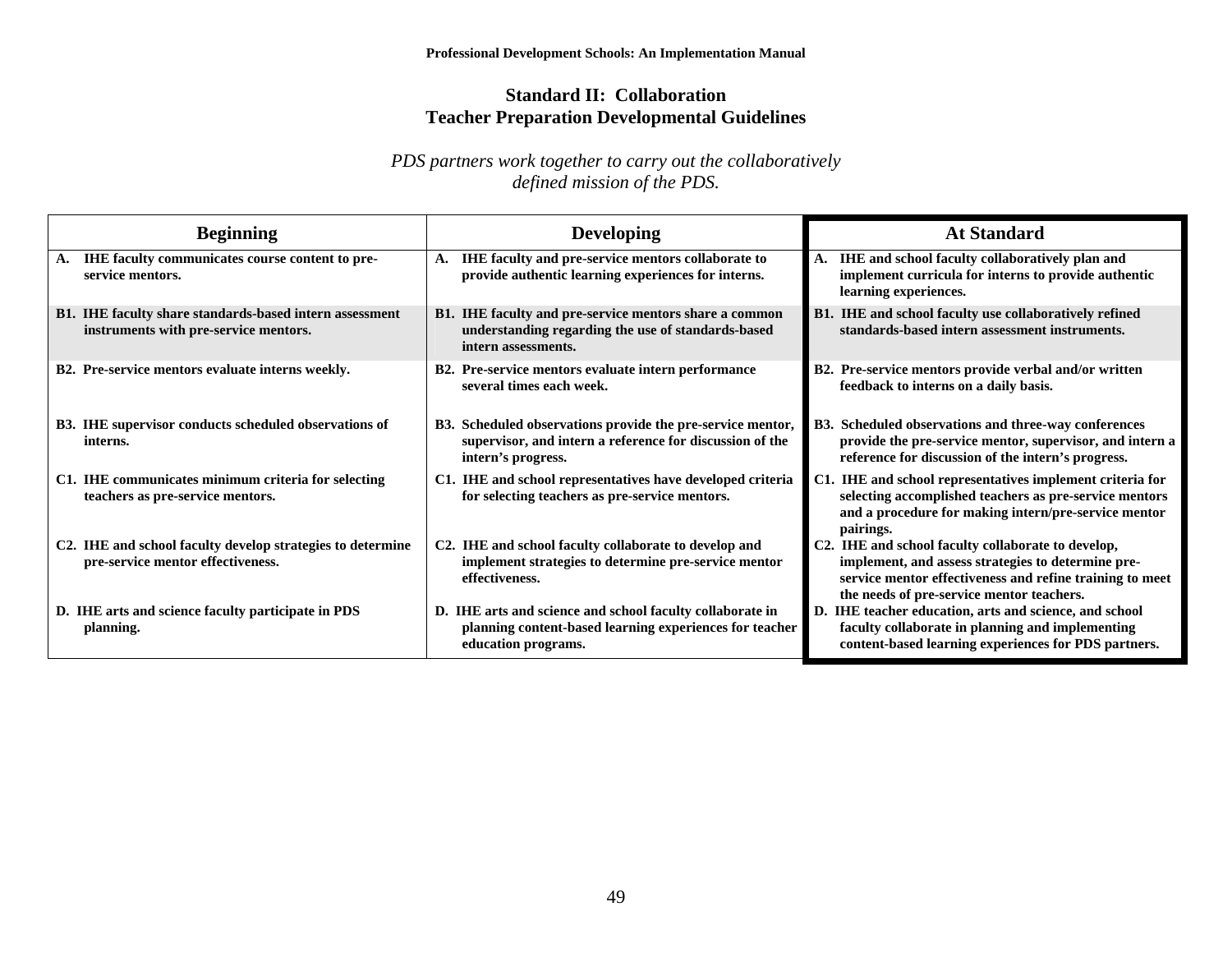#### **Standard II: Collaboration Continuing Professional Development Developmental Guidelines**

| <b>Beginning</b>                                                                                                                                                           | <b>Developing</b>                                                                                                                                         | <b>At Standard</b>                                                                                                                                                                                                 |
|----------------------------------------------------------------------------------------------------------------------------------------------------------------------------|-----------------------------------------------------------------------------------------------------------------------------------------------------------|--------------------------------------------------------------------------------------------------------------------------------------------------------------------------------------------------------------------|
| IHE faculty and pre-service mentors collaborate<br>A.<br>to implement teacher education.                                                                                   | PDS partners collaborate to implement and monitor<br>A.<br>teacher education across institutions.                                                         | PDS stakeholders collaborate to develop, implement and<br>A.<br>monitor teacher education across institutions.                                                                                                     |
| PDS partners engage in dialogue regarding the job<br>В.<br>skills and characteristics needed for PDS<br>participation.                                                     | PDS partners solicit input from one another<br><b>B.</b><br>regarding hiring decisions at one another's<br>institutions.                                  | IHE and school faculty engage in cross-institutional staffing<br>В.<br>(adjunct faculty, co-instructional positions, co-funded<br>positions, etc.).                                                                |
| C1. PDS partners collaborate to determine<br>professional development needs.                                                                                               | C1. PDS partners plan activities to address identified<br>professional development needs.                                                                 | C1. PDS partners determine professional development needs, plan<br>professional development activities to meet those needs,<br>implement activities and assess the effectiveness of the<br>implemented activities. |
| C2. PDS partners identify content/curriculum-based<br>needs of school faculty and interns.                                                                                 | C <sub>2</sub> . PDS partners plan and participate in<br>content/curriculum-based workshops to address<br>identified needs.                               | Teacher education, arts and sciences, school faculty, and<br>C2.<br>interns participate in content/curriculum-based workshops to<br>address identified needs.                                                      |
| D. IHE and school faculty and administrators identify<br>professional development needs of all educators<br>including non-tenured and provisionally certified<br>teachers. | D. IHE and school faculty and administrators provide<br>ongoing support for all educators including non-<br>tenured and provisionally certified teachers. | D. PDS partners provide ongoing support for all educators,<br>including non-tenured and provisionally certified teachers.                                                                                          |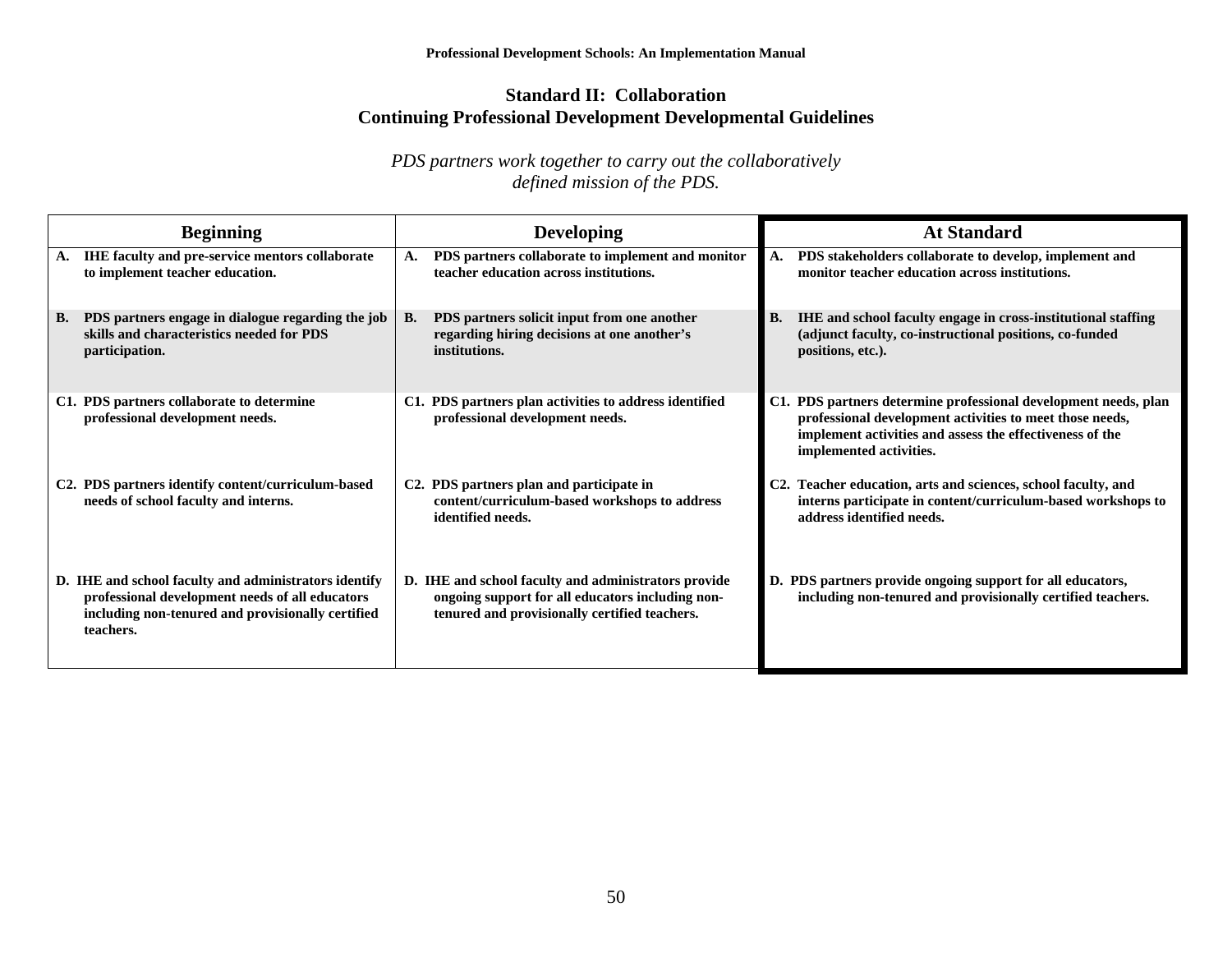#### **Standard II: Collaboration Research and Inquiry Developmental Guidelines**

| <b>Beginning</b>                                                                                                    | <b>Developing</b>                                                                                              | <b>At Standard</b>                                                                                 |
|---------------------------------------------------------------------------------------------------------------------|----------------------------------------------------------------------------------------------------------------|----------------------------------------------------------------------------------------------------|
| A. IHE provides information to pre-service mentors<br>and interns regarding the action research/inquiry<br>process. | A. IHE provides information to school faculty and<br>interns regarding the action research/inquiry<br>process. | A. PDS partners collaboratively examine the action research/inquiry<br>process.                    |
| B. School faculty and/or interns identify the<br>research/inquiry agenda.                                           | B. School faculty and interns identify the<br>research/inquiry agenda.                                         | B. PDS partners identify the research/inquiry agenda based on the<br>data-driven needs of the PDS. |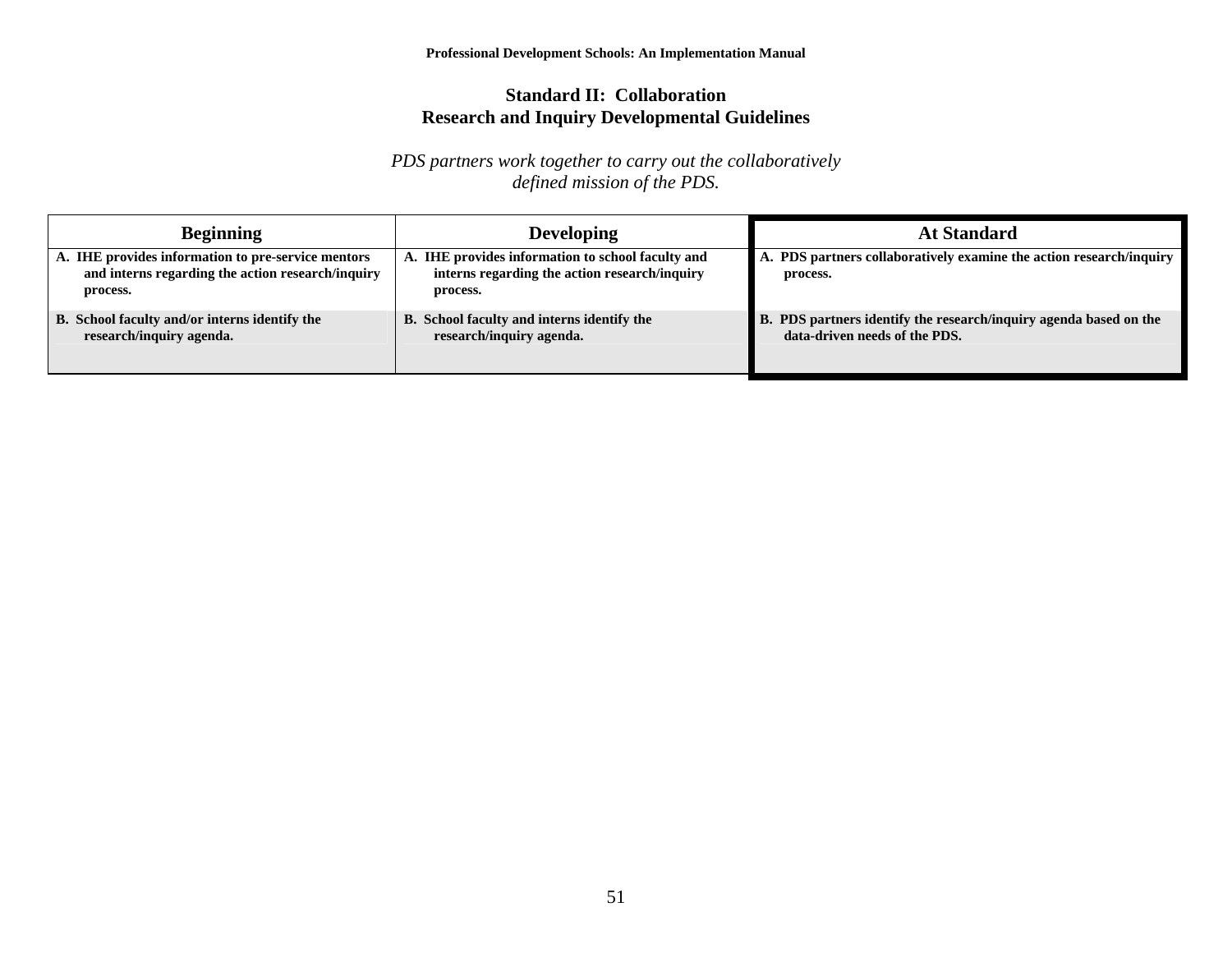#### **Standard II: Collaboration Student Achievement Developmental Guidelines**

| <b>Beginning</b> |                                                                                                                                 |                | <b>Developing</b>                                                                                                                                      |    | <b>At Standard</b>                                                                                                                       |
|------------------|---------------------------------------------------------------------------------------------------------------------------------|----------------|--------------------------------------------------------------------------------------------------------------------------------------------------------|----|------------------------------------------------------------------------------------------------------------------------------------------|
| A.               | PDS partners use demographic and performance data<br>to identify student achievement needs.                                     |                | PDS partners use demographic and performance data<br>to identify student achievement needs and collaborate<br>to plan instruction to meet those needs. |    | PDS partners use demographic and performance data<br>to modify instruction to improve student achievement.                               |
| В.               | School faculty participate on the school improvement<br>team. The school improvement plan is shared with<br><b>IHE</b> faculty. | В.             | Representatives of IHE and school faculty participate<br>on the school improvement team.                                                               | В. | Representatives of PDS stakeholder groups participate<br>on the school improvement team.                                                 |
| C.               | Pre-service mentors and interns collaborate to plan<br>PreK-12 performance assessments.                                         | $\mathbf{C}$ . | School faculty and interns collaborate to plan and<br>implement PreK-12 performance assessments.                                                       | C. | PDS partners collaborate to plan and implement PreK-<br>12 performance assessments and use outcomes to guide<br>instructional decisions. |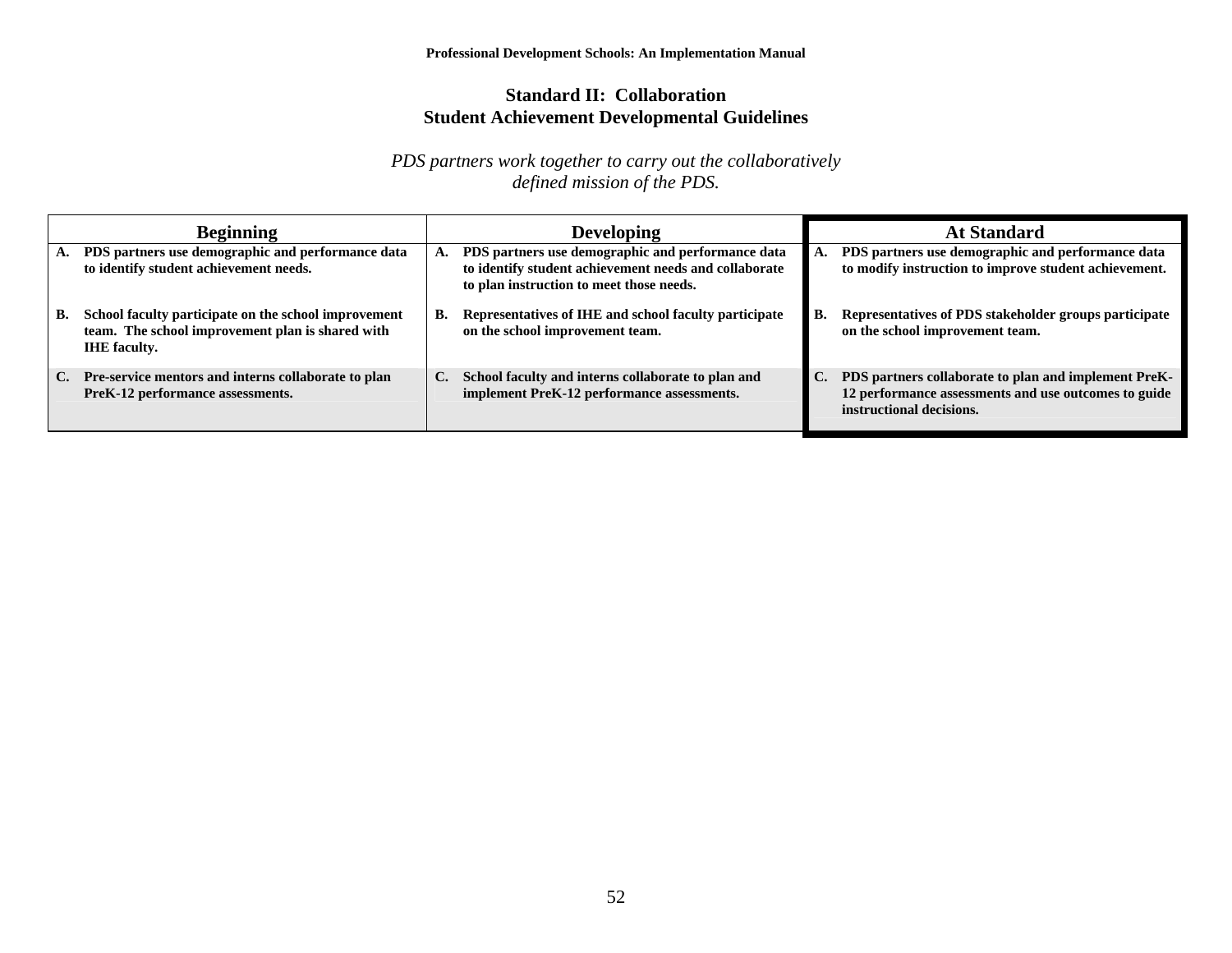#### **Standard III: Accountability Teacher Preparation Developmental Guidelines**

| <b>Beginning</b>                                                                                                 | <b>Developing</b>                                                                                                               | <b>At Standard</b>                                                                                                                            |
|------------------------------------------------------------------------------------------------------------------|---------------------------------------------------------------------------------------------------------------------------------|-----------------------------------------------------------------------------------------------------------------------------------------------|
| A1. IHE and school faculty discuss formative and<br>summative standards-based intern performance<br>assessments. | A1. IHE and school faculty agree on the design of formative<br>and summative standards-based intern performance<br>assessments. | A1. IHE and school faculty collaboratively refine and<br>implement formative and summative standards-based<br>intern performance assessments. |
| A2. IHE and school faculty discuss rubrics for intern<br>performance assessments.                                | A2. IHE and school faculty agree on rubrics for intern<br>performance assessments.                                              | A2. IHE and school faculty collaboratively refine and<br>implement rubrics for standards-based intern<br>performance assessments.             |
| <b>B1.</b> Interns develop professional portfolios.                                                              | B1. Interns develop professional portfolios that are based<br>on INTASC, EDoT, or other recognized professional<br>standards.   | B1. Interns develop professional portfolios that<br>demonstrate mastery of INTASC, EDoT, or other<br>recognized professional standards.       |
| B2. IHE and school faculty assess intern performance.                                                            | B2. IHE and school faculty assess intern portfolios and<br>performance.                                                         | B2. IHE and school faculty collaboratively assess intern<br>portfolios and performance using standards-based<br>scoring tools/rubrics.        |
| C. PDS partners understand the exit standards for interns.                                                       | C. IHE and school faculty develop a collaborative<br>agreement regarding the exit standards for interns.                        | C. PDS partners develop and implement a collaborative<br>agreement regarding exit standards for interns.                                      |
| D. IHE faculty and pre-service mentors solicit feedback<br>from interns.                                         | D. IHE faculty and pre-service mentors solicit and<br>incorporate feedback from interns.                                        | D. IHE and school faculty solicit and use feedback from<br>interns to modify the teacher education program.                                   |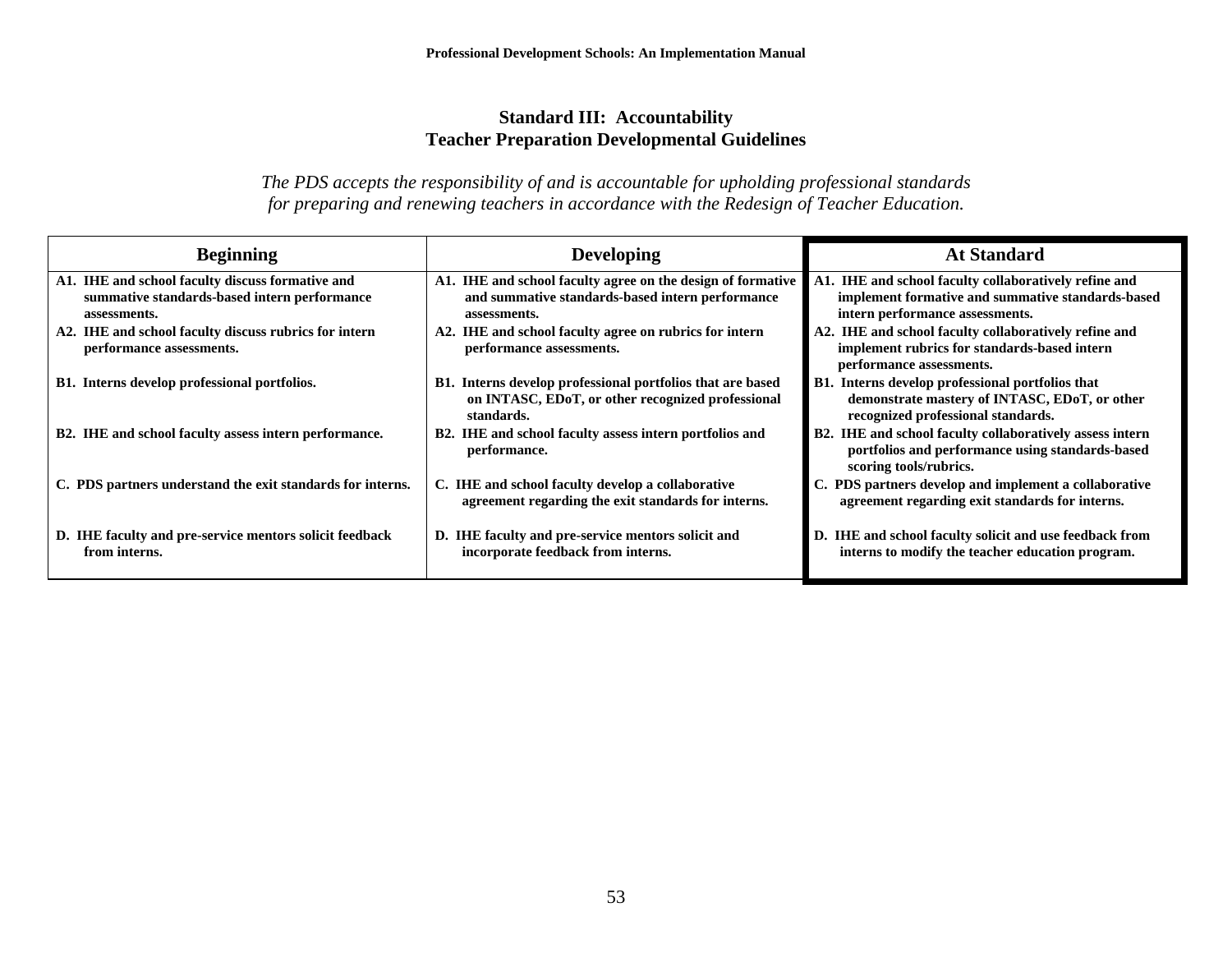#### **Standard III: Accountability Continuing Professional Development Developmental Guidelines**

| <b>Beginning</b>                                                                                                                                       | <b>Developing</b>                                                                                                           | <b>At Standard</b>                                                                                                             |
|--------------------------------------------------------------------------------------------------------------------------------------------------------|-----------------------------------------------------------------------------------------------------------------------------|--------------------------------------------------------------------------------------------------------------------------------|
| IHE and school faculty design assessments of the<br>А.<br>collaborative professional development provided in<br>the PDS.                               | A. IHE and school faculty assess the collaborative<br>professional development provided in the PDS.                         | A. PDS partners assess the collaborative professional<br>development provided in the PDS.                                      |
| <b>B1.</b> IHE supervisors and pre-service mentors<br>participate in training sessions to prepare for<br>mentoring, coaching, and supervising interns. | B1. IHE and school faculty participate in training sessions to<br>prepare for mentoring, coaching, and supervising interns. | B1. IHE and school faculty participate in ongoing training<br>sessions to prepare for mentoring, coaching, and<br>supervising. |
| <b>B2.</b> A structure exists to facilitate communication<br>between pre-service mentors and IHE supervisors.                                          | B2. Pre-service mentors and IHE supervisors communicate<br>regularly with one another.                                      | B2. Pre-service mentors and IHE supervisors provide mutual<br>and reciprocal feedback to one another.                          |
| C. Procedures exist for PDS partners to determine one<br>another's professional development needs.                                                     | C. PDS partners collaborate to determine one another's<br>professional development needs.                                   | C. PDS partners work together to meet one another's<br>professional development needs.                                         |
| D. PDS structure offers an opportunity for PDS<br>partners to recognize one another's<br>accomplishments.                                              | D. IHE and school faculty recognize the accomplishments of<br>interns.                                                      | D. PDS partners recognize one another's accomplishments.                                                                       |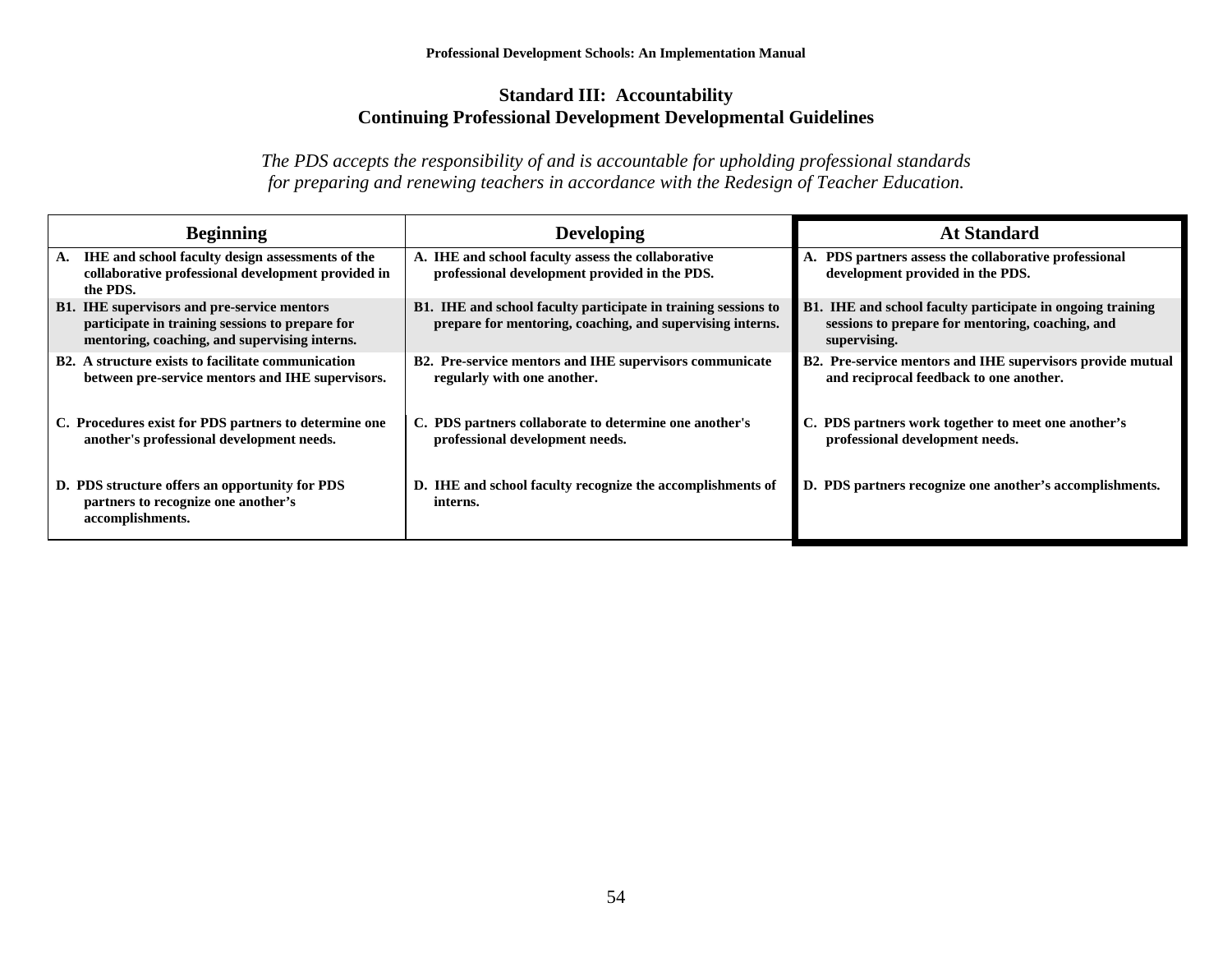#### **Standard III: Accountability Research and Inquiry Developmental Guidelines**

| <b>Beginning</b><br>A1. A structure exists for IHE and school faculty to<br>communicate about program assessment and<br>improvement. | <b>Developing</b><br>A1. IHE and school faculty periodically discuss program<br>assessment and improvement. | <b>At Standard</b><br>A1. IHE and school faculty collaboratively develop assessments<br>and feedback tools to be used for PDS program planning<br>and improvement. |  |  |
|--------------------------------------------------------------------------------------------------------------------------------------|-------------------------------------------------------------------------------------------------------------|--------------------------------------------------------------------------------------------------------------------------------------------------------------------|--|--|
| A2. Intern, school and IHE assessment and<br>feedback data is collected.                                                             | A2. PDS partners review and analyze intern, school, and IHE<br>assessment and feedback data.                | A2. PDS partners review intern, school and IHE assessment and<br>feedback data and modify the program to address identified<br>needs.                              |  |  |
| B. PDS partners value the results of research and<br>inquiry for school improvement.                                                 | B. PDS partners examine results of research and inquiry and<br>discuss the implications of these findings.  | B. PDS partners use results of research and inquiry to inform<br>future practice within the PDS.                                                                   |  |  |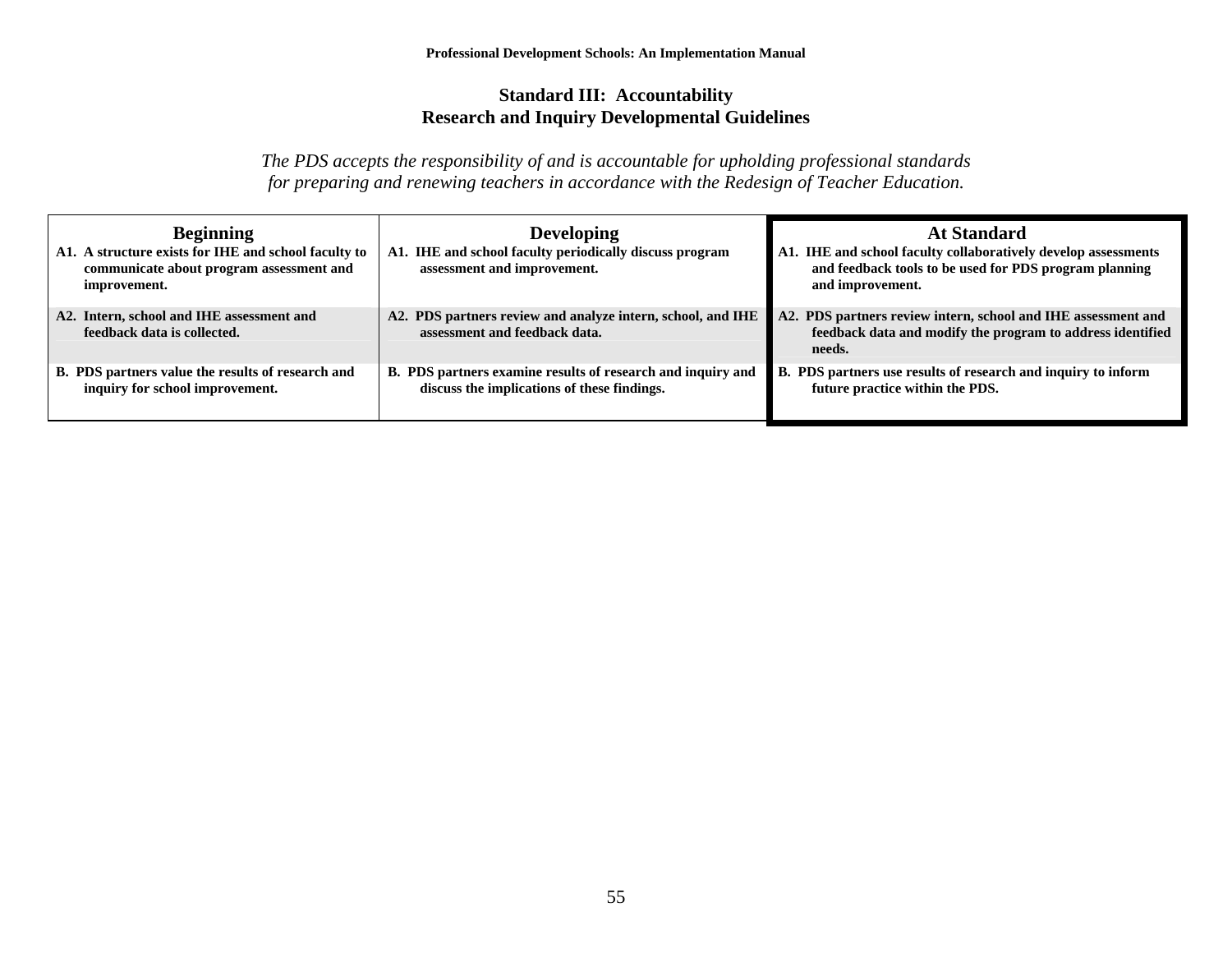#### **Standard III: Accountability Student Achievement Developmental Guidelines**

| <b>Beginning</b>                                                                                                                        | <b>Developing</b>                                                                                                                             | <b>At Standard</b>                                                                                                                                                                   |
|-----------------------------------------------------------------------------------------------------------------------------------------|-----------------------------------------------------------------------------------------------------------------------------------------------|--------------------------------------------------------------------------------------------------------------------------------------------------------------------------------------|
| A1. PDS partners understand the school<br>improvement planning process and are<br>aware of school improvement plans and<br>initiatives. | A1. PDS partners collaborate on initiatives identified in<br>the school improvement plan.                                                     | A1. PDS stakeholders collaborate to identify specific ways each<br>stakeholder will address identified school improvement plan goals.                                                |
| A2. School faculty and interns actively engage in<br>implementing school improvement plans and<br>initiatives.                          | A2. PDS partners actively engage in implementing<br>school improvement plans and initiatives.                                                 | A2. PDS stakeholders actively engage in implementing school<br>improvement plans and initiatives.                                                                                    |
| B1. IHE and school faculty identify data to be<br>used to determine the impact of PDS on<br>student achievement.                        | B1. IHE and school faculty collect data on the impact<br>of PDS on student achievement.                                                       | B1. IHE and school faculty collaboratively analyze data on the impact of<br>PDS on student achievement.                                                                              |
| B2. Interns include PreK-12 student work in<br>their standards-based professional portfolios.                                           | B2. Interns include PreK-12 student work that reflects<br>impact on student achievement in their standards-<br>based professional portfolios. | B2. Interns include PreK-12 student work and their own reflections on<br>that work in their standards-based professional portfolios to<br>demonstrate impact on student achievement. |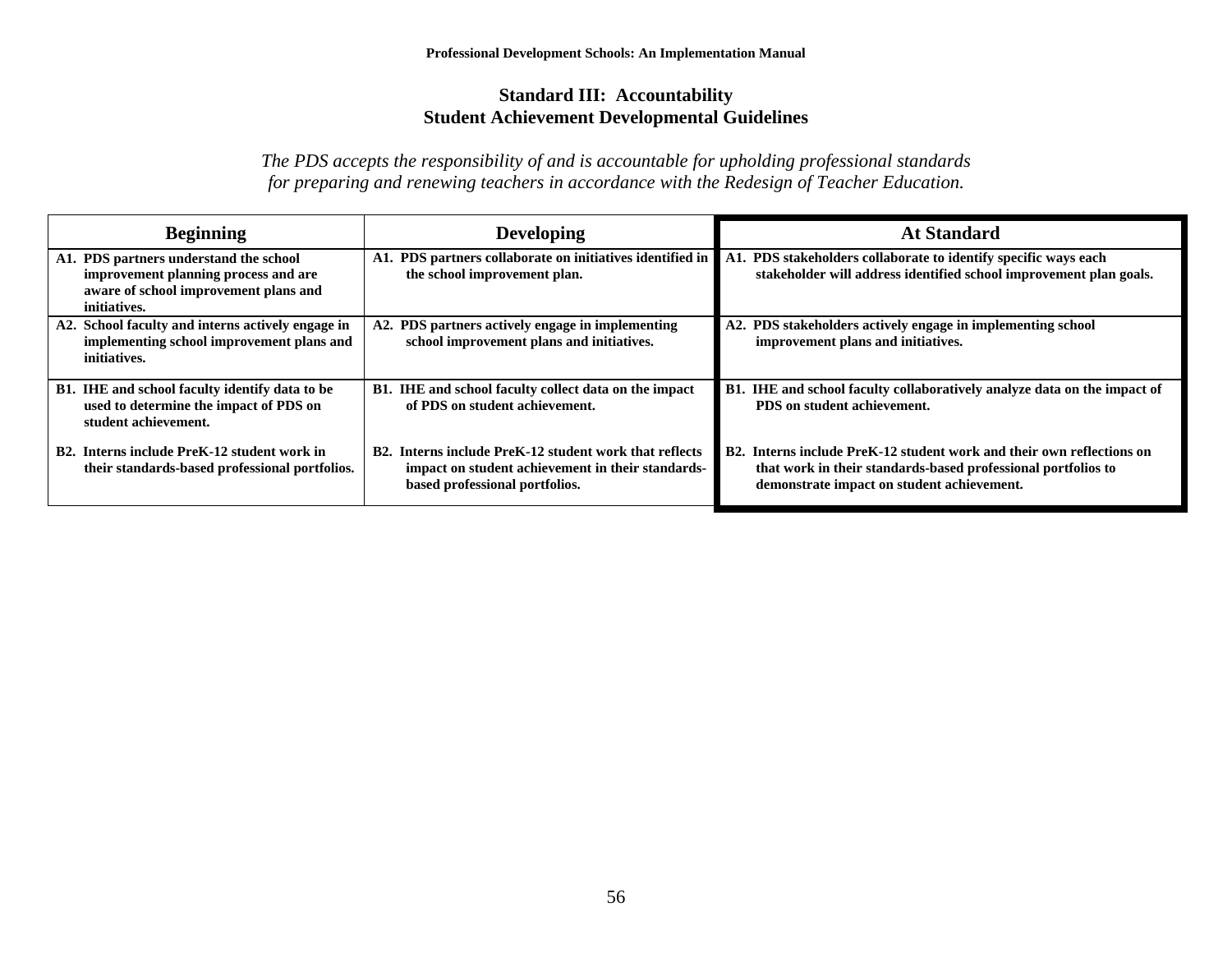#### **Standard IV: Organization, Roles and Resources Teacher Preparation Developmental Guidelines**

|    | <b>Beginning</b>                                                                                                                                      |    | <b>Developing</b>                                                                                                                | <b>At Standard</b>                                                                                                                                          |
|----|-------------------------------------------------------------------------------------------------------------------------------------------------------|----|----------------------------------------------------------------------------------------------------------------------------------|-------------------------------------------------------------------------------------------------------------------------------------------------------------|
|    | PDS partners examine and share their own<br>organizational and communication patterns.                                                                |    | A. PDS partners clearly define and communicate roles,<br>responsibilities and operating procedures.                              | PDS partners communicate regarding roles, responsibilities,<br>and operating procedures and use continuous feedback to<br>improve the operation of the PDS. |
| В. | IHE and school faculty and administrators identify<br>resources that could be shared to support the<br>learning of PreK-12 students and PDS partners. | В. | <b>IHE</b> and school faculty and administrators share<br>resources and inform PDS stakeholders of their<br>availability.        | PDS partners share resources to support the learning of<br>PreK-12 students and PDS partners.                                                               |
| C. | <b>IHE</b> and school faculty examine current processes<br>and responsibilities for inducting interns and new<br>faculty to PDS structures.           |    | C. IHE and school faculty and administrators<br>collaboratively plan and implement PDS induction for<br>interns and new faculty. | PDS partners seek and assess feedback concerning PDS<br>induction for interns and new faculty, making changes as<br>needed.                                 |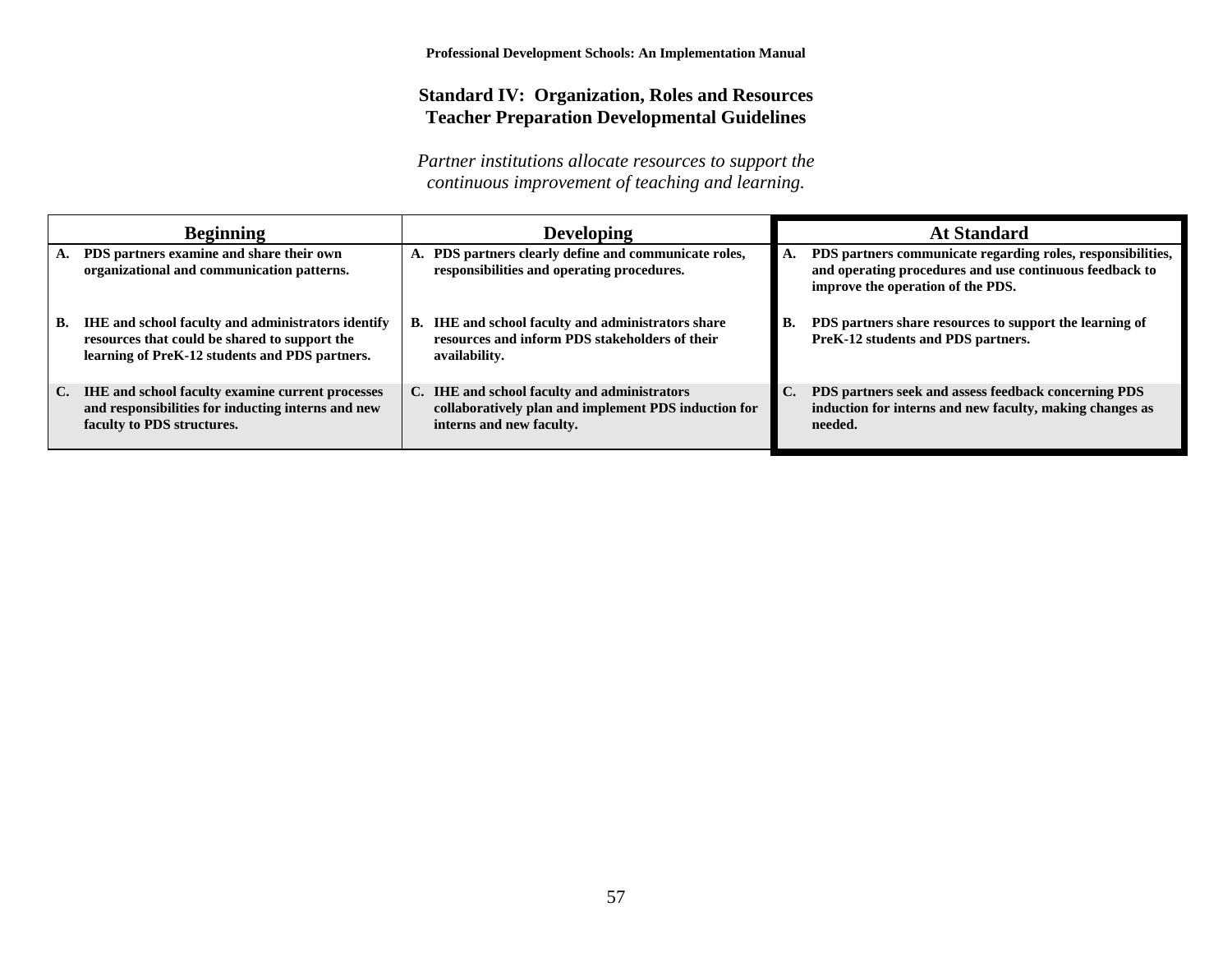#### **Standard IV: Organization, Roles and Resources Continuing Professional Development Developmental Guidelines**

| Beginning                                                                                                                                                          | <b>Developing</b>                                                                                                                                                                     | <b>At Standard</b>                                                                                                                                                                                                |
|--------------------------------------------------------------------------------------------------------------------------------------------------------------------|---------------------------------------------------------------------------------------------------------------------------------------------------------------------------------------|-------------------------------------------------------------------------------------------------------------------------------------------------------------------------------------------------------------------|
| IHE faculty and administrators identify changes in<br>А.<br>organizational structures to promote PDS work.                                                         | IHE faculty and administrators provide adjustments to<br>teaching load and/or addition of personnel to<br>accommodate and support PDS work.                                           | <b>IHEs recognize and reward the PDS work of IHE</b><br>faculty and staff through organizational structures and<br>incentives that fully integrate PDS work with the<br>mission of the teacher education program. |
| <b>IHE</b> and school faculty and administrators develop an<br>В.<br>understanding of the importance of the contributions of<br>the pre-service mentor in the PDS. | <b>IHE faculty and administrators and school</b><br>В.<br>administrators publicly recognize contributions by pre-<br>service mentors and identify possible rewards and<br>incentives. | PDS stakeholders institutionalize recognition and<br><b>B.</b><br>rewards for pre-service mentors.                                                                                                                |
| C1. School and/or school system administrators recognize<br>the value of interns as potential staff members.                                                       | C1. IHE and school faculty and administrators inform<br>local school system personnel about their PDS intern<br>cohort.                                                               | C1. IHE and school faculty and administrators work<br>collaboratively to facilitate recruitment.                                                                                                                  |
| C <sub>2</sub> . IHE and school faculty plan to develop a support<br>system for interns and school staff.                                                          | C2. IHE and school faculty develop a support system for<br>interns and school staff.                                                                                                  | C <sub>2</sub> . The PDS partnership employs strategies aimed at the<br>retention of new and experienced teachers.                                                                                                |
| D. PDS partners explore possible organizational<br>configurations and resource sharing opportunities.                                                              | D. PDS partners develop a Memorandum of Understanding<br>to delineate the organization of the PDS and the<br>resources to be provided.                                                | D. A Memorandum of Understanding signed by PDS<br>partners delineates the organization of the PDS and the<br>resources to be provided.                                                                            |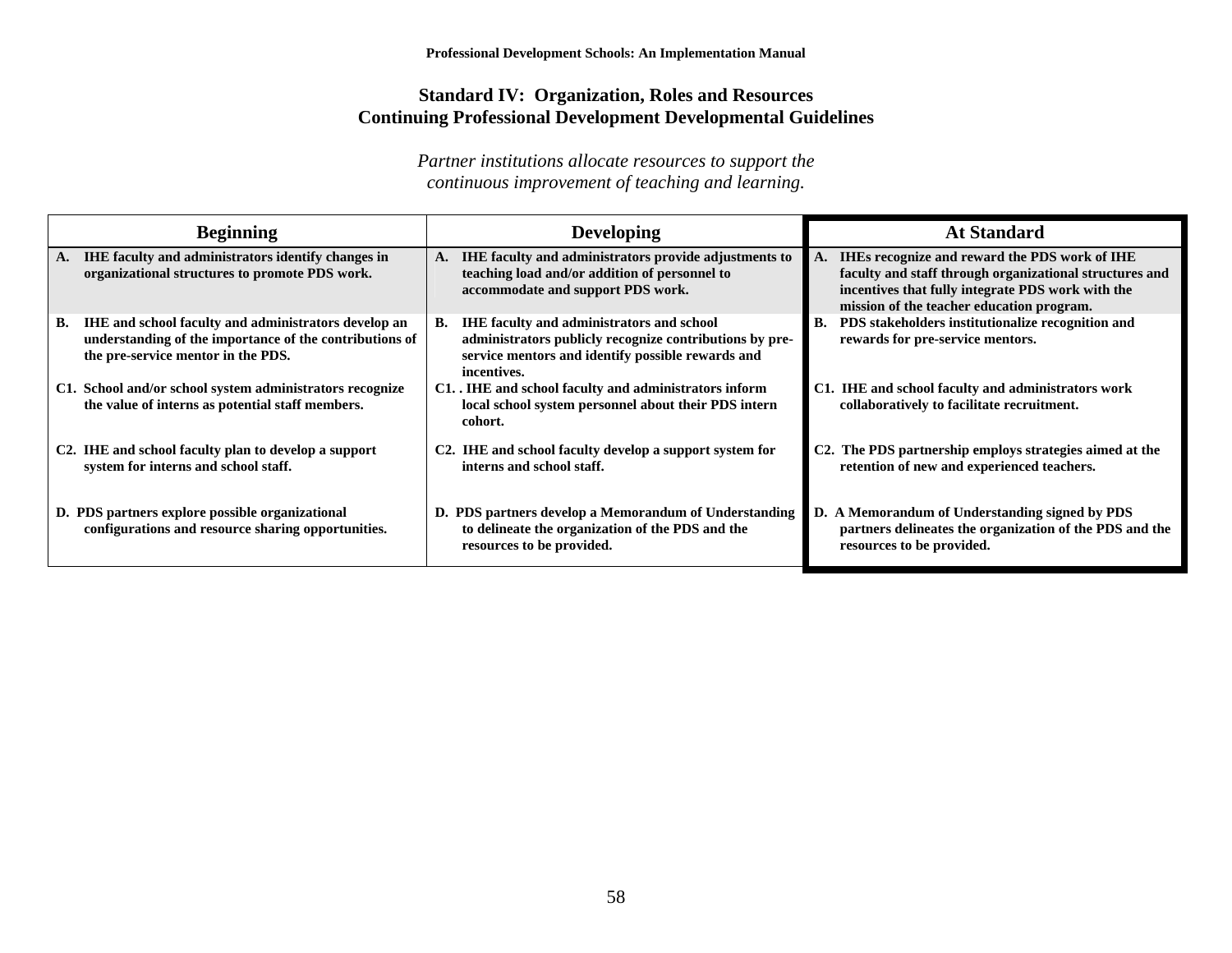#### **Standard IV: Organization, Roles and Resources Research and Inquiry Developmental Guidelines**

| <b>Beginning</b>                                                                                                                                                               | <b>Developing</b>                                                                                                                                                              | <b>At Standard</b>                                                                                                                       |
|--------------------------------------------------------------------------------------------------------------------------------------------------------------------------------|--------------------------------------------------------------------------------------------------------------------------------------------------------------------------------|------------------------------------------------------------------------------------------------------------------------------------------|
| A. IHE and school-based faculty reflect on their own<br>professional ethics and explore ways to bring<br>discussions of ethical issues into the context of the<br>partnership. | A. PDS partners design and implement a process to<br>examine their own individual and collective<br>professional ethics and plan for action based on that<br>self-examination. | A. PDS partners model professional ethics and engage in<br>substantive examination of ethical issues affecting<br>research and practice. |
| B. IHE and school faculty determine support mechanisms<br>to promote PDS research/inquiry.                                                                                     | B. PDS partners actively solicit resources to support PDS<br>research/inquiry.                                                                                                 | B. IHE and local school system partners provide joint<br>resources to support collaborative school-based PDS<br>research/inquiry.        |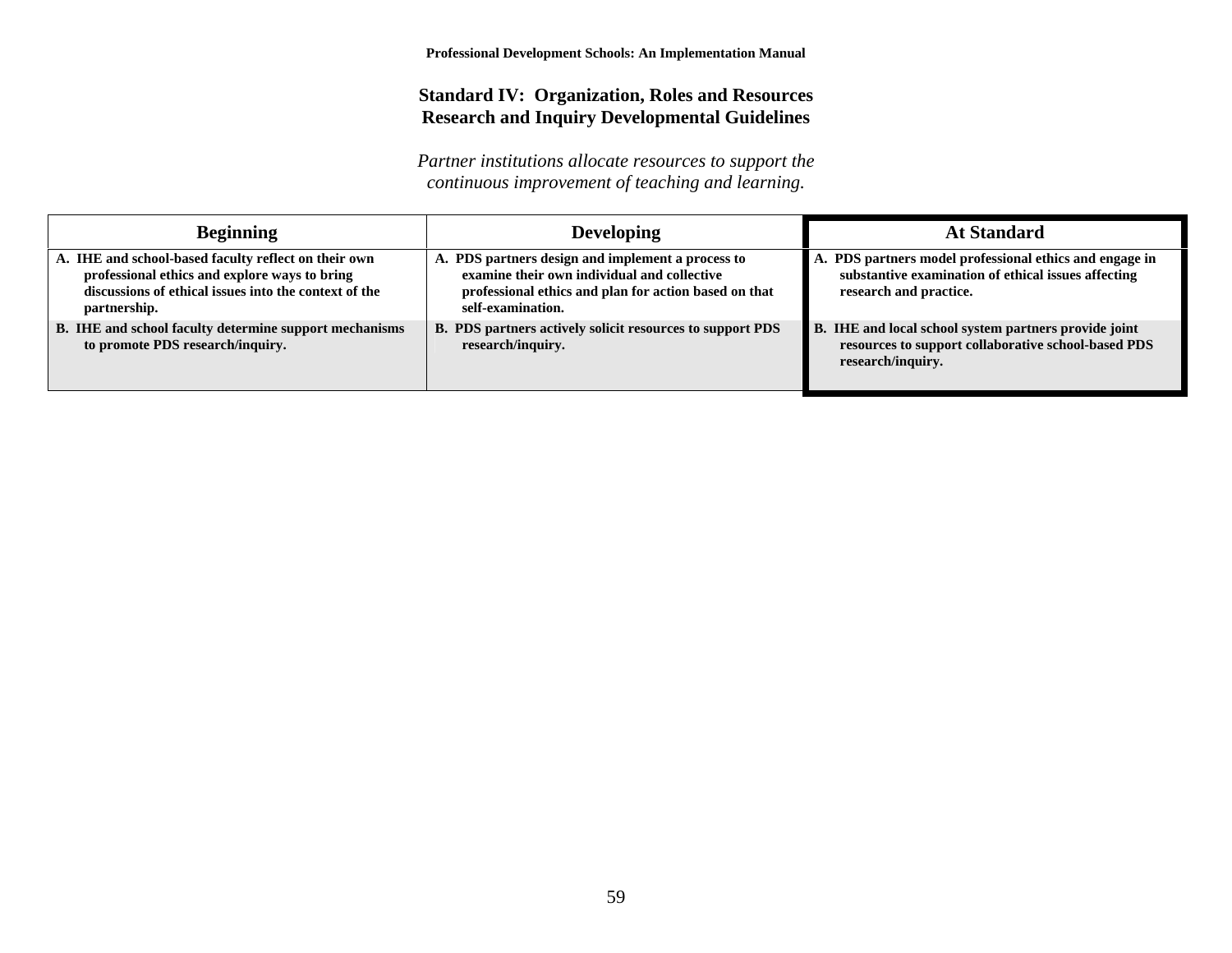#### **Standard IV: Organization, Roles and Resources Student Achievement Developmental Guidelines**

| <b>Beginning</b>                                                                                                                  | <b>Developing</b>                                                                                  | <b>At Standard</b>                                                                         |
|-----------------------------------------------------------------------------------------------------------------------------------|----------------------------------------------------------------------------------------------------|--------------------------------------------------------------------------------------------|
| <b>IHE</b> and school faculty and administrators identify<br>A.<br>strategies for keeping parents informed about PDS<br>programs. | PDS partners include parents and community members<br>in planning and implementing PDS activities. | PDS stakeholders build a structure to examine the<br>impact of PDS on student achievement. |
| <b>B1.</b> IHE and school faculty and administrators begin to                                                                     | <b>B1.</b> IHE and school faculty and administrators cooperate to                                  | <b>B1. PDS stakeholders use a collaborative governance</b>                                 |
| examine current mechanisms for creating and                                                                                       | recommend changes in the monitoring and evaluation                                                 | structure to design, implement and evaluate PDS                                            |
| monitoring PDS policies, roles and resources.                                                                                     | of current PDS policies, roles and resources.                                                      | policies, roles and resources.                                                             |
| B2. IHE and school faculty use strategic planning to create                                                                       | B2. PDS partners use strategic planning to determine                                               | B2. PDS partners use performance data in strategic                                         |
| and communicate a shared mission centered on PreK-                                                                                | evaluation measures and collect data to assess the                                                 | planning to make appropriate changes to policies, roles                                    |
| 12 student achievement.                                                                                                           | impact of PDS on school improvement.                                                               | and resources.                                                                             |
| C. PDS partners explore ways to institutionalize PDS                                                                              | C. PDS partners elicit support from the school district and                                        | C. The IHE and school district institutionalize resources to                               |
| resources.                                                                                                                        | <b>IHE</b> for institutionalizing PDS resources.                                                   | ensure the continuity of the PDS.                                                          |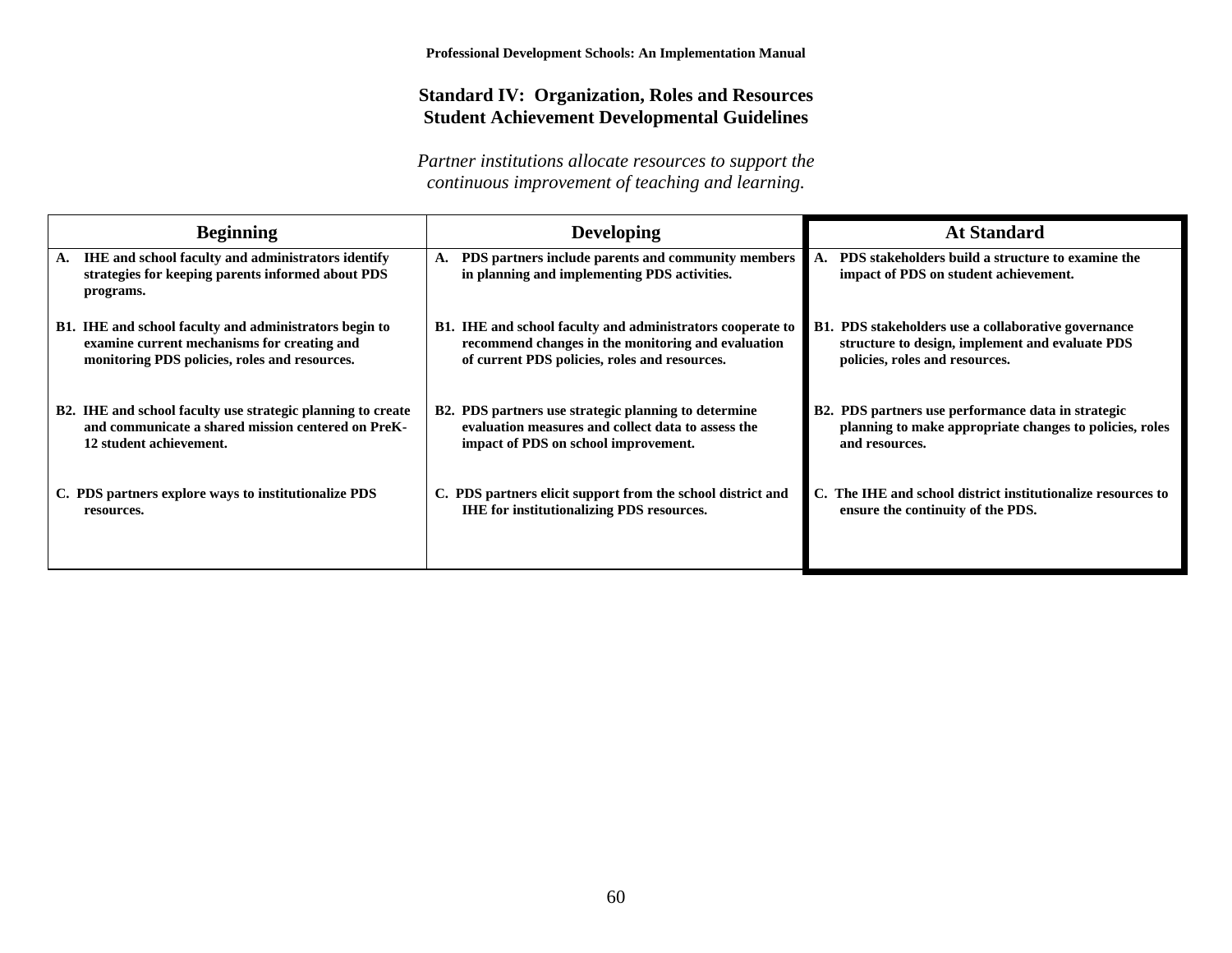### **Standard V: Diversity and Equity Teacher Preparation Developmental Guidelines**

*The PDS supports equitable involvement of PreK-16 faculty/staff and interns to support equitable outcomes for diverse learners.* 

| <b>Beginning</b>                                                                                                                                                           | <b>Developing</b>                                                                                               | <b>At Standard</b>                                                                                                                                 |
|----------------------------------------------------------------------------------------------------------------------------------------------------------------------------|-----------------------------------------------------------------------------------------------------------------|----------------------------------------------------------------------------------------------------------------------------------------------------|
| <b>Teacher Preparation Improvement Plan (TPIP) prepared</b><br>А.<br>by the IHE indicates strategy for training all interns in<br><b>Professional Development Schools.</b> | TPIP describes substantial progress toward<br>А.<br>training all interns in PDSs.                               | The IHE provides all interns equitable access to an extensive<br>А.<br>internship of at least 100 days over two consecutive semesters<br>in a PDS. |
| PDS partners select PDS sites that are demographically<br>В.<br>diverse in student and staff population.                                                                   | PDS partners provide interns with<br>В.<br>experiences working with diverse student<br>and faculty populations. | Interns demonstrate skill in working with diverse student,<br>В.<br>parent and staff populations.                                                  |
| All interns have classroom experiences with students with<br>C.<br>special needs.                                                                                          | All interns have experiences with students<br>C.<br>with special needs and special educators.                   | Interns demonstrate the ability to work with students with<br>C.<br>special needs and collaborate with special educators.                          |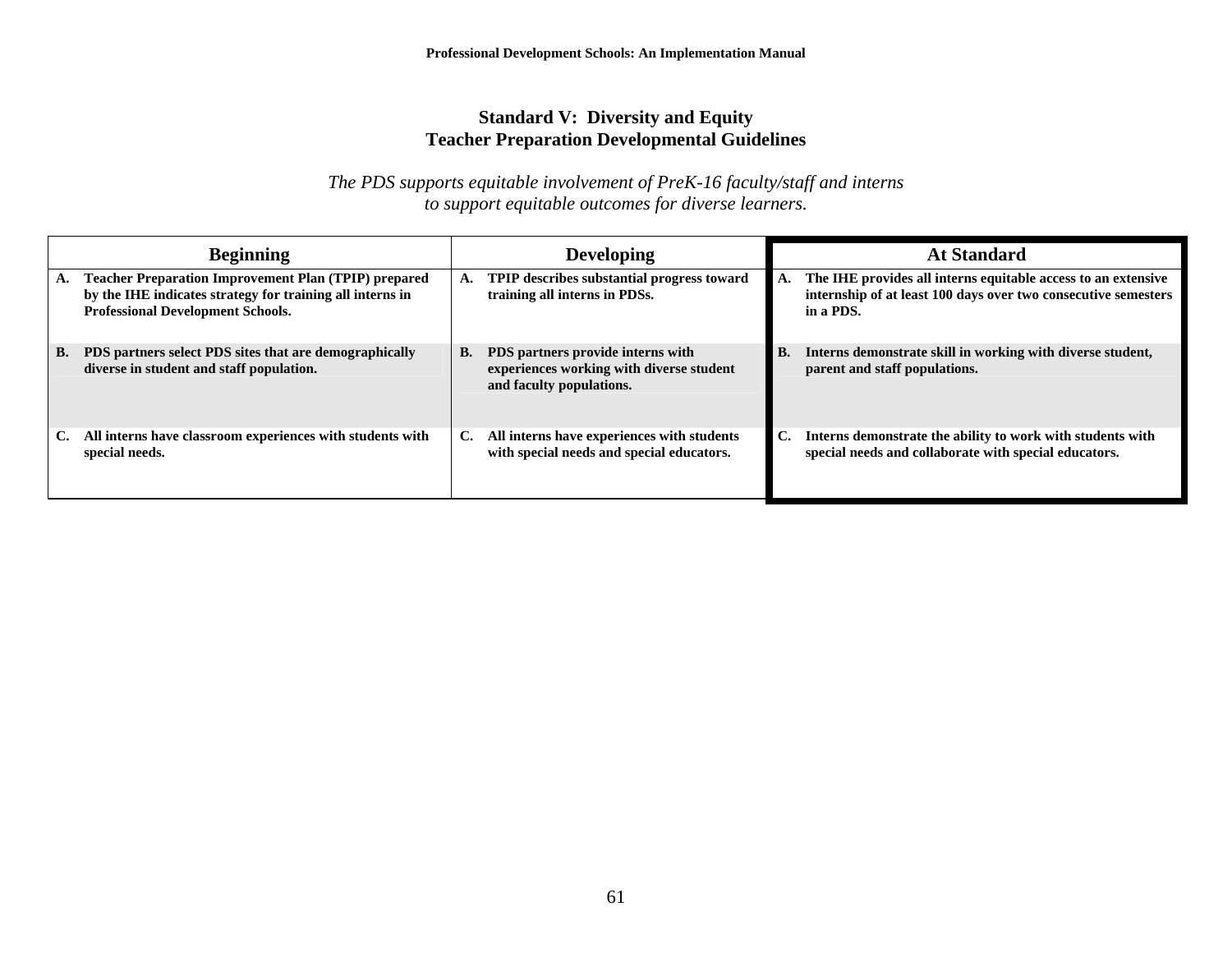## **Standard V: Diversity and Equity Continuing Professional Development Developmental Guidelines**

*The PDS supports equitable involvement of PreK-16 faculty/staff and interns to support equitable outcomes for diverse learners.* 

| <b>Beginning</b>                                                                                                                                          | <b>Developing</b>                                                                                                            | <b>At Standard</b>                                                                                                                                         |  |  |  |  |  |
|-----------------------------------------------------------------------------------------------------------------------------------------------------------|------------------------------------------------------------------------------------------------------------------------------|------------------------------------------------------------------------------------------------------------------------------------------------------------|--|--|--|--|--|
| A1. PDS partners discuss and explore the availability of<br>monetary and human resources to support PDS efforts.                                          | A1. PDS partners identify monetary and human resources<br>to support PDS work.                                               | A1. All PDS partners have access to benefits of the PDS<br>partnership such as monetary and human resources.                                               |  |  |  |  |  |
| A2. PDS partners discuss strategies to elicit support and<br>involvement of stakeholders.                                                                 | A2. PDS partners initiate and participate in activities to<br>elicit broad involvement of stakeholders in PDS<br>activities. | A2. PDS partners engage in actions to support broad<br>involvement of stakeholders in PDS activities and assess<br>the results of stakeholder involvement. |  |  |  |  |  |
| B. PDS partners acknowledge the value of and<br>collaboratively plan training to support knowledge,<br>skills and dispositions surrounding equity issues. | B. PDS partners implement training to support knowledge,<br>skills and dispositions surrounding equity issues.               | B. PDS partners participate in, assess and refine training to<br>support knowledge, skills and dispositions surrounding<br>equity issues.                  |  |  |  |  |  |
| C. PDS partners plan to recruit faculty, staff and interns<br>who represent diverse backgrounds.                                                          | C. PDS partners engage in recruiting faculty, staff and<br>interns who represent diverse backgrounds.                        | C. PDS partners represent diverse backgrounds.                                                                                                             |  |  |  |  |  |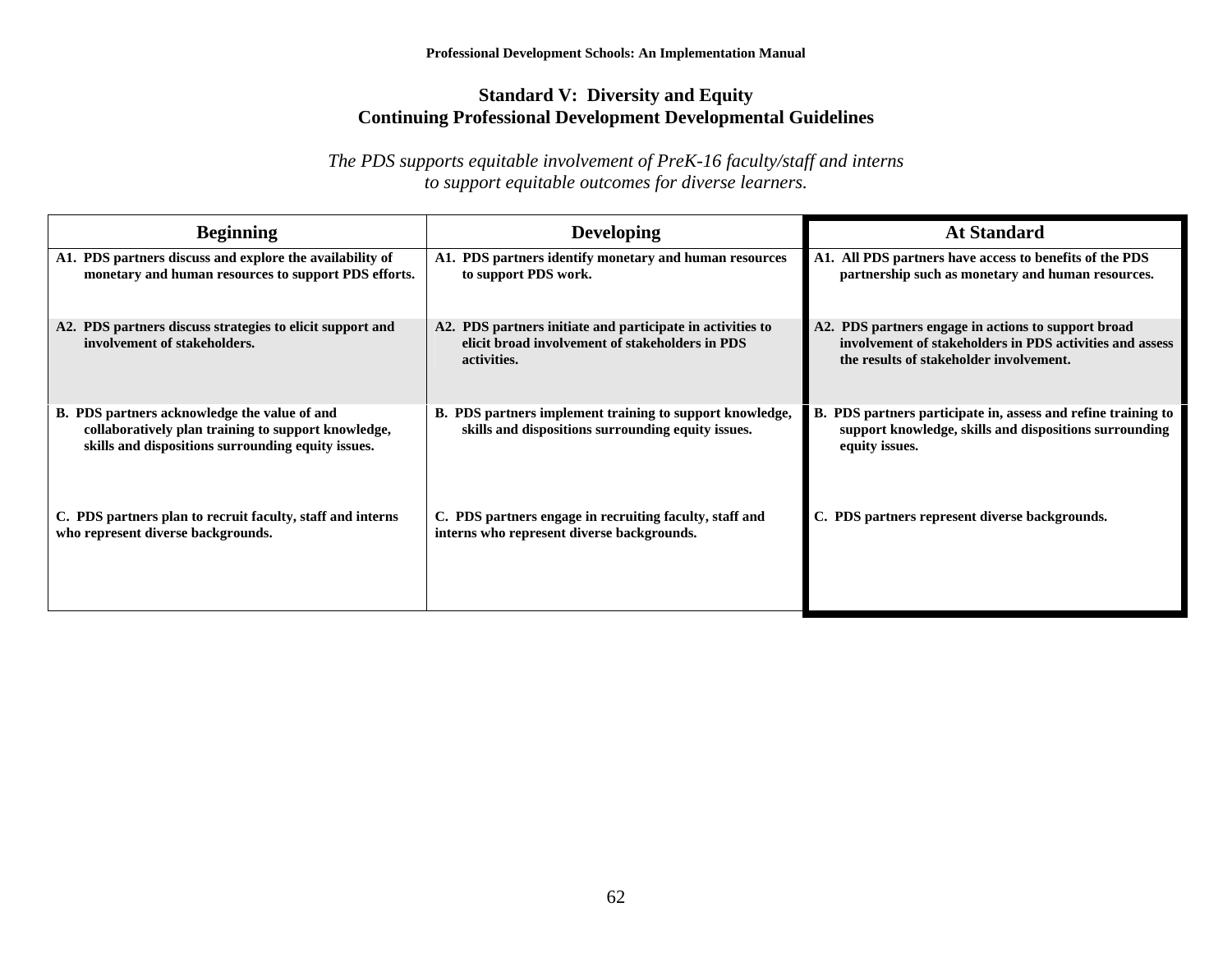## **Standard V: Diversity and Equity Research and Inquiry Developmental Guidelines**

*The PDS supports equitable involvement of PreK-16 faculty/staff and interns to support equitable outcomes for diverse learners.* 

| <b>Beginning</b>                                                                                                           | <b>Developing</b>                                                                                       | <b>At Standard</b>                                                                              |  |  |  |  |
|----------------------------------------------------------------------------------------------------------------------------|---------------------------------------------------------------------------------------------------------|-------------------------------------------------------------------------------------------------|--|--|--|--|
| A. PDS partners acknowledge the importance of equity<br>related concerns in determining action research/inquiry<br>topics. | A. PDS partners provide a framework for PDS action<br>research/inquiry that addresses issues of equity. | PDS partners plan and conduct action<br>research/inquiry with attention to issues of<br>equity. |  |  |  |  |
| B1. PDS partners share results of action research/inquiry                                                                  | B1. PDS partners share results of collaborative action                                                  | B1. PDS partners share collaborative research                                                   |  |  |  |  |
| targeting equity issues and the needs of diverse learners                                                                  | research/inquiry targeting equity issues and the needs of                                               | findings targeting equity issues and the needs of                                               |  |  |  |  |
| within the PDS.                                                                                                            | diverse learners within the PDS.                                                                        | diverse learners with stakeholders.                                                             |  |  |  |  |
| B2. IHE faculty, pre-service mentors, and interns discuss                                                                  | B2. IHE faculty, pre-service mentors and interns select, design,                                        | B2. PDS partners select, design, implement and                                                  |  |  |  |  |
| ways to use research findings related to equity in                                                                         | and implement instructional strategies related to equity based                                          | assess instructional strategies related to equity                                               |  |  |  |  |
| classroom practice.                                                                                                        | on research findings.                                                                                   | based on research findings.                                                                     |  |  |  |  |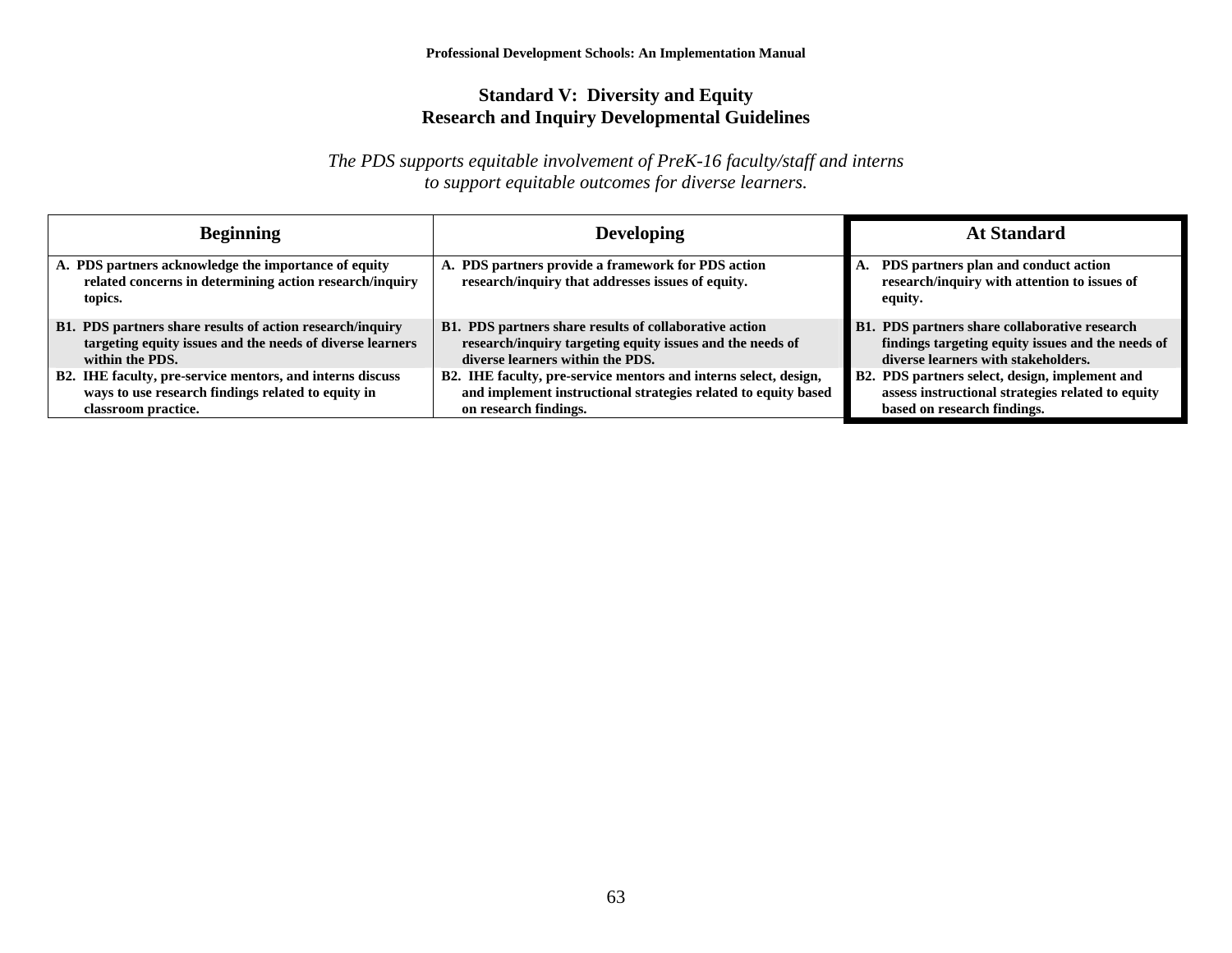## **Standard V: Diversity and Equity Student Achievement Developmental Guidelines**

*The PDS supports equitable involvement of PreK-16 faculty/staff and interns to support equitable outcomes for diverse learners.* 

| <b>Beginning</b>                                                                                                                                                                                                                              | <b>Developing</b>                                                                                                                                                                                                            | <b>At Standard</b>                                                                                                                                                                                                                                |
|-----------------------------------------------------------------------------------------------------------------------------------------------------------------------------------------------------------------------------------------------|------------------------------------------------------------------------------------------------------------------------------------------------------------------------------------------------------------------------------|---------------------------------------------------------------------------------------------------------------------------------------------------------------------------------------------------------------------------------------------------|
| A1. PDS partners communicate with parents and<br>community members about increasing student<br>achievement, with attention to achievement needs<br>and gaps.                                                                                  | A1. PDS partners seek input from parents and<br>community members about increasing student<br>achievement, with attention to achievement needs and<br>gaps.                                                                  | A1. PDS partners, parents and community members cooperate<br>to increase student achievement, especially attending to<br>achievement needs and gaps and other equity issues.                                                                      |
| A2. School and IHE staffs support interns' engagement<br>in various forms of parent communication about<br>student achievement, with special attention to equity<br>issues and the participation of minority and<br>underrepresented parents. | A2. Interns initiate and participate in various forms of<br>parent communication about student achievement,<br>with special attention to equity issues and the<br>participation of minority and underrepresented<br>parents. | A2. Interns initiate, participate in, and assess the success of<br>various forms of parent communication about student<br>achievement, with special attention to equity issues and the<br>participation of minority and underrepresented parents. |
| B. School staff and interns implement education that is                                                                                                                                                                                       | B. PDS partners collaboratively implement education that                                                                                                                                                                     | B. PDS partners collaborate to ensure that all education is                                                                                                                                                                                       |
| multicultural.                                                                                                                                                                                                                                | is multicultural.                                                                                                                                                                                                            | multicultural.                                                                                                                                                                                                                                    |
| C1. IHE faculty and pre-service mentors help interns                                                                                                                                                                                          | C1. PDS partners explore and address diversity in                                                                                                                                                                            | C1. PDS partners explore, celebrate, and value diversity in                                                                                                                                                                                       |
| explore and address diversity issues in instruction.                                                                                                                                                                                          | instruction.                                                                                                                                                                                                                 | instruction.                                                                                                                                                                                                                                      |
| C2. IHE faculty and pre-service mentors help interns                                                                                                                                                                                          | C2. PDS partners explore and address diversity in                                                                                                                                                                            | C2. PDS partners explore, celebrate, and value diversity in                                                                                                                                                                                       |
| explore and address diversity issues in assessment.                                                                                                                                                                                           | assessment.                                                                                                                                                                                                                  | assessment.                                                                                                                                                                                                                                       |
| C3. PDS partners demonstrate attention to equity issues                                                                                                                                                                                       | C3. PDS partners collaboratively identify equity issues                                                                                                                                                                      | C3. PDS partners model appropriate decision-making,                                                                                                                                                                                               |
| including decision-making, communication skills,                                                                                                                                                                                              | and appropriate models for decision-making,                                                                                                                                                                                  | communication skills, and personal interactions with                                                                                                                                                                                              |
| and personal interactions.                                                                                                                                                                                                                    | communication skills, and personal interactions.                                                                                                                                                                             | attention to equity issues.                                                                                                                                                                                                                       |
| C4. IHE and school faculty examine instructional data                                                                                                                                                                                         | C4. PDS partners plan to modify instruction to eliminate                                                                                                                                                                     | C4. PDS partners modify instruction to eliminate achievement                                                                                                                                                                                      |
| to determine achievement gaps.                                                                                                                                                                                                                | achievement gaps.                                                                                                                                                                                                            | gaps.                                                                                                                                                                                                                                             |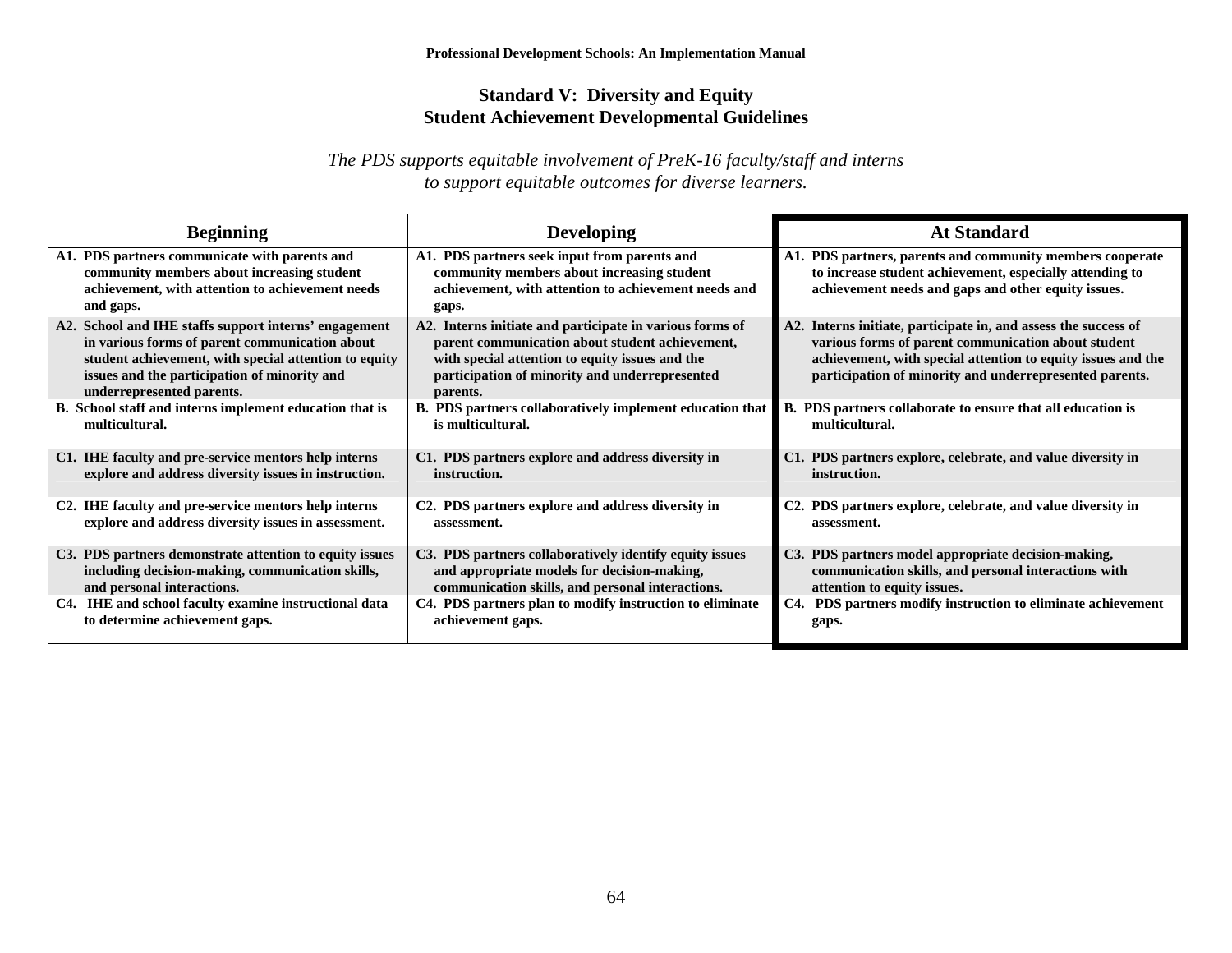**Professional Development Schools: An Implementation Manual** 

#### **APPENDIX E ALIGNMENT GRID FOR NCATE AND MARYLAND PDS STANDARDS**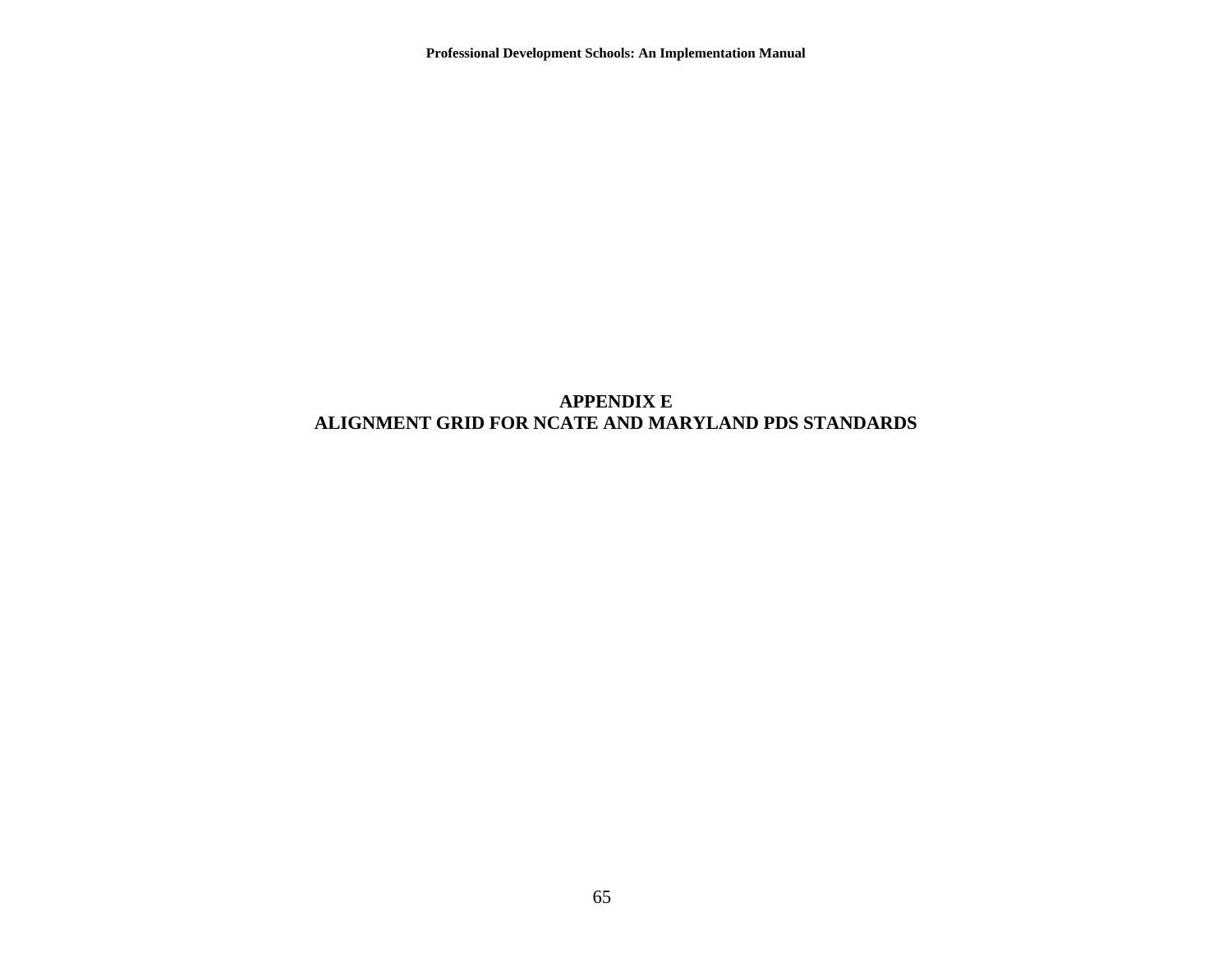# Alignment Grid for NCATE and Maryland PDS Standards

| <b>NCATE PDS Standards</b>                                 | Support<br>Community/<br>Multiple Learners<br>Learning | Learning Community/ Work and<br>Practice are Inquiry-Based and<br>Focused on Learning | Vision of Teaching and Learning<br>Learning Community/ Develop a<br>Shared Professional<br>Common! | Serve as<br>Learning Community<br>Instrument of Change | Learning Community/Extended<br>Learning Community | Assurance/Develop Professional<br>Accountability & Quality<br>Accountability | Assurance/ Assure Public<br>Accountability & Quality<br>Accountability | Assurance/Set PDS Participation<br>Accountability & Quality<br>Criteria | Assurance/Develop Assessments,<br>Collect Information, and Use<br>Accountability & Quality | Assurance/ Engage with the PDS<br>Accountability & Quality<br>Context |
|------------------------------------------------------------|--------------------------------------------------------|---------------------------------------------------------------------------------------|----------------------------------------------------------------------------------------------------|--------------------------------------------------------|---------------------------------------------------|------------------------------------------------------------------------------|------------------------------------------------------------------------|-------------------------------------------------------------------------|--------------------------------------------------------------------------------------------|-----------------------------------------------------------------------|
| <b>Maryland PDS Standards</b>                              |                                                        |                                                                                       |                                                                                                    |                                                        |                                                   |                                                                              |                                                                        |                                                                         |                                                                                            |                                                                       |
| Learning Community/Teacher Preparation                     | $\mathbf X$                                            | $\mathbf X$                                                                           | X                                                                                                  | X                                                      |                                                   |                                                                              |                                                                        |                                                                         |                                                                                            |                                                                       |
| Learning Community/ Continuing Professional Development    | $\overline{X}$                                         |                                                                                       |                                                                                                    | $\overline{\mathrm{X}}$                                |                                                   |                                                                              |                                                                        |                                                                         | $\mathbf X$                                                                                |                                                                       |
| Learning Community/Research and Inquiry                    |                                                        | $\mathbf X$                                                                           | X                                                                                                  | $\overline{\textbf{X}}$                                |                                                   |                                                                              | $\mathbf X$                                                            |                                                                         | $\mathbf X$                                                                                | $\overline{X}$                                                        |
| Learning Community/ Student Achievement                    | $\mathbf X$                                            | $\overline{\textbf{X}}$                                                               |                                                                                                    |                                                        |                                                   |                                                                              |                                                                        |                                                                         | $\overline{\text{X}}$                                                                      | $\overline{X}$                                                        |
| Collaboration/Teacher Preparation                          |                                                        |                                                                                       | $\mathbf X$                                                                                        | $\mathbf X$                                            | $\mathbf X$                                       |                                                                              |                                                                        | $\mathbf X$                                                             |                                                                                            |                                                                       |
| Collaboration/ Continuing Professional Development         |                                                        |                                                                                       |                                                                                                    |                                                        | $\overline{\textbf{X}}$                           |                                                                              |                                                                        |                                                                         |                                                                                            |                                                                       |
| Collaboration/Research and Inquiry                         |                                                        | $\overline{X}$                                                                        |                                                                                                    |                                                        |                                                   |                                                                              |                                                                        |                                                                         | $\mathbf X$                                                                                |                                                                       |
| Collaboration/ Student Achievement                         | $\mathbf X$                                            |                                                                                       | $\mathbf X$                                                                                        |                                                        | $\mathbf X$                                       | X                                                                            | $\mathbf X$                                                            |                                                                         | $\overline{X}$                                                                             | X                                                                     |
| Accountability/Teacher Preparation                         |                                                        |                                                                                       | $\overline{X}$                                                                                     |                                                        |                                                   | $\overline{X}$                                                               |                                                                        | $\mathbf X$                                                             | $\overline{\text{X}}$                                                                      |                                                                       |
| Accountability/ Continuing Professional Development        |                                                        |                                                                                       |                                                                                                    |                                                        |                                                   | $\overline{X}$                                                               |                                                                        | $\overline{X}$                                                          | $\overline{\mathbf{X}}$                                                                    |                                                                       |
| Accountability/Research and Inquiry                        |                                                        | $\mathbf X$                                                                           | X                                                                                                  | X                                                      |                                                   | $\mathbf X$                                                                  |                                                                        |                                                                         | $\mathbf X$                                                                                |                                                                       |
| Accountability/ Student Achievement                        | X                                                      | $\overline{\text{X}}$                                                                 | X                                                                                                  |                                                        |                                                   | X                                                                            | $\mathbf X$                                                            |                                                                         |                                                                                            |                                                                       |
| Organization, Roles and Resources/ Teacher Preparation     |                                                        |                                                                                       |                                                                                                    |                                                        |                                                   |                                                                              |                                                                        |                                                                         |                                                                                            |                                                                       |
| Organization, Roles and Resources/ Continuing Professional |                                                        |                                                                                       |                                                                                                    | X                                                      |                                                   |                                                                              |                                                                        | $\mathbf X$                                                             |                                                                                            | X                                                                     |
| Development                                                |                                                        |                                                                                       |                                                                                                    |                                                        |                                                   |                                                                              |                                                                        |                                                                         |                                                                                            |                                                                       |
| Organization, Roles and Resources/Research and Inquiry     |                                                        |                                                                                       |                                                                                                    |                                                        |                                                   |                                                                              |                                                                        |                                                                         |                                                                                            |                                                                       |
| Organization, Roles and Resources/ Student Achievement     |                                                        |                                                                                       |                                                                                                    |                                                        |                                                   | $\mathbf X$                                                                  |                                                                        |                                                                         | $\mathbf X$                                                                                | $\mathbf X$                                                           |
| Diversity and Equity/Teacher Preparation                   | X                                                      |                                                                                       |                                                                                                    |                                                        |                                                   |                                                                              |                                                                        |                                                                         |                                                                                            |                                                                       |
| Diversity and Equity/ Continuing Professional Development  |                                                        |                                                                                       |                                                                                                    |                                                        |                                                   |                                                                              |                                                                        |                                                                         |                                                                                            |                                                                       |
| Diversity and Equity/Research and Inquiry                  |                                                        | X                                                                                     |                                                                                                    | X                                                      |                                                   |                                                                              | X                                                                      |                                                                         |                                                                                            |                                                                       |
| Diversity and Equity/Student Achievement                   | X                                                      |                                                                                       |                                                                                                    | X                                                      | $\mathbf X$                                       | X                                                                            | $\mathbf X$                                                            |                                                                         | X                                                                                          | X                                                                     |